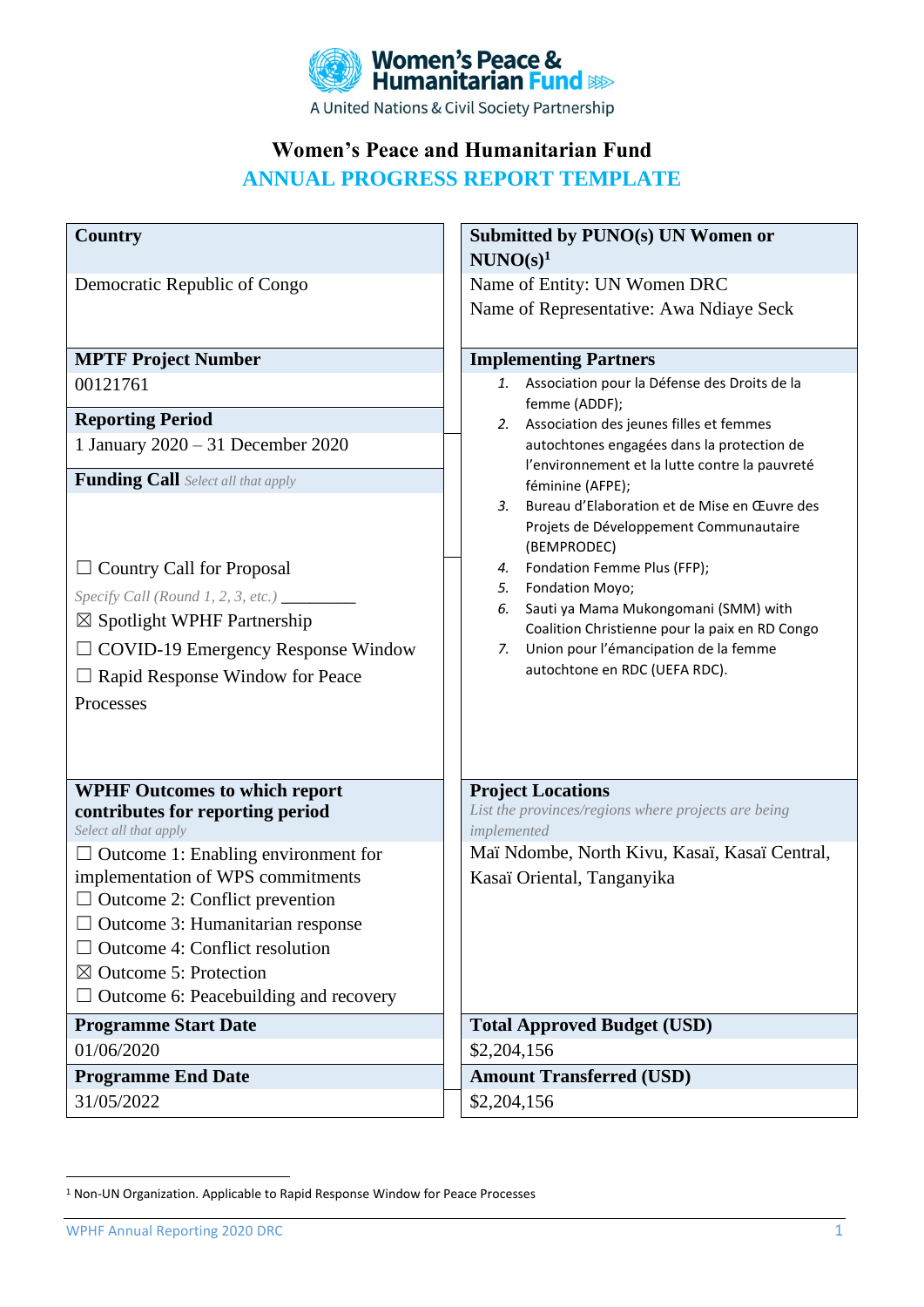

# **Executive Summary**

During the reporting period, 7 new projects funded by the WPHF-Spotlight partnership were launched in the context of the WPHF in DRC. The project intervention zones cover six regions – North Kivu, Maï Ndombe, Kasaï, Kasaï Oriental, Kasaï Central and Tanganyika and focus on WPHF Outcome area 5 and Spotlight Outcome area 6.. Total funding allocated to these projects over their lifetime amounts to \$1,102,097, while, during the reporting period, \$258,348 of this total amount was disbursed. The last of these projects will conclude in August 2022.

In addition to these 7 projects, 8 additional projects, recommended by the WPHF secretariat to be funded by the WPHF-Spotlight partnership were approved by the DRCs National WPHF Steering Committee, composed of members of the United Nations, national government, civil society and the donor community, following a competitive process. The new projects, which will be up to two years each in length, will extend the scope of Spotlight funding to 5 additional provinces – South Kivu, Maniema, Kwilu, Kongo Central and Kwango. This additional financing amounts to a further \$1,102,059 investment.

The 7 projects launched in 2020 have so far reached 8,573 direct beneficiaries (501 girls, 5761 women, 618 boys and 1693 men) and 61,598 indirect beneficiaries in only 5 months of implementation. Among the direct beneficiaries, different age groups and specific diverse populations were reached including SGBV survivors, human rights defenders, indigenous populations, people with disabilities, people living with HIV and people with albinism.

Project activities have mainly revolved around capacity-building and training sessions related to women's rights, economic empowerment, peacebuilding, conflict management and resolution, reporting, monitoring and prevention of SGBV, and sexual and reproductive health. A number of trainings of trainers were also carried out in order to propagate project effects, and local authorities including elected officials, police and military and customary leaders received trainings on gender equality and women's rights. The implication of local authorities has been an important factor in project implementation, especially with regards to their participation in launch ceremonies.

The main communications tools used in order to provide information with regards to women's rights and GEWE were leaflets and community radio broadcasts. Community radio broadcasts have proved particularly useful as they have the potential to reach large audiences (indirect beneficiaries) with relatively small use of resources.

Despite a number of programmatic risks and challenges, including Covid-19 and insecurity due to armed groups, implementing partners responded by using effective risk mitigation methods to ensure that project activities were able to proceed as planned.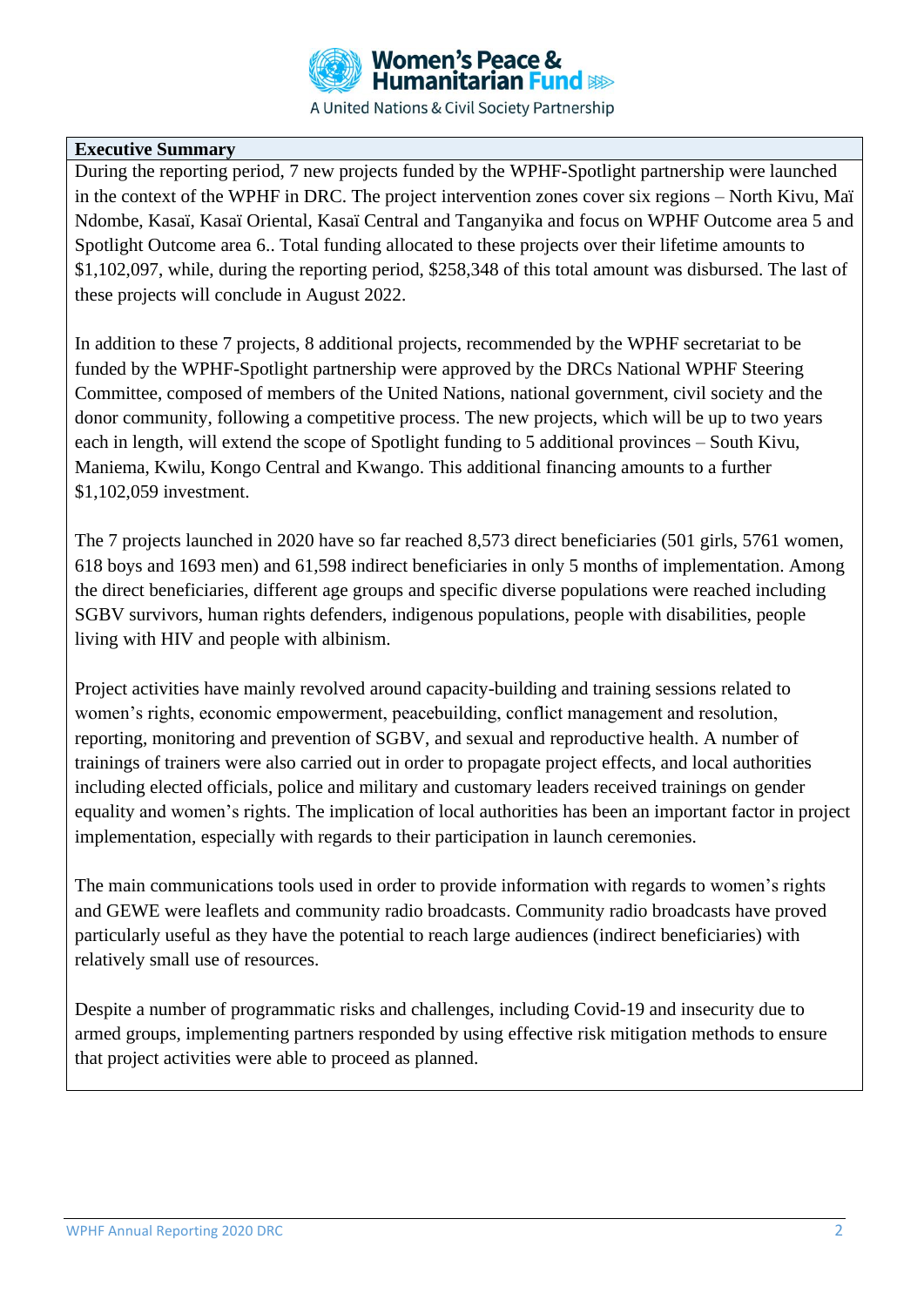

# **1. Grantees Profile for Reporting Period**

| Funding<br><b>CFP</b>                   | Lead<br>Organization                                                                                                                                                         | Type of<br>Organizati              | Coverage/Level<br>of Organization | Project Title                                                                                                                                                                                                                                                  | Outcome | Project Location<br>(State, Province or | Name of Implementing<br>Partner(s), Type of | Project Start and<br><b>End Date</b> | <b>Total Approved</b><br>Budget (USD) |
|-----------------------------------------|------------------------------------------------------------------------------------------------------------------------------------------------------------------------------|------------------------------------|-----------------------------------|----------------------------------------------------------------------------------------------------------------------------------------------------------------------------------------------------------------------------------------------------------------|---------|-----------------------------------------|---------------------------------------------|--------------------------------------|---------------------------------------|
|                                         | Name                                                                                                                                                                         | on                                 |                                   |                                                                                                                                                                                                                                                                |         | Region)                                 | Organisation, and Level                     |                                      |                                       |
| Spotligh<br>$t$ WPHF<br>Partners<br>hip | Association pour<br>la Défense des<br>Droits de la<br>femme (ADDF)                                                                                                           | Women's<br>rights and<br>women led | Local                             | Appui<br>psychologique<br>des survivants de<br>violences<br>sexuelles et<br>basées sur le<br>genre en<br>territoires de<br>Lubero, Beni et<br>ville de<br>Butembo.                                                                                             | 5       | North Kivu                              |                                             | 11/8/20 - 10/7/21                    | 56,167                                |
| Spotligh<br>t WPHF<br>Partners<br>hip   | Association des<br>jeunes filles et<br>femmes<br>autochtones<br>engagées dans la<br>protection de<br>l'environnement<br>et la lutte contre<br>la pauvreté<br>féminine (AFPE) | Women's<br>rights and<br>women led | National                          | Projet d'Appui à<br>la reconnaissance<br>légale des droits<br>fonciers des<br>femmes<br>autochtones et<br>locales de Maï<br>Ndombe                                                                                                                             | 5       | Maï Ndombe                              |                                             | $12/09/20 -$<br>31/08/22             | 97,649                                |
| Spotligh<br>t WPHF<br>Partners<br>hip   | <b>Bureau</b><br>d'Elaboration et<br>de Mise en Œuvre<br>des Projets de<br>Developpement<br>Communautaire<br>(BEMPRODEC)                                                     | Women's<br>rights and<br>women led | National                          | Initiative de lutte<br>contre les<br>pratiques<br>néfastes et de<br>l'autonomisation<br>en faveur des<br>victimes de<br>violence sexuelle<br>et celle liée au<br>genre de la Ville<br>de Tshikapa au<br>Kasaï en RDC et<br>la promotion des<br>droits humains. | 5       | Kasai                                   |                                             | 28/09/20 -<br>30/08/22               | 189,063                               |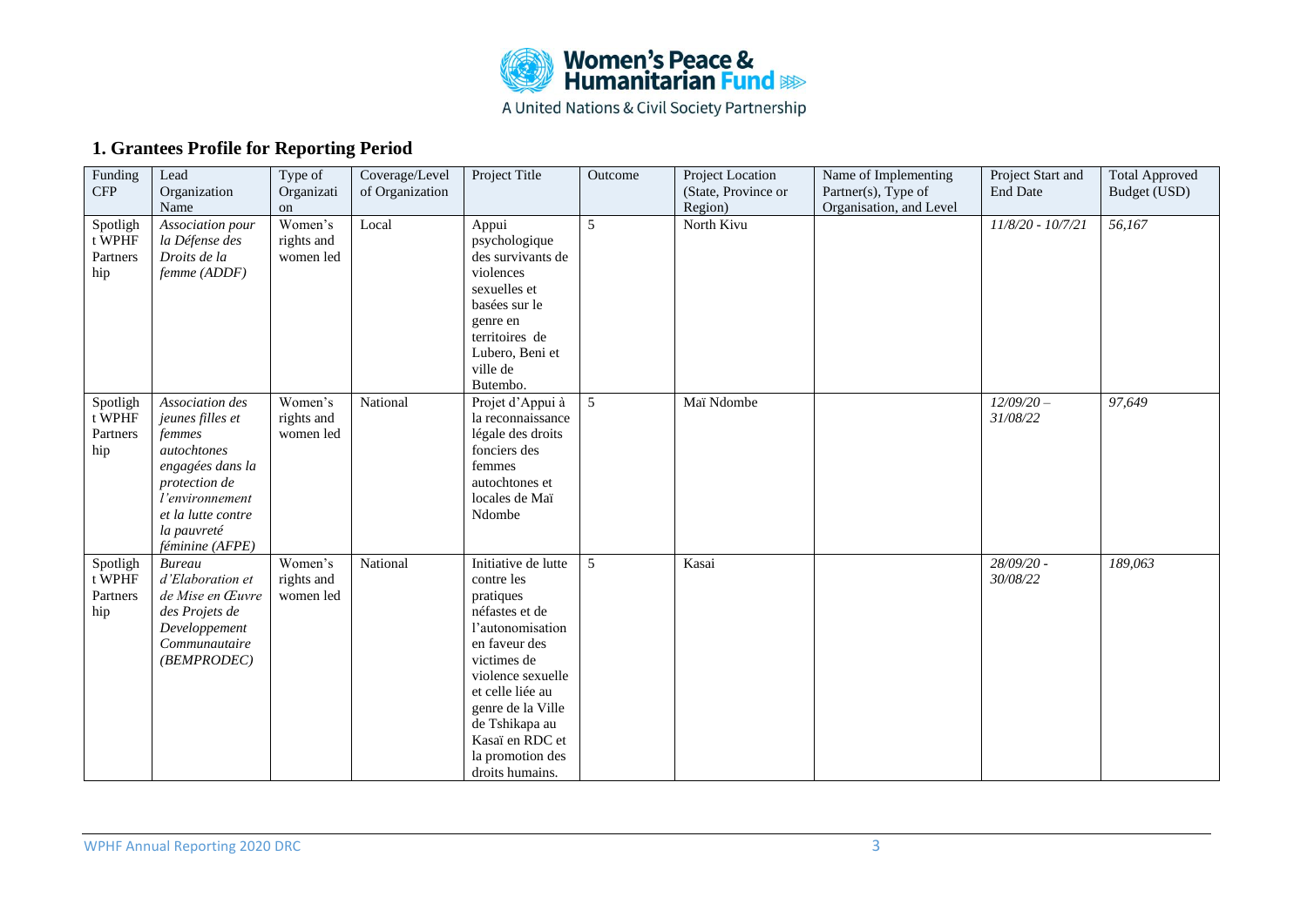

# **1. Grantees Profile for Reporting Period**

| Funding<br><b>CFP</b> | Lead<br>Organization | Type of<br>Organizati | Coverage/Level<br>of Organization | Project Title     | Outcome | Project Location<br>(State, Province or | Name of Implementing<br>Partner(s), Type of | Project Start and<br><b>End Date</b> | <b>Total Approved</b><br>Budget (USD) |
|-----------------------|----------------------|-----------------------|-----------------------------------|-------------------|---------|-----------------------------------------|---------------------------------------------|--------------------------------------|---------------------------------------|
|                       | Name                 | on                    |                                   |                   |         | Region)                                 | Organisation, and Level                     |                                      |                                       |
| Spotligh              | Fondation            | Women's               | National                          | Lutte Contre les  | 5       | Kasai Central                           |                                             | $01/07/20 -$                         | $\overline{195,269}$                  |
| t WPHF                | Femme Plus           | rights and            |                                   | VBG : paix        |         |                                         |                                             | 30/06/22                             |                                       |
| Partners              | (FFP)                | women led             |                                   | autonomisation    |         |                                         |                                             |                                      |                                       |
| hip                   |                      |                       |                                   | et leadership des |         |                                         |                                             |                                      |                                       |
|                       |                      |                       |                                   | filles et femmes  |         |                                         |                                             |                                      |                                       |
| Spotligh              | Fondation Moyo       | Women's               | Sub-national                      | Intégration du    | 5       | Kasai Oriental                          |                                             | $15/08/20 -$                         | 195,296                               |
| t WPHF                |                      | rights and            |                                   | Leadership        |         |                                         |                                             | 31/07/22                             |                                       |
| Partners              |                      | women led             |                                   | Féminin dans le   |         |                                         |                                             |                                      |                                       |
| hip                   |                      |                       |                                   | processus de      |         |                                         |                                             |                                      |                                       |
|                       |                      |                       |                                   | lutte contre les  |         |                                         |                                             |                                      |                                       |
|                       |                      |                       |                                   | conflits,         |         |                                         |                                             |                                      |                                       |
|                       |                      |                       |                                   | violences         |         |                                         |                                             |                                      |                                       |
|                       |                      |                       |                                   | sexuelles, basées |         |                                         |                                             |                                      |                                       |
|                       |                      |                       |                                   | sur le genre $\&$ |         |                                         |                                             |                                      |                                       |
|                       |                      |                       |                                   | dans la           |         |                                         |                                             |                                      |                                       |
|                       |                      |                       |                                   | promotion de la   |         |                                         |                                             |                                      |                                       |
|                       |                      |                       |                                   | paix au sein des  |         |                                         |                                             |                                      |                                       |
|                       |                      |                       |                                   | communautés       |         |                                         |                                             |                                      |                                       |
|                       |                      |                       |                                   | locales au Kasaï- |         |                                         |                                             |                                      |                                       |
|                       |                      |                       |                                   | Oriental          |         |                                         |                                             |                                      |                                       |
| Spotligh              | Sauti ya Mama        | Women's               | National                          | Lutte pour        | 5       | North Kivu                              | Coalition pour la Paix et le                | $01/07/20 -$                         | 180,649                               |
| t WPHF                | Mukongomani          | rights and            |                                   | l'Eradication des |         |                                         | Développement (CPD) -                       | 31/12/21                             |                                       |
| Partners              | (SMM)                | women led             |                                   | Violences         |         |                                         |                                             |                                      |                                       |
| hip                   |                      |                       |                                   | Sexuelles et      |         |                                         | Women's rights NGO                          |                                      |                                       |
|                       |                      |                       |                                   | Basées sur le     |         |                                         |                                             |                                      |                                       |
|                       |                      |                       |                                   | Genre dans les    |         |                                         |                                             |                                      |                                       |
|                       |                      |                       |                                   | territoires de    |         |                                         |                                             |                                      |                                       |
|                       |                      |                       |                                   | Masisi, Rusthuru, |         |                                         |                                             |                                      |                                       |
|                       |                      |                       |                                   | Nyiragongo et     |         |                                         |                                             |                                      |                                       |
|                       |                      |                       |                                   | dans la ville de  |         |                                         |                                             |                                      |                                       |
|                       |                      |                       |                                   | Goma              |         |                                         |                                             |                                      |                                       |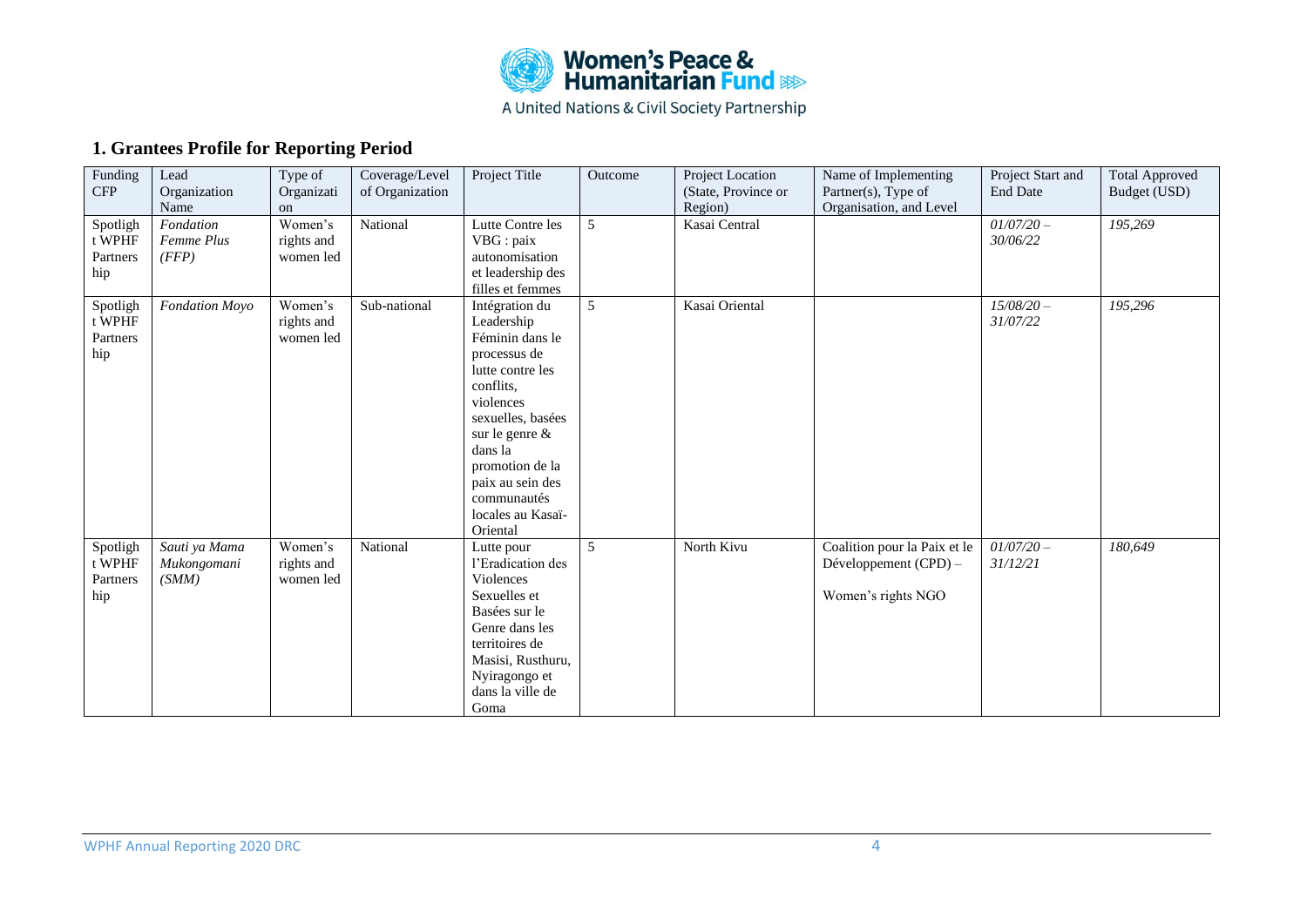

# **1. Grantees Profile for Reporting Period**

| Funding<br><b>CFP</b> | Lead<br>Organization | Type of<br>Organizati | Coverage/Level<br>of Organization | Project Title    | Outcome | Project Location<br>(State, Province or) | Name of Implementing<br>Partner $(s)$ , Type of | Project Start and<br><b>End Date</b> | <b>Total Approved</b><br>Budget (USD) |
|-----------------------|----------------------|-----------------------|-----------------------------------|------------------|---------|------------------------------------------|-------------------------------------------------|--------------------------------------|---------------------------------------|
|                       | Name                 | on                    |                                   |                  |         | Region)                                  | Organisation, and Level                         |                                      |                                       |
| Spotligh              | Union pour           | Women's               | National                          | Appui à          |         | South Kivu and                           |                                                 | $01/07/20 -$                         | 188,006                               |
| t WPHF                | l'émancipation de    | rights and            |                                   | l'engagement de  |         | Tanganyika                               |                                                 | 31/12/21                             |                                       |
| Partners              | la femme             | women led             |                                   | la femme         |         |                                          |                                                 |                                      |                                       |
| hip                   | autochtone en        |                       |                                   | autochtone dans  |         |                                          |                                                 |                                      |                                       |
|                       | <b>RDC</b> (UEFA     |                       |                                   | la construction  |         |                                          |                                                 |                                      |                                       |
|                       | $RDC$ )              |                       |                                   | de la paix et la |         |                                          |                                                 |                                      |                                       |
|                       |                      |                       |                                   | lutte contre les |         |                                          |                                                 |                                      |                                       |
|                       |                      |                       |                                   | violences        |         |                                          |                                                 |                                      |                                       |
|                       |                      |                       |                                   | sexuelles et     |         |                                          |                                                 |                                      |                                       |
|                       |                      |                       |                                   | SGBV dans la     |         |                                          |                                                 |                                      |                                       |
|                       |                      |                       |                                   | province du Sud- |         |                                          |                                                 |                                      |                                       |
|                       |                      |                       |                                   | Kivu et          |         |                                          |                                                 |                                      |                                       |
|                       |                      |                       |                                   | Tanganyika.      |         |                                          |                                                 |                                      |                                       |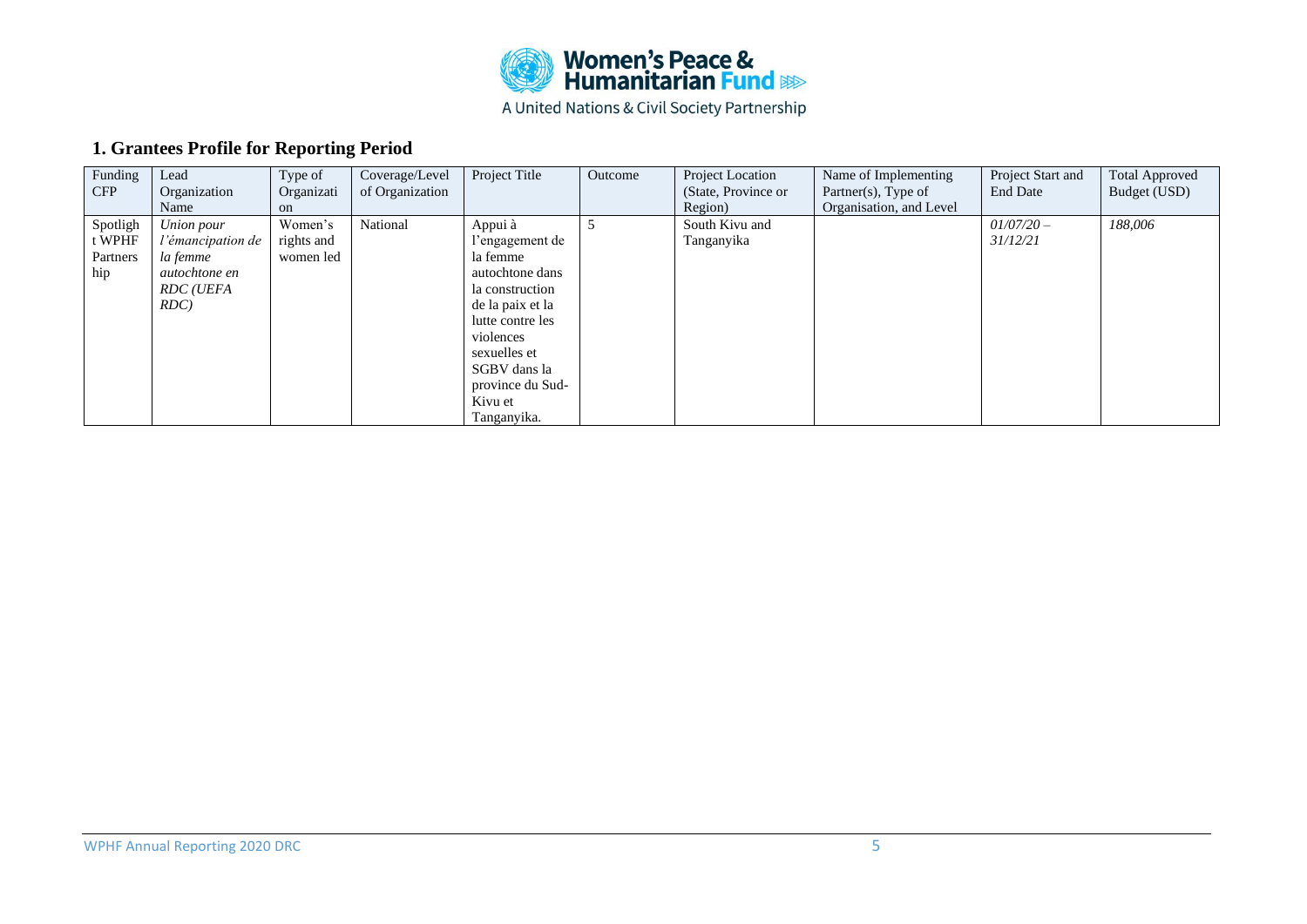

# **2. Beneficiaries and Reach (By Project)**

| Lead Organization   | <b>Target Groups</b>                         | Age Groups     | Direct Beneficiaries |            | <b>Indirect Beneficiaries</b> |            |
|---------------------|----------------------------------------------|----------------|----------------------|------------|-------------------------------|------------|
| Name                | Select all that apply                        | by Sex         | Total for            | Cumulative | Total for                     | Cumulative |
|                     |                                              |                | Year                 |            | Year                          |            |
| Association pour la | $\Box$ IDPs                                  | Girls $(0-17)$ | 108                  | 108        |                               |            |
| Défense des Droits  | $\Box$ Refugees                              | Women $(18+)$  | 1744                 | 1744       |                               |            |
| de la femme         | $\Box$ People living with disabilities (PWD) | Boys $(0-17)$  |                      |            |                               |            |
| (ADDF)              | $\boxtimes$ Survivors/victims of SGBV        | Men $(18+)$    | 1002                 | 1002       |                               |            |
|                     | $\Box$ Other (Specify):                      | Total          | 2860                 | 2860       | 5720                          | 5720       |

| Lead Organization       | <b>Target Groups</b>                         | Age Groups     |           | <b>Direct Beneficiaries</b> | <b>Indirect Beneficiaries</b> |            |
|-------------------------|----------------------------------------------|----------------|-----------|-----------------------------|-------------------------------|------------|
| Name                    | Select all that apply                        | by Sex         | Total for | Cumulative                  | Total for                     | Cumulative |
|                         |                                              |                | Year      |                             | Year                          |            |
| Association des         | $\Box$ IDPs                                  | Girls $(0-17)$ | 50        | 50                          |                               |            |
| <i>jeunes filles et</i> | $\Box$ Refugees                              | Women $(18+)$  | 243       | 243                         |                               |            |
| femmes autochtones      | $\Box$ People living with disabilities (PWD) | Boys $(0-17)$  |           |                             |                               |            |
| engagées dans la        | $\boxtimes$ Survivors/victims of SGBV        | Men $(18+)$    |           |                             |                               |            |
| <i>protection de</i>    | $\boxtimes$ Other (Specify):                 | Total          | 300       | 300                         | 1200                          | 1200       |
| l'environnement et      |                                              |                |           |                             |                               |            |
| la lutte contre la      |                                              |                |           |                             |                               |            |
| pauvreté féminine «     |                                              |                |           |                             |                               |            |
| $AFPE \times$           |                                              |                |           |                             |                               |            |

| Lead Organization   | <b>Target Groups</b>                              | Age Groups     | Direct Beneficiaries | <b>Indirect Beneficiaries</b> |           |            |
|---------------------|---------------------------------------------------|----------------|----------------------|-------------------------------|-----------|------------|
| Name                | Select all that apply                             | by Sex         | Total for            | Cumulative                    | Total for | Cumulative |
|                     |                                                   |                | Year                 |                               | Year      |            |
| <b>Bureau</b>       | $\Box$ IDPs                                       | Girls $(0-17)$ | 73                   | 73                            |           |            |
| d'Elaboration et de | $\Box$ Refugees                                   | Women $(18+)$  | 159                  | 159                           |           |            |
| Mise en Œuvre des   | $\boxtimes$ People living with disabilities (PWD) | Boys $(0-17)$  | 15                   | 15                            |           |            |
| Projets de          | $\boxtimes$ Survivors/victims of SGBV             | Men $(18+)$    | 22                   | 22                            |           |            |
| Developpement       | $\Box$ Other (Specify):                           | Total          | 269                  | 269                           | 0         | 0          |
| Communautaire       |                                                   |                |                      |                               |           |            |
| (BEMPRODEC)         |                                                   |                |                      |                               |           |            |

| Lead Organization      | <b>Target Groups</b>                         | Age Groups     |           | Direct Beneficiaries |           | Indirect Beneficiaries |  |
|------------------------|----------------------------------------------|----------------|-----------|----------------------|-----------|------------------------|--|
| Name                   | Select all that apply                        | by Sex         | Total for | Cumulative           | Total for | Cumulative             |  |
|                        |                                              |                | Year      |                      | Year      |                        |  |
| <b>Fondation Femme</b> | $\Box$ IDPs                                  | Girls $(0-17)$ | 197       | 197                  | 9907      | 9907                   |  |
| Plus (FFF)             | $\Box$ Refugees                              | Women $(18+)$  | 79        | 79                   | 7011      | 7011                   |  |
|                        | $\Box$ People living with disabilities (PWD) | Boys $(0-17)$  | 48        | 48                   | 8828      | 8828                   |  |
|                        | $\boxtimes$ Survivors/victims of SGBV        |                | 35        | 35                   | 4349      | 4349                   |  |
|                        | $\Box$ Other (Specify):                      | Total          | 359       | 359                  | 30095     | 30095                  |  |

| Lead Organization     | <b>Target Groups</b>                         | Age Groups    | Direct Beneficiaries |            |           | Indirect Beneficiaries |
|-----------------------|----------------------------------------------|---------------|----------------------|------------|-----------|------------------------|
| Name                  | Select all that apply                        | by Sex        | Total for            | Cumulative | Total for | Cumulative             |
|                       |                                              |               | Year                 |            | Year      |                        |
| <b>Fondation Moyo</b> | $\Box$ IDPs                                  |               |                      |            |           |                        |
|                       | $\Box$ Refugees                              | Women $(18+)$ | 56                   | 10         | 40        | 40                     |
|                       | $\Box$ People living with disabilities (PWD) | Boys $(0-17)$ |                      |            |           |                        |
|                       | $\boxtimes$ Survivors/victims of SGBV        | Men $(18+)$   | 45                   |            | 27        | 27                     |
|                       | $\Box$ Other (Specify):                      | Total         | 101                  |            | -67       | -67                    |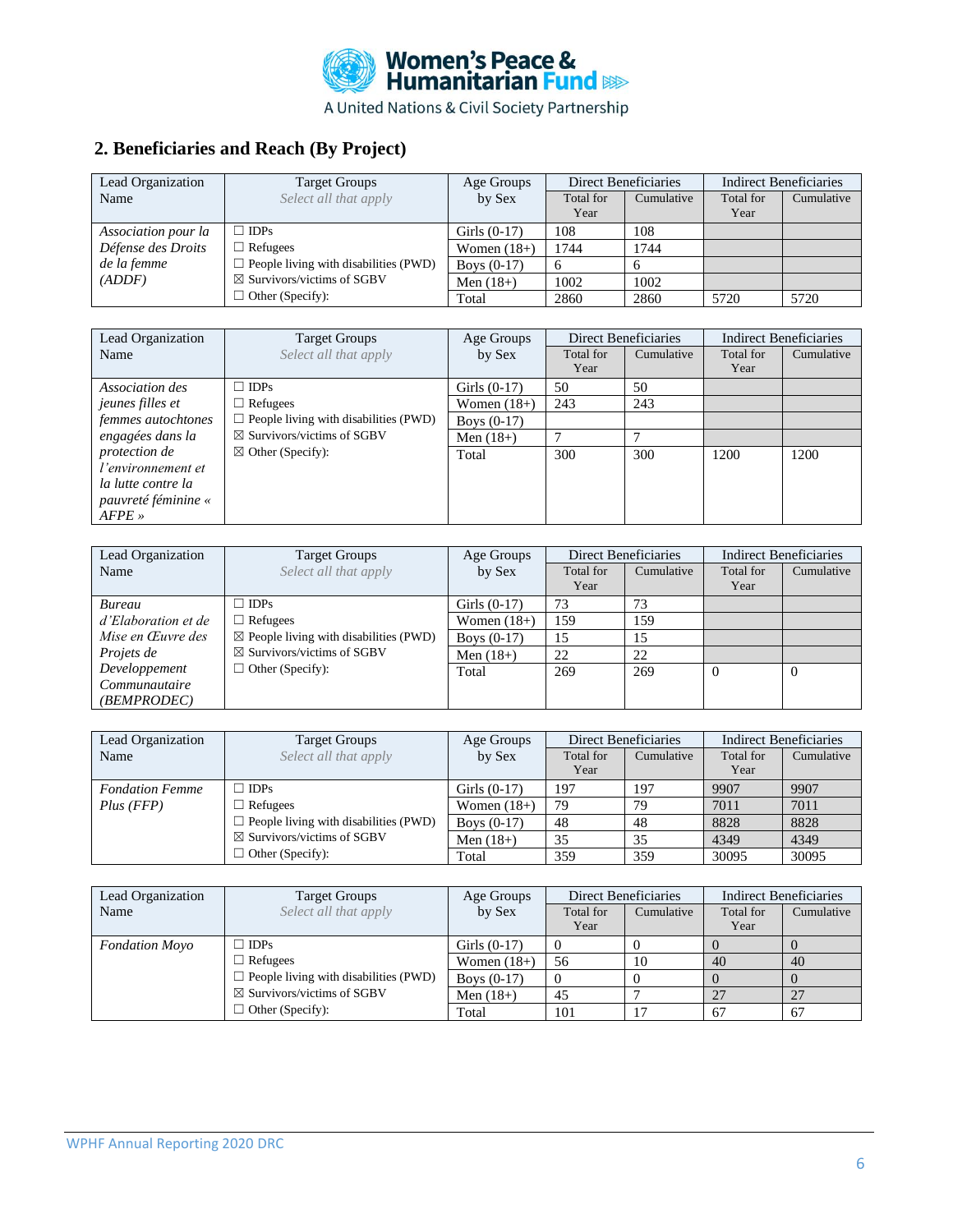

| Lead Organization           | <b>Target Groups</b>                         | Age Groups     | Direct Beneficiaries |            |           | <b>Indirect Beneficiaries</b> |  |
|-----------------------------|----------------------------------------------|----------------|----------------------|------------|-----------|-------------------------------|--|
| Name                        | Select all that apply                        | by Sex         | Total for            | Cumulative | Total for | Cumulative                    |  |
|                             |                                              |                | Year                 |            | Year      |                               |  |
| Sauti ya Mama               | $\Box$ IDPs                                  | Girls $(0-17)$ |                      |            |           |                               |  |
| Mukongomani                 | $\Box$ Refugees                              | Women $(18+)$  | 541                  | 541        |           |                               |  |
| (SMM)                       | $\Box$ People living with disabilities (PWD) | Boys $(0-17)$  |                      |            |           |                               |  |
|                             | $\boxtimes$ Survivors/victims of SGBV        | Men $(18+)$    | 157                  | 157        |           |                               |  |
| $\Box$ Other (Specify): HRD |                                              | Total          | 698                  | 698        | 600       | 600                           |  |

| Lead Organization    | <b>Target Groups</b>                         | Age Groups     | Direct Beneficiaries |            | <b>Indirect Beneficiaries</b> |            |
|----------------------|----------------------------------------------|----------------|----------------------|------------|-------------------------------|------------|
| Name                 | Select all that apply                        | by Sex         | Total for<br>Year    | Cumulative | Total for<br>Year             | Cumulative |
| Union pour           | $\Box$ IDPs                                  | Girls $(0-17)$ | 73                   | 73         |                               |            |
| l'émancipation de la | $\Box$ Refugees                              | Women $(18+)$  | 2939                 | 2939       |                               |            |
| femme autochtone     | $\Box$ People living with disabilities (PWD) | Boys $(0-17)$  | 549                  | 549        |                               |            |
| en RDC (UEFA         | $\boxtimes$ Survivors/victims of SGBV        | Men $(18+)$    | 425                  | 425        |                               |            |
| RDC)                 | $\boxtimes$ Other (Specify):                 | Total          | 3986                 | 3986       | 23916                         | 23916      |
|                      | Indigenous peoples                           |                |                      |            |                               |            |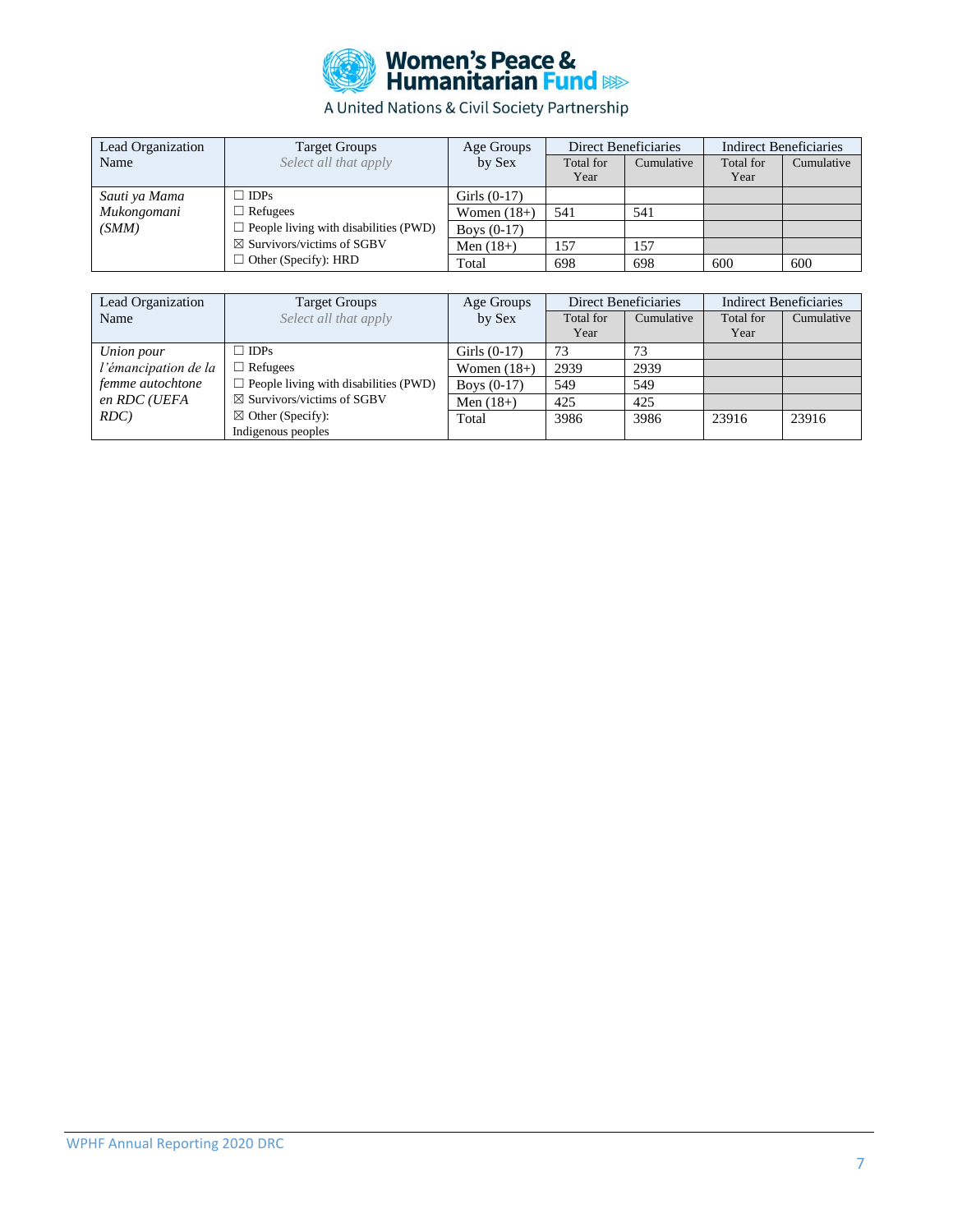

### **3. Context/New Developments**

Over the past months, political dynamics have been marked by continuing tensions within the ruling coalition; discussions and disagreements over nominations to judicial and electoral bodies led, among demonstrations, to the resignation of Vice-Prime Minister in charge of Justice; on a positive note, the first female judge was appointed to the Constitutional Court. During the month of November 2020, a series of national consultations with all parties are being held by the President of the Republic and still ongoing. The goal of these consultations is the establishment of a new executive coalition, the so-called "Union sacrée du Congo".

The economic situation remains of serious concern due to inflation, mainly driven by a weakening of the exchange rate of the Congolese franc, particularly to the US dollar, and external shocks related to the COVID-19 pandemic. The Congolese Central Bank foresaw a 2.4 per cent shrinking of the country's economy in 2020.

The security situation has deteriorated further in Eastern DRC. According to the UN, nearly 850 civilians were killed by armed groups in Ituri and North Kivu provinces in 2020. In addition to this, more than 200,000 people have fled insecurity and fighting in the Central African Republic (CAR) since violence erupted on the sidelines of last December's elections, as reported by the UN Refugee Agency (UNHCR). Clashes between armed groups over territory and natural resources continue to pose a major threat to civilians. Violence perpetrated by armed groups in South Kivu, Ituri and Maniema Provinces caused massive internal displacement, and destruction of livestock and schools.

The humanitarian situation was marked by the Ebola response in Equateur Province, the socio-economic impact of the COVID-19 pandemic, and the humanitarian consequences of inter-community violence in Ituri. According to the revised Global Humanitarian Response Plan, an estimated 25.6 million Congolese (7.5 million girls, 7.5 million boys, 5.4 million females and 5.2 million males) need assistance this year. As of 8 September, the 11th Ebola outbreak in Equateur Province, declared on 1 June, has led to 113 cases. With 10,209 confirmed COVID-19 cases, of which 31 per cent were women, reported across 18 of the 26 provinces since 10 March 2020, including 260 deaths and 9,439 people recovered. The operations of humanitarian actors are limited or hindered due to insecurity, the lack of infrastructure and the isolation of certain areas of the country. The context of COVID-19 and the preventive measures put in place from March 2020 have led to additional challenges in the delivery of aid. Between January and November 2020, 356 security incidents affecting humanitarian personnel and assets were reported, seven humanitarian workers were killed, 15 injured and 46 abducted. Insecurity and transport difficulties also hamper the efforts of affected populations to access the limited essential services available. The upsurge in attacks against humanitarian actors is a cause for concern.

A field study on "the socio-economic impacts of humanitarian crises on women and girls in DRC" (UN Women, 2020) shows that, despite precarious situations, women, girls, men and boys are differently affected during conflicts, health crises and natural disasters. Men and boys are at greater risk of being recruited into armed militias and of being killed or injured; however, the majority of women and girls interviewed have experienced sexual violence, particularly in remote areas during forced displacement. Women's rights are generally undermined: poor access to sexual and reproductive health services, hygiene conditions not adapted to women's specific needs, constant increase of GBV cases, lack of food, decent and secured housing, poor access to education, difficulty in controlling family resources, low representation of women. In addition to that, the pandemic crisis related to Covid19 hardly hit women's life conditions. The household living at the daily rate (less than a dollar a day) is in an alarming state of human insecurity. With the closure of borders, main towns are experiencing a food shortage which is having an impact on rural areas. Women and their dependents who live from cross-border trade are succumbing to extreme poverty. Moreover, because of misinformation, the pandemic is not accepted by the community. Women find themselves in a spiral of gender-based violence, particularly domestic violence with this crisis, with an estimated increase of 28% of cases in 2020, while girls' dropout from schools, early marriages and pregnancies are an utmost concern.

In terms of normative framework, the Council of Ministers adopted the updated National Strategy against Gender-Based Violence (GBV) in June 2020, and the National Action Plan for the implementation of UNSCR 1325 of second generation in the DRC in August 2020. Both documents will strongly influence the WPS agenda in the country for the next 4 years. Women's networks are presently advocating for the abrogation of the electoral law (2015), to make gender parity in electoral lists a formal requirement for political parties, towards 2023 national elections.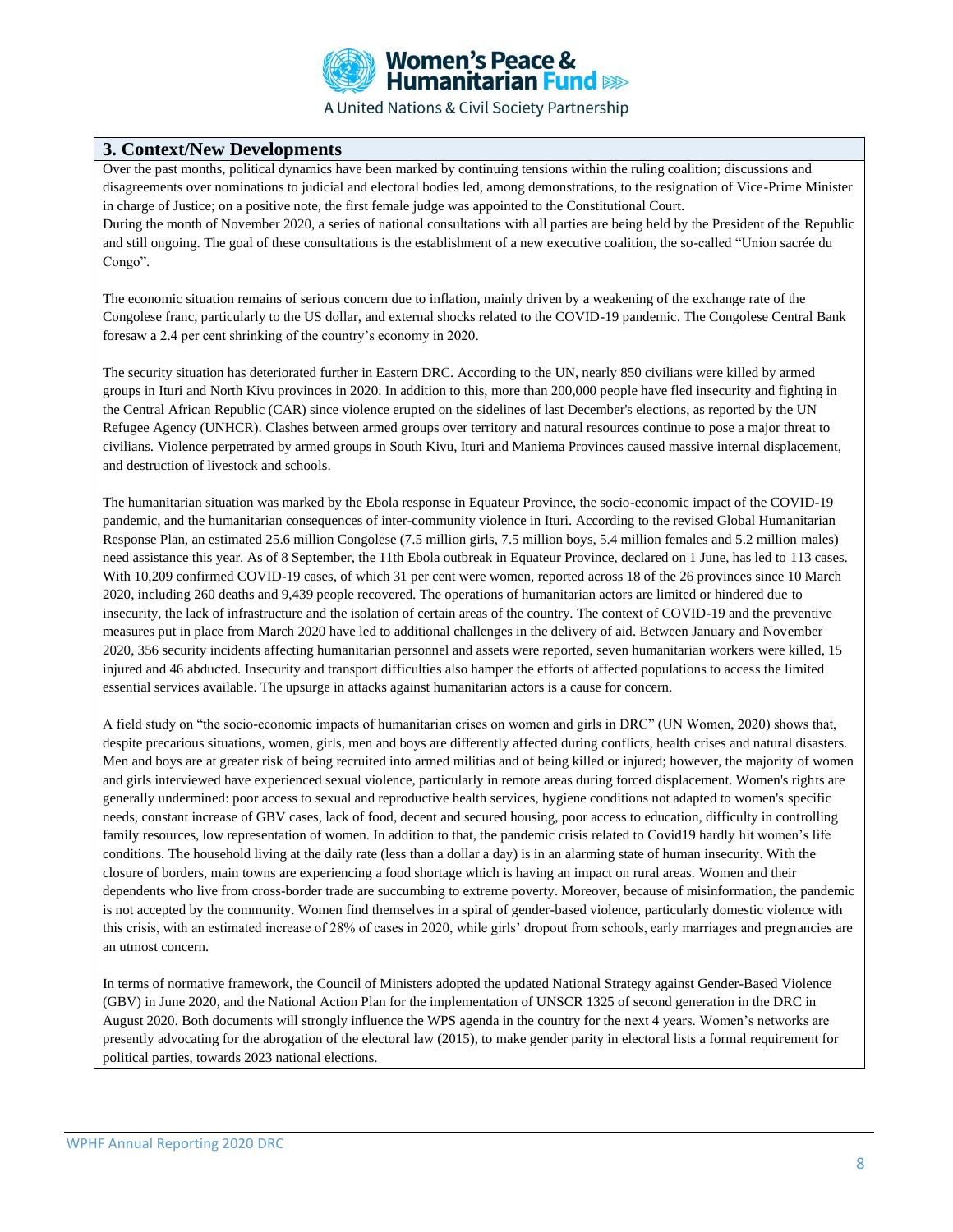

## **4a. Results (Outcomes) Achieved (Narrative)**

*WPHF Impact Area 5: Protection* 

Results for the impact level for all projects, will be assessed, and reported in the next reporting period.

#### *ADDF*

#### *Outcome 1: Un meilleur accès aux services locaux pour les femmes et les filles survivants aux SGBV*

216 out of a target of 177 (122%) survivors (95 women, 106 girls, 9 men and 6 boys) benefitted from psychosocial and psychological care following incidents of rape (161, of which 66 were women, 96 were girls and 3 were men), physical violence (22 cases, of which 9 were women, 8 were girls, 4 were men and 1 was a boy), psychological violence (20, of which 8 women, 5 girls, 2 men and 5 boys), economic violence (6 women) and sexual assault (4 women 1 girl).

13 cases were taken to mediation (11 women and 2 girls) for conflicts related to inheritance, infidelity, rape, psychological violence and family conflict.

2731 beneficiaries (1638 women and 993 men) received information on women's rights, gender equality and sexual and gender-based violence.

#### *AFPE*

*Outcome 1: Les femmes autochtones et locales de Maï Ndombe possèdent de droit légal d'accès à la terre, un droit sécurisé, (les espaces rétrocédées aux femmes sont sécurisées par un document cadastral).*

A series of "multi-actor dialogues" resulted in increased knowledge of land rights among female beneficiaries, and customary authorities increased their knowledge of the importance of women's empowerment, especially as this relates to land management, resulting in increased property rights for women in their communities exposing them to SGBV.

Advocacy sessions with elected officials in the province resulted in increased support for the application of laws related to land rights.

Members of women's organisations built their advocacy capacities with regards to the SDGs and gender equality and were able to bring the training they received back to their respective organisations.

#### *BEMPRODEC*

*Outcome 1: Amélioration de la capacité des femmes basée sur la dénonciation des cas de VBG et violence sexuelle.* 30 community focal points were trained in reporting and monitoring SGBV cases. These focal points will further lobby within their communities for increased reporting of and vigilance against SGBV cases.

A 6-person project steering committee was put in place including members of civil society and the Minister of Gender.

The cases of 69 survivors were referred for psychological and medical assistance.

#### *FFP*

*Outcome 1:* **Les femmes des territoires de Dibaya et Kananga génèrent des activités génératrices de revenu, des actions villageoises de crédit et d'épargne et des coopératives** Beneficiaries were informed vis-à-vis women's empowerment, incomegenerating activities and mutual credit funds, leading to greater standing in the community and increased capacities in asserting their rights. The logic of the project follows that increased standing of women in the community and increased capacities in asserting their rights will reduce SGBV as women are considered more to be equal members of society. Young girls beneficiaries and their teachers have been informed, trained and educated on sexual and reproductive health and SGBV.

*Outcome 2 : Les Dynamiques communautaires des femmes des territoires de Dibaya et Kananga disposent des capacités et des outils pour promouvoir le droit de la femme, la paix, l'autonomisation et prévenir les conflits*

Information and data on community peace dynamics were gathered resulting in increased advocacy efficacy, leading to a reduction in impunity for SGBV perpetrators. Improved data also leads to more effective SGBV prevention methods.

Community radio stations improved their capacity to disseminate information on women's empowerment and community conflict resolution.

*Outcome 3: Les structures institutionnelles disposent des capacités techniques et institutionnelles renforcées et d'outils pour promouvoir la culture de la paix*

The organisation itself has been reinforced through the collection and analysis of data related to the project.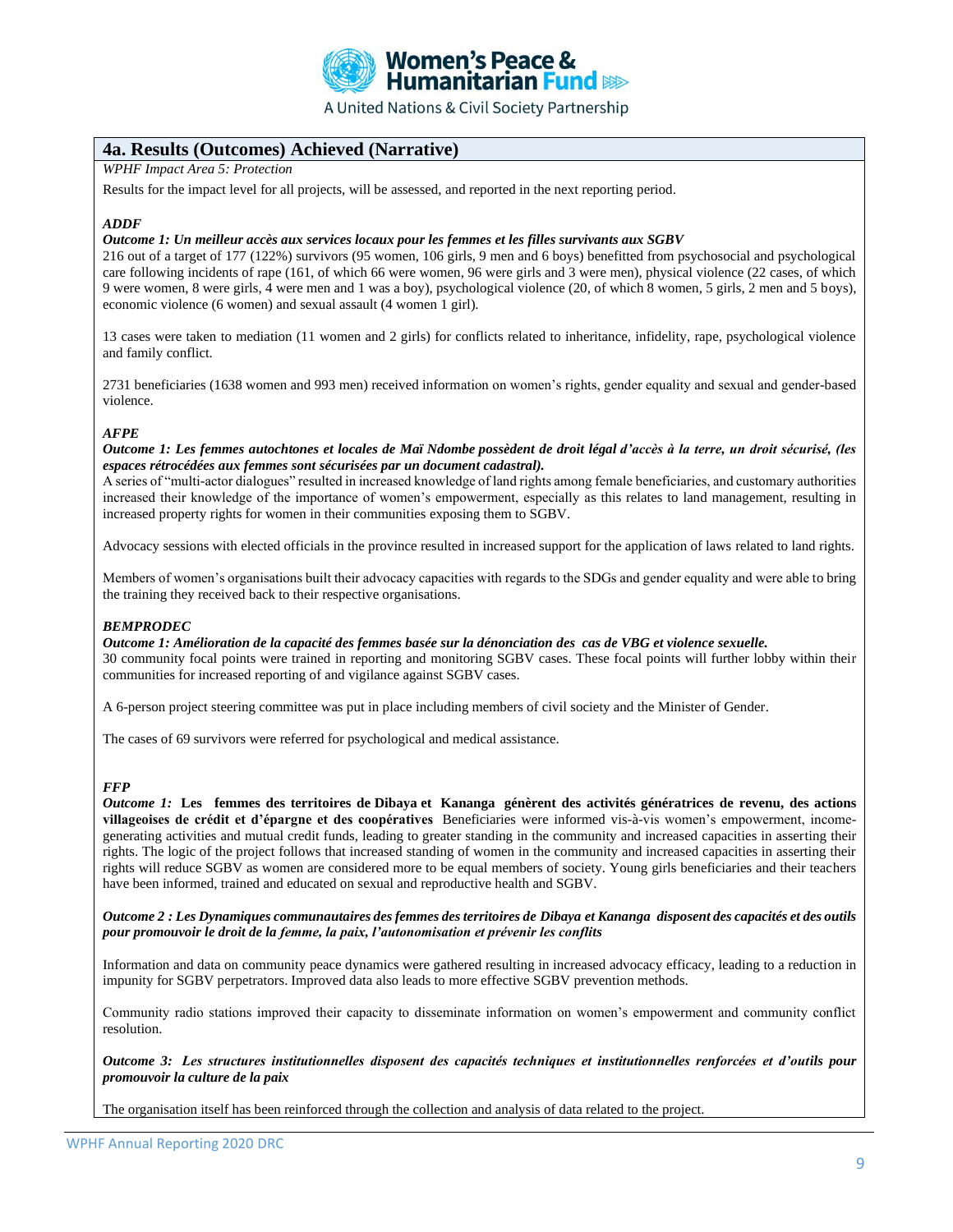

#### *Fondation Moyo*

#### *Outcome 1: Un accès accru aux services pour les victimes de violence et de conflit*

The capacities of 50 NGOs and human rights organisations were reinforced with regards to on conflict resolution, SGBV and peacebuilding through ToTs (6 women and 9 men) and training sessions (2 sessions of 50 people each – 61 women and 39 men representing 50 NGOs). Beneficiary organisations were selected through the elaboration of specific criteria and filed missions to rural (25 organisations) and urban (75 organisations) areas. The project was brought to the attention of authorities through an official launch (56 women and 45 men participated), authority specific presentations (6, targeting provincial and divisional ministers of Gender, human rights, youth and social affairs, and civil society coordination groups) and authority meetings during field missions.

#### *SMM*

#### *Outcome 1: Amélioration de la prestation des services essentiels pour les survivants de violence*

Data was collected from 592 individuals in the project zones (468 women and 124 men). The project's chances of success were improved through network and partnership building among women's rights organisations (over 100), public authorities, police and military. This was done through 4 launch workshops, open days and enquiry validation sessions. Through consultation sessions (2 sessions involving 100 CSO representatives) and the installation of 4 human rights defender groups (25 members each including gender diversity, youth, people with disabilities, people living with HIV and people with albinism), concerted efforts towards the elimination of SGBV were undertaken (including for the 16 days of activism and for the shadow pandemic of domestic violence intensified by Covid-19). The groups also worked on documentation and reporting of SGBV cases and women's rights violations – 30.5% of a targeted 20 cases have been reported as a result.

#### *UEFA*

#### *Outcome 1: La participation des femmes pygmées dans les cercles de règlement des conflits pour une harmonie sociale est efficace et les dispositions pertinentes pour leur dignité et protection dans la société leur sont garanties*

Indigenous women, men and girls have increased their involvement in peace processes and conflict resolution in their communities as a result of a training of trainers (64 women and 10 men) on conflict transformation and social cohesion and a three-day workshop (81 women and 38 men) analysing the role of indigenous women in the resolution of conflicts. Increased involvement of women in the resolution of conflicts increases their voice and standing in the community with regards to SGBV violations, and decreases the likelihood of amiable resolutions of SGBV cases which are in fact harmful to the victims.

*Outcome 2: La paix, la sécurité et la protection des femmes et filles autochtones victimes de SVBG sont renforcées grâce à la diversité et la synergie d'actions des OSC et mouvements sociaux à travers l'harmonisation d'approche et d'actions dans la lutte contre les violences sexuelles, SGBV et toute autre forme de discrimination à l'égard de la femme* 

Progress will be reported on in 2021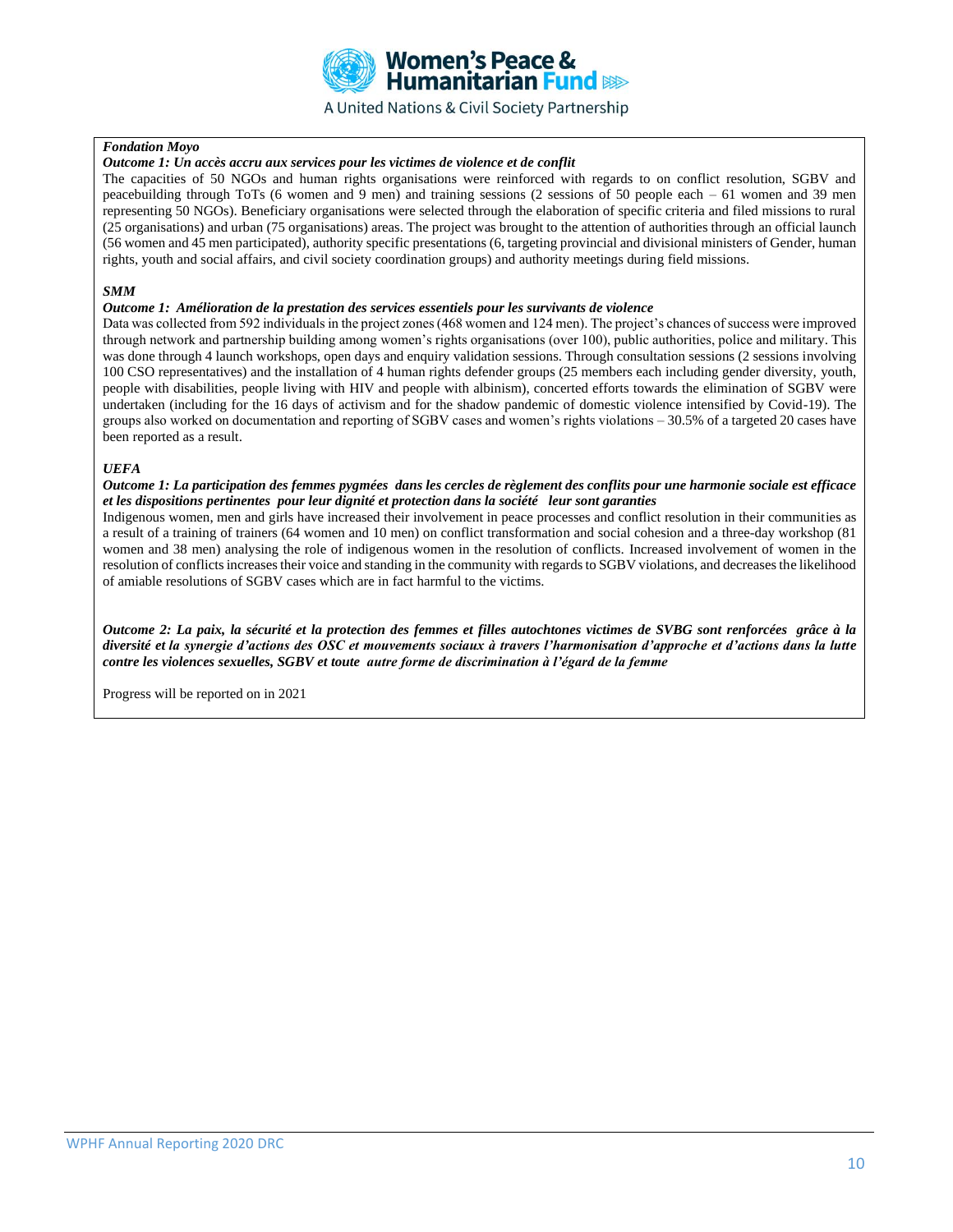

# **4b. Outputs and Activities Completed**

#### *ADDF*

#### *Outcome 1: Un meilleur accès aux services locaux pour les femmes et les filles survivants aux SGBV*

**Output 1:** Les groupes de défense des droits des femmes et les organisations pertinentes de la société civile ont augmenté les opportunités et l'appui à l'échange des savoirs, du réseau, du partenariat, et défendent ensemble GEWE et la fin des VAWG, notamment SGBV/HP, ainsi que font la promotion SRHR avec les interlocuteurs pertinents au niveau sous-national, national, régional et mondial

A project launch was held in which 32 people out of 43 invited participated.

2731 out of a targeted 2500 beneficiaries received information on women's rights, gender equality and sexual and gender-based violence through group session and radio broadcasts.

**Output 2**: Les groupes de défense des droits des femmes et les organisations de la société civile reçoivent de meilleurs appuis pour utiliser des mécanismes de responsabilité visant à soutenir leur plaidoyer et impact sur la prévention et la réponse aux VAWG, notamment les SGBV/HP, et sur les GEWE plus généralement

216 out of a target of 177 (122%) survivors benefitted from psychosocial and psychological care in 5 listening rooms installed by ADDF

25 project actors (7 psychosocial assistants, 5 legal assistants, 12 community leaders and 1 psychologist) participated in an experience exchange on care of SGBV survivors.

13 mediation cases were resolved by ADDF at their offices

**Output 3***:* Les groupes de défense des droits des femmes et les OSC pertinentes et les organisations représentant des groupes luttant contre des formes multiples et variées de discrimination/marginalisation, ont renforcé leurs capacités et appui pour élaborer, exécuter et surveiller des programmes et des politiques sur VAWG, notamment SGBV /HP, et pour promouvoir SRHR des femmes et des filles

Progress on activities under Output 3 will be reported on in 2021.

#### *AFPE*

*Outcome 1: Les femmes autochtones et locales de Maï Ndombe possèdent de droit légal d'accès à la terre, un droit sécurisé, (les espaces rétrocédées aux femmes sont sécurisées par un document cadastral)*

**Output 1:** Les espaces rétrocédées aux femmes sont cartographiées

**Output 2 :** Les cas des violations des droits des femmes sont documentés et suivit légalement

**Output 3** : Un cadre légal composé des membres des Organisations défendant les droits des femmes et les Ministères des tutelles pour encourager la parité dans les instances de prise de décisions et influencer la participation des femmes dans ces organes de prise de décisions au niveau provincial et national est mise en place

6 multi-actor dialogues in 5 territories involving a total of 300 participants were held to discuss women's property rights and property access.

4 meetings were held with customary leaders and land holders and 1 meeting was held with provincial elected officials in order to raise issues related to women's property rights and property access, aimed at changing retrograde customs harmful to women.

20 members of women's civil society organisations (13 women and 7 men – including one customary leader) were trained on legislation and advocacy for women's rights and the inclusion of gender in decision making.

#### *BEMPRODEC*

*Outcome 1: Amélioration de la capacité des femmes basée sur la dénonciation des cas de VBG et violence sexuelle*.**Output 1:** Des initiatives d'échange et de partage avec les acteurs clés et les femmes défenseurs des droits humains sont organisées.

A training on monitoring and reporting for 30 community SGBV focal points (19 women with husbands living with disabilities) was held. A second meeting including 29 of the 30 focal points was held to analyse SGBV related data which had been collected during the first trimester of the project.

**Output 2:** La contribution des groupes de défense des droits des femmes, les mouvements sociaux et les OSC, y compris ceux représentant les jeunes et les groupes confrontés à des formes multiples et croisées de discrimination, influence et contribue au progrès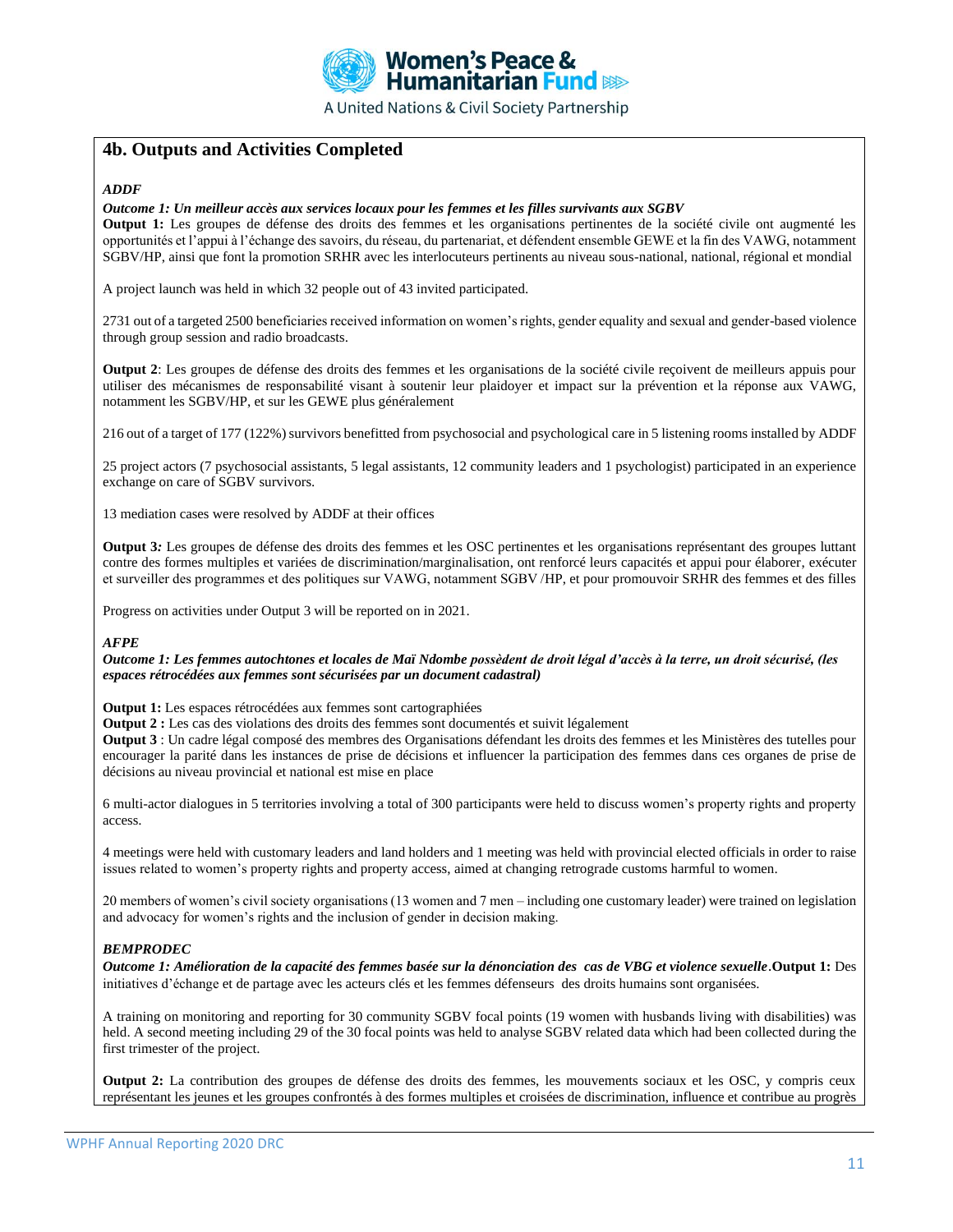

vers l'égalité entre les sexes, l'autonomisation des femmes, et l'élimination de toute forme de violence contre les femmes et les filles, y compris les violences sexuelles et basées sur le genre (VSBG) et les pratiques néfastes.

Pogress will be reported on in 2021.

**Output 3**: Les groupes de défense des droits des femmes et les OSC pertinentes et les organisations représentant des groupes luttant contre des formes multiples et variées de discrimination/marginalisation, ont renforcé leurs capacités et appui pour élaborer, exécuter et surveiller des programmes et des politiques sur VAWG, notamment SGBV /HP, et pour promouvoir SRHR des femmes et des filles.

Two programme meetings were held in order to discuss planning and actor-mapping. These meetings were attended by 39 participants (41% women). An official launch was also held with 26 participants (including 6 women).

A meeting was held in order to approve the criteria necessary for the selection of beneficiaries and a steering committee was constituted (CSOs and the provincial Minister for Gender).

Three missions of monitoring and evaluation were carried out and reports written for each.

#### *FFP*

*Outcome 1: Les femmes des territoires de Dibaya et Kananga génèrent des activités génératrices de revenu, des actions villageoises de crédit et d'épargne et des coopératives*

#### *Outcome 2*

*Les Dynamiques communautaires des femmes des territoires de Dibaya et Kananga disposent des capacités et des outils pour promouvoir le droit de la femme, la paix, l'autonomisation et prévenir les conflits Outcome 3*

*Les structures institutionnelles disposent des capacités techniques et institutionnelles renforcées et d'outils pour promouvoir la culture de la paix*

**Output 1.1:** Les femmes bénéficient d'AGR, des AVEC et Coopératives et de projets communautaires pour favoriser la stabilisation socioéconomique et la consolidation de la paix

12.5% of the forecasted training sessions on women's empowerment, income-generating activities and mutual credit fund were held.

**Output 1.2.**: Les dynamiques communautaires et socioéconomiques des femmes favorisent la consolidation de la paix mécanismes appropriés de responsabilité pour leur plaidoyer.

A participative analysis on community peace dynamics was carried out in the project sites.

**Output 2.1:** Les dynamiques communautaires et socioéconomiques des femmes favorisent la consolidation de la paix mécanismes appropriés de responsabilité pour leur plaidoyer

Progress will be reported on in 2021.

**Output 2.2**.: Les capacités des radios communautaires sont renforcées pour accompagner les efforts d'autonomisation des femmes et de gestion des conflits au niveau communautaire

Training for community radio broadcasters was carried out to build their capacities in broadcasting on women's empowerment and conflict resolution.

**Output 2.3**.: Les capacités des jeunes filles en matière de santé de la reproduction et de violences basées sur le genre sont renforcées pour prévenir et mitiger les conflits intra-communautaires

Teacher training on sexual and reproductive health and SGBV was carried out aimed at educating girls on these topics.

Financial support was provided to a sexual and reproductive health centre for youth and adolescents.

**Output 3.1:** Les structures de promotion des femmes et de valorisation de genre notamment le Conseil Provincial de la Femme et la Commission Provinciale de lutte contre les violences sexuelles disposent des capacités techniques et de gestion leur permettant de réaliser la mission et mandat en matière de l'autonomisation de la femme et de la consolidation de la paix

Progress will be reported on in 2021.

#### **Output 3.2:**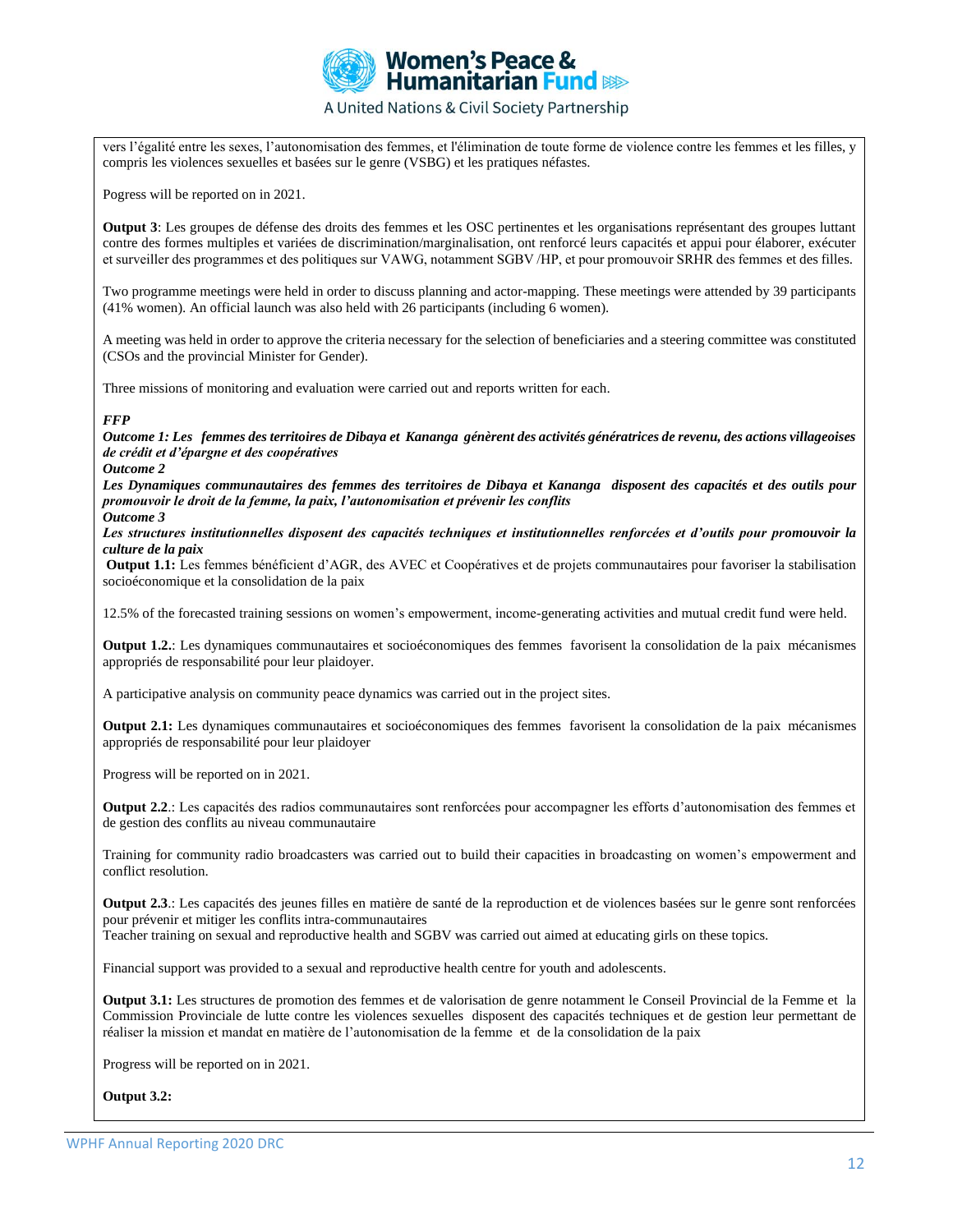

One monitoring and evaluation mission was carried out.

#### *Fondation Moyo*

*Outcome 1: Un meilleur accès aux services locaux pour les femmes et les filles survivants aux SGBV* **Output 1:** Accompagnement humanitaire de victimes des conflits et violences sexuelles 

An official project launch was carried out (56 women and 45 men participated) and the project was presented to the authorities in the province and division.

A training of trainers was carried out on conflict resolution, SGBV and peacebuilding.

Field missions were carried out in order to identify organisation beneficiaries in rural (25 organisations) and urban (75 organisations) settings.

50 beneficiary organisations were trained on conflict resolution, SGBV and peacebuilding (2 participants per organisation, 56 women and 45 men)

**Output 2:** Prévention des conflits pour la paix et les actions humanitaire au sein des communautés locales

Progress will be reported on in 2021.

#### *SMM*

*Outcome 1: Amélioration de la prestation des services essentiels pour les survivants de violence* **Output 1:** Les groupes de défense des droits des femmes et les organisations pertinentes de la société civile ont augmenté les opportunités et l'appui à l'échange des savoirs, du réseau, du partenariat, et défendent ensemble GEWE et la fin des VAWG, notamment SGBV/HP, ainsi que font la promotion SRHR avec les interlocuteurs pertinents au niveau sous-national, national, régional et Mondial.

An inquest was carried out on the conditions of life of women and girls in the project areas involving 592 people (468 women and 124 men) and the project was launched through 4 launch workshops (with 141 women and 68 men participating)

4 capacity-building workshops were carried out on judicial instruments and promotion of women's rights to the benefit of 79 women and 21 men HRDs members of women's rights groups. HRD groups were created as a result to document and report SGBV and women's rights violations. These groups included diverse populations including youth, people with disabilities, people living with HIV and people with albinism.

2 consultation sessions were carried out to identify best practices and support mechanisms to combat violence against women and to promote GEWE. Sessions included members of local authorities (11), members of the military (2), police (2), SGBV survivors, indigenous peoples (3), people living with disabilities (4), people with albinism (2) and 31 youth (19 girls and 12 boys).

**Output 2:** Les groupes de défense des droits des femmes et les organisations de la société civile reçoivent de meilleurs appuis pour utiliser des mécanismes de responsabilité visant à soutenir leur plaidoyer et impact sur la prévention et la réponse aux VAWG, notamment les SGBV/HP, et sur les GEWE plus généralement

**Output 3:** Les groupes de défense des droits des femmes et les OSC pertinentes et les organisations représentant des groupes luttant contre des formes multiples et variées de discrimination/marginalisation, ont renforcé leurs capacités et appui pour élaborer, exécuter et surveiller des programmes et des politiques sur VAWG, notamment SGBV /HP, et pour promouvoir SRHR des femmes et des filles

Progress on both outputs will be reported on in 2021.

#### *UEFA*

*Outcome 1: La participation des femmes pygmées dans les cercles de règlement des conflits pour une harmonie sociale est efficace et les dispositions pertinentes pour leur dignité et protection dans la société leur sont garanties*  **Output 1:** Les femmes et jeunes filles pygmées participent effectivement au processus de construction de la paix dans leur milieu.

A three-day workshop to analyse the role of indigenous women in the resolution of conflicts was held. 119 people out of a targeted 100 participated (81 women and 38 men).

A ToT was held on conflict transformation and social cohesion was held (64 women and 10 men participated – target of 60 participants)

**Output 2:** Les droits de la femme et de la jeune fille pygmée sont promus dans toutes les institutions.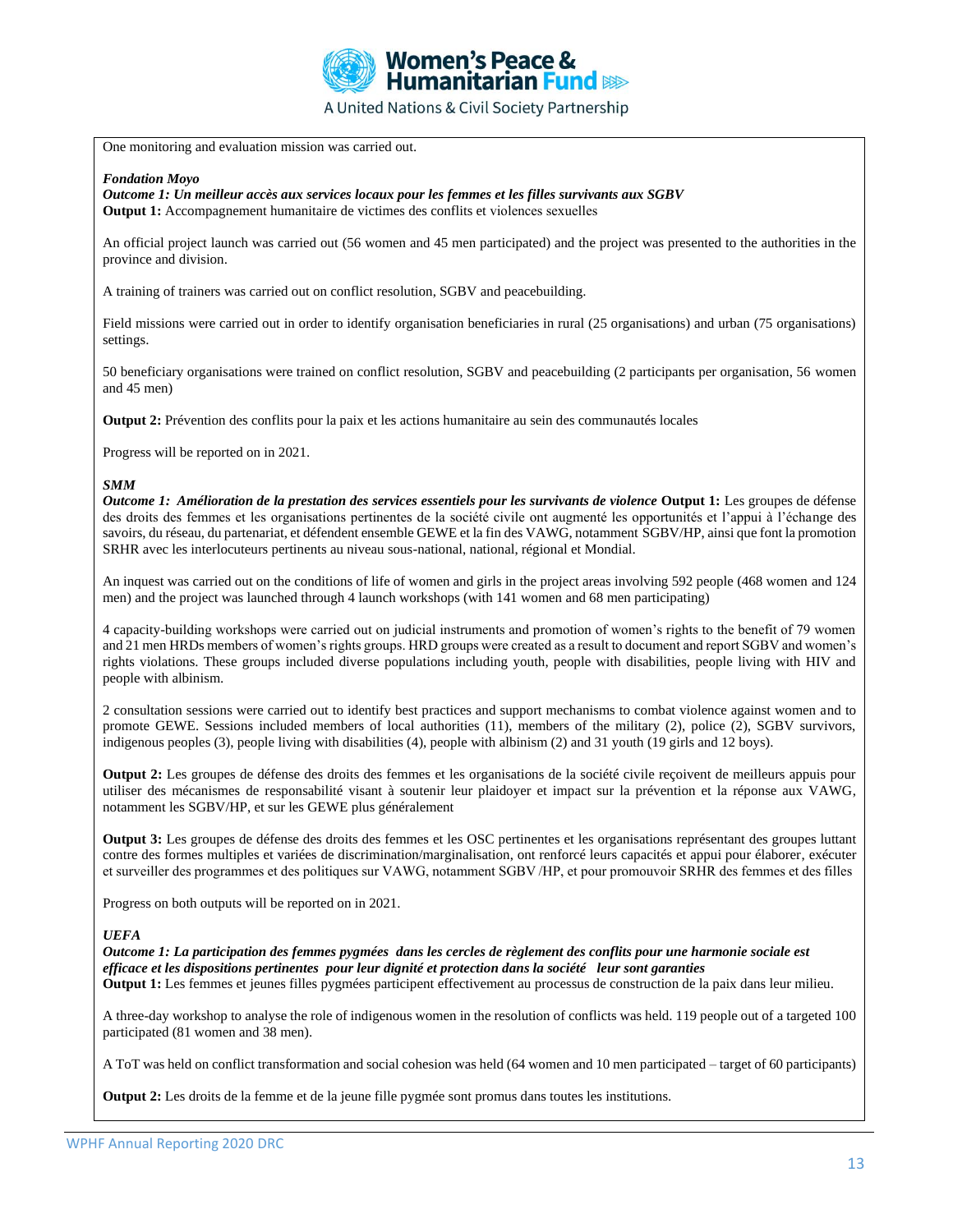

252 sensitisation fora (4030 participants) and 22 radio broadcasts on international legal instruments relating to women's rights were carried out.

3 public expression fora on SGBV were organised.

**Output 3:** Les violences sexuelles et celles liées au genre dont les femmes et jeunes filles pygmées font l'objet sont dénoncées et punies et connaissent une réduction.

3 trainings for police, local leaders, and legal and psychosocial assistants on monitoring and reporting on SGBV were carried out

A celebration of International Indigenous Peoples Day was held, including 73 participants representing 30 NGOs. Themes including economic vulnerability and illiteracy as contributing factors to VAW.

4 ToTs for psychosocial and legal assistants and indigenous leaders on SGBV victim protection mechanisms and reporting (118 participants)

*Outcome 2: La paix, la sécurité et la protection des femmes et filles autochtones victimes de SVBG sont renforcées grâce à la diversité et la synergie d'actions des OSC et mouvements sociaux à travers l'harmonisation d'approche et d'actions dans la lutte contre les violences sexuelles, SGBV et toute autre forme de discrimination à l'égard de la femme*  **Output 4:** Les droits humains, la sûreté, la sécurité et la santé mentale des femmes et des filles sont améliorés.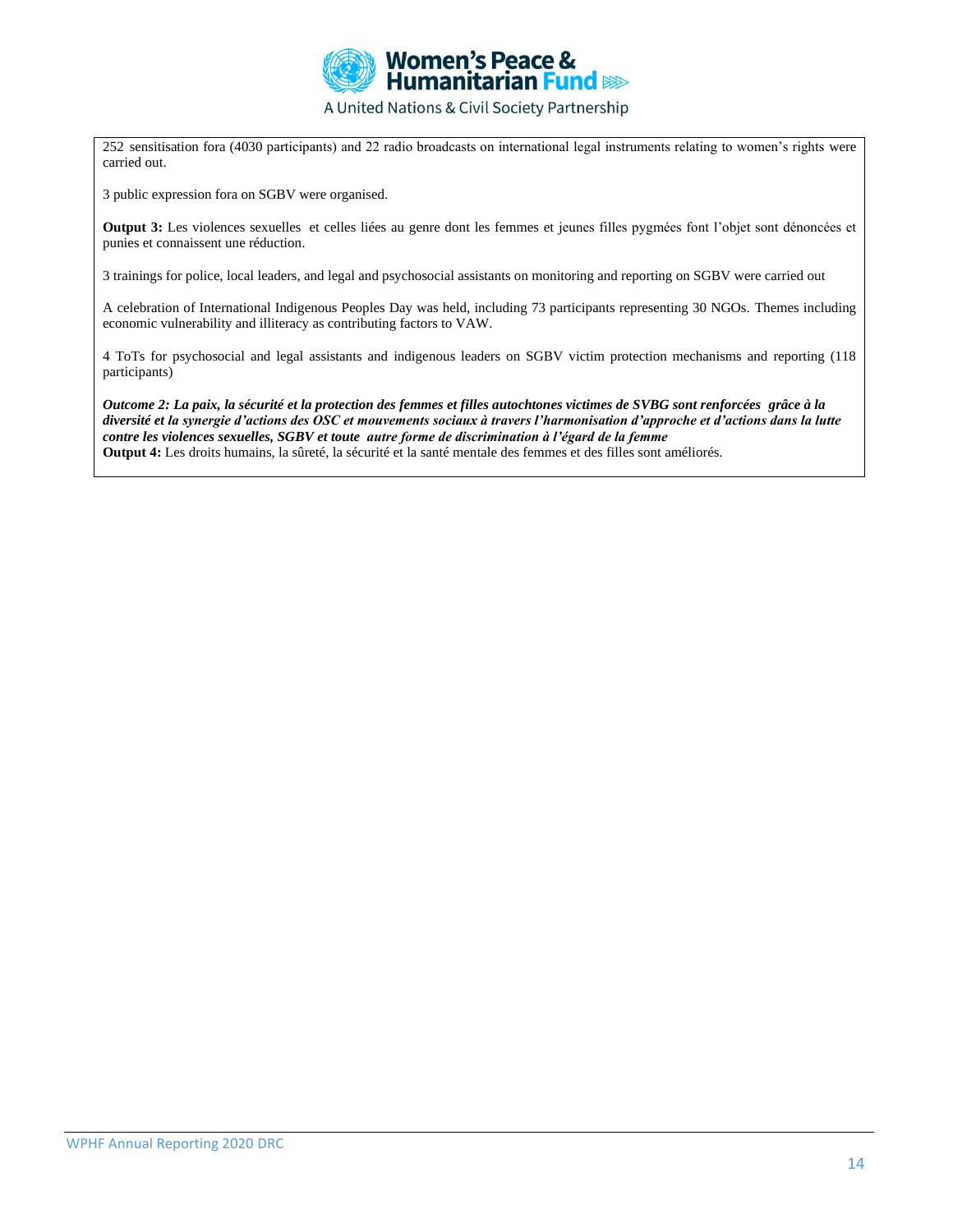

# **5. A Specific Story (1/2 page maximum)**

*In a context of marginalisation, extreme discrimination and vulnerability suffered by Twa women, UEFA was able to identify women focal points, women role models and other leaders during their training sessions, who decided to act and to raise the voices of their communities as a result of the trainings they received. Among the indigenous women trained was Madame Chakupewa from Kabwela, in Moba territory. She spoke of a time when her community was severely affected by armed conflict, and where indigenous women were systematically raped by the Bantu ethnic group. Twa women* 



*were believed to hold the power to prevent or cure back pain and ward off old age in men who raped them.* 

*During a training session, Madame Chakupewa spoke, and in a commanding tone she condemned the acts of violence and rape of Pygmy women by Bantus. She spoke before local chiefs, Bantu women and men. The participants were perhaps uncomfortable, given that Madame Chakupewa was the first indigenous woman to publicly put this issue on the table in front of them, something which would have been severely culturally stigmatised before. Madame Chakupewa has now committed to take the lead in sensitising Bantu and Pygmy communities on the issue of sexual violence against Pygmy women. She is the first Pygmy woman to speak out on the radio to present examples of SGBV and to condemn it. Together with other women, she organises awareness-raising sessions in the villages to make community members aware of SGBV. Currently, other women and men, Bantu and Pygmy alike, listen to her and the discrimination that Pygmy women have long faced is abating.*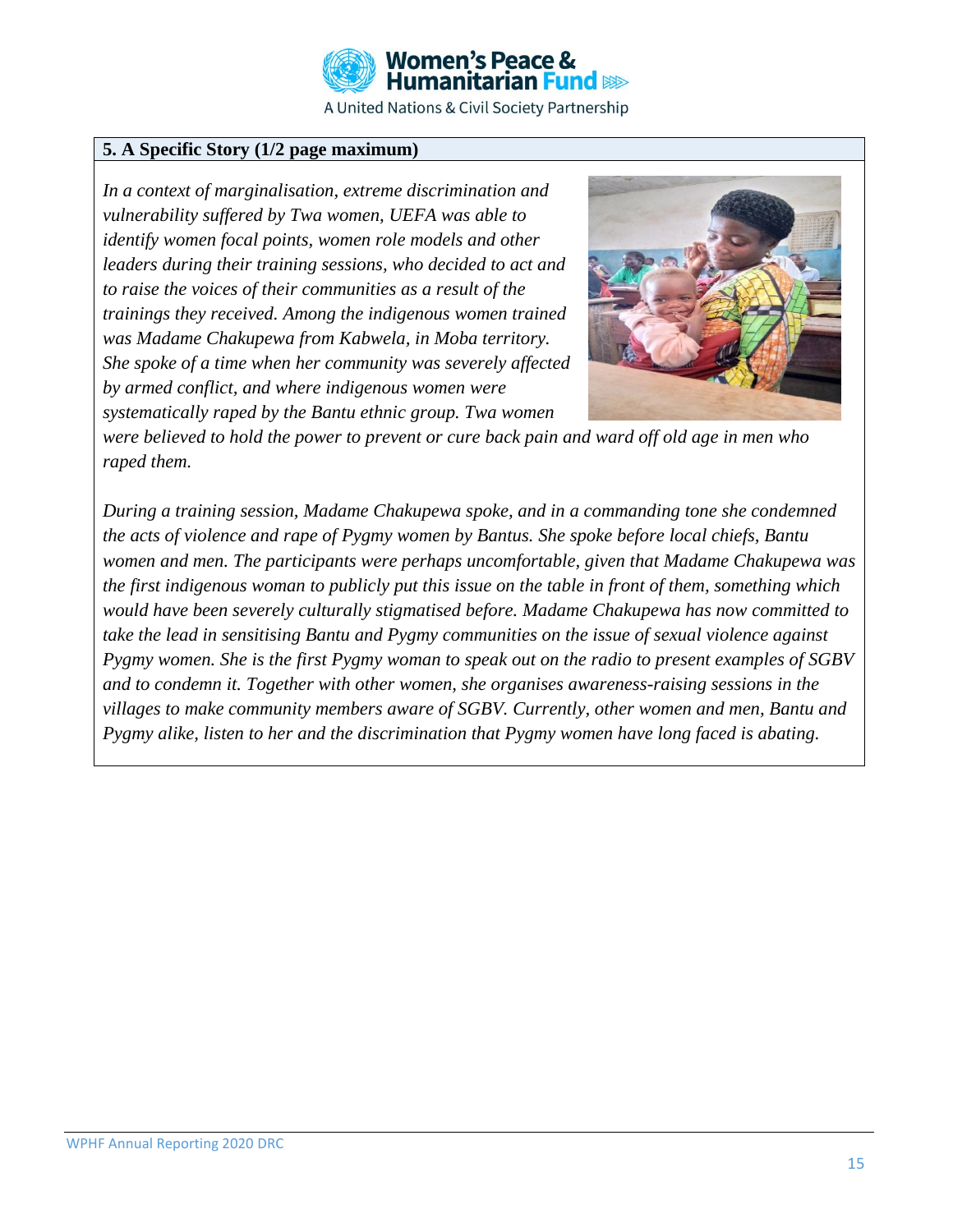

## **6. Knowledge Products and Communications/Visibility**

In order to synthesise the spotlight projects and render them easily accessible for the donor community, local and national authorities, civil society organisations with whom potential synergies can be developed and other interested stakeholders, two-page project resumes were developed for each project. These 2-pagers provide clear and succinct information on the zones of intervention, budget, objectives and context of each project, in order to provide background, while they also outline in comprehensible detail the desired project results, targets and beneficiaries. The 2-pagers are attractively designed using photos submitted by the organisations themselves from their activities and selected by UN Women DRC's communications team, while a map is included as a visual aid in order to show the zone of intervention of each project. The organisations themselves have also used these 2-pagers for their own advocacy.

A communications plan was drawn up during the year, which aims, among other things, to produce a website article for each project in order to raise their profile and disseminate information on the work that they do. The communications plan also aims to raise the profile of the WPHF in general and a tool for humanitarian funding. Given the continued approval of new projects through the reporting year, organisations, once made aware of the fund, increase the opportunities they have for financing. In the reporting year, only one organisation specific [article](https://africa.unwomen.org/en/news-and-events/stories/2021/01/organisation-locale-de-femmes-en-rdc) was produced, however it received good coverage, and the organisation referenced was extremely happy with the product. Another general [article](https://africa.unwomen.org/en/news-and-events/stories/2020/11/congolese-ngos-continue-to-commit-to-the-protection-of-women-and-humanitarian-action) mentioning the 7 Spotlight projects was produced, again using photography received from a WPHF grantee. The article effectively demonstrated the large number of projects now underway in the DRC and the continued expansion of funding.

During the reporting period, organisations used a wide array of communications and branding materials, including flyers, booklets, websites, t-shirts, banners, facemasks, calendars and notepads. All organisations received one to one training with regards to communications from UN Women DRCs communications team. Such trainings included advice on use of photography, visual aids, presentations, success stories and other visibility materials.

## **7. Capacity Building of CSOs**

Due to Covid-19, opportunities to meet with organisations face-to-face during the reporting period were limited or not available, this is compounded by the large size of the DRC and the geographic distribution of the projects. However, online tools such as the Zoom video-conferencing application were used to good effect in order to reinforce the capacities of CSO partners.

The main form of capacity building provided to CSOs related to trainings on reporting methodology. Sessions were organised with representatives from all implementing partners to provide information on the various narrative and financial reporting tools which are required by their financing agreements. Trainings were carried out in September and November by UN Women DRCs WPS and M&E teams, and screen-sharing was used in order to go through each element of the reporting tools provided to the organisations. Question and answer sessions were held at the end of each training, and individual follow up calls were organised where requested or considered necessary. Sessions included guidance on how to effectively present information and collect data, including training on effective data disaggregation, and how to comprehensively organise and document project expenses.

Capacity-building on communications was also provided to all organisations through a seminar provided by UN Women DRC's communications team. This training took place in September and provided information on the use of photography, success stories and targeted articles in order to raise the profiles of the implementing organisations. The various means of each organisation were taken into account, for example access to high quality camera and recording equipment or the use of smart phones, in order to provide tailored communications advice to each organisation according to their resources. Direct contact between UN Women DRC's communications team and each organisation was maintained throughout the reporting period from the date of initiation of each project.

Results from these trainings have been visible in the quality of reporting and communications materials produced by the partner organisations.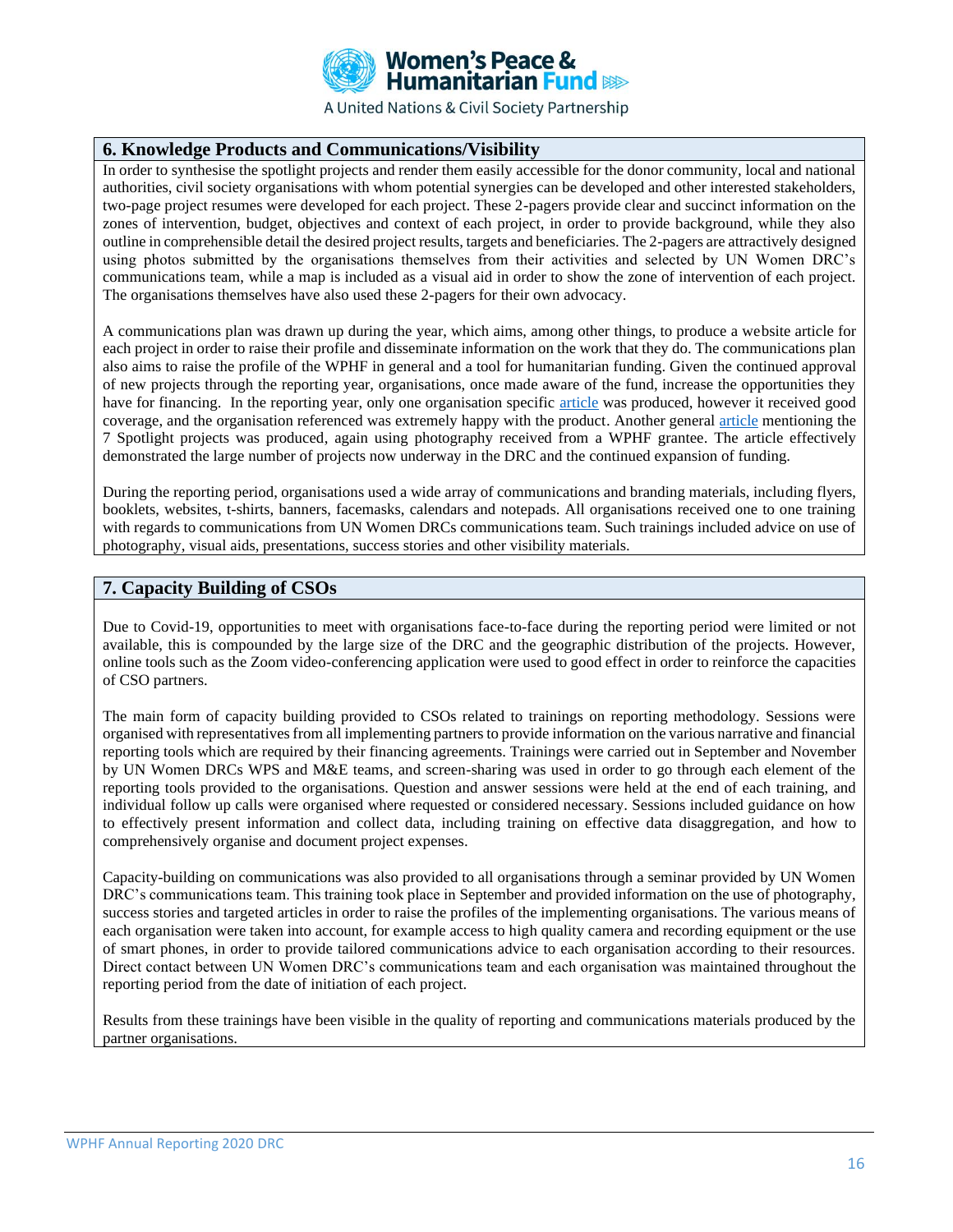

| 8. Risks and Mitigation                   |                           |                  |                            |                                                             |
|-------------------------------------------|---------------------------|------------------|----------------------------|-------------------------------------------------------------|
| Risk Area                                 | <b>Risk Level</b>         | Likelihood       | <b>Impact</b>              | <b>Mitigation</b>                                           |
| Contextual, Programmatic,                 | $4=Verv High$             | $5=Verv High$    | $5 =$ Extreme              | Mitigating measures undertaken during the reporting         |
| <b>Institutional</b>                      | $3=High$                  | $4 = Likely$     | $4 =$ Major                | period (please include new risks, if any)                   |
|                                           | $2 = Medium$              | $3 = Possible$   | $3 =$ Moderate             |                                                             |
|                                           | $1 = Low$                 | $2=Unlikely$     | $2 =$ Minor                |                                                             |
|                                           |                           | $1 =$ Rare       | $1 =$ <i>Insignificant</i> |                                                             |
| Effects of Covid-19 related restrictions  | 2                         | 5                | $\mathbf{3}$               | Advice to include Covid-19 hygienic supplies in project     |
| gatherings and budgets<br>of<br><i>on</i> |                           |                  |                            | and activity budgets, innovative use of comms and           |
| organisations, and on M&E missions        |                           |                  |                            | visibility funds to provide masks, reduction of             |
|                                           |                           |                  |                            | participants per event and change in venue to include       |
|                                           |                           |                  |                            | outdoor spaces and indoor spaces where social               |
|                                           |                           |                  |                            | distancing can be maintained.                               |
| Insecurity and prevalence of armed        | $\boldsymbol{4}$          | $\mathbf{I}$     | 5                          | Strategic selection of activity locations, times and access |
| groups in project areas affecting         |                           |                  |                            | routes to reduce risk. Continued monitoring of security     |
| access to beneficiaries, safety of IP     |                           |                  |                            | situations. Security briefings and guidance for UN          |
| staff and safety of UN Women staff        |                           |                  |                            | missions.                                                   |
| Environmental hazards<br>affecting        | $\overline{2}$            | $\boldsymbol{4}$ | $\overline{2}$             | Innovative methods for transport of participants, such as   |
| access to project areas and access of     |                           |                  |                            | the use of motorbikes rented from local community           |
| beneficiaries to project activities       |                           |                  |                            | members and provision of supporting expense                 |
|                                           |                           |                  |                            | documentation. Strategic selection of activity locations.   |
| Poor telecommunications affecting         | $\boldsymbol{\mathit{1}}$ | 5                | $\overline{2}$             | Advance preparation and notification of calls to ensure     |
| regular contact with and training of      |                           |                  |                            | that IPs can locate themselves somewhere with reliable      |
| IPs                                       |                           |                  |                            | access to internet. Use of WhatsApp messenger in areas      |
|                                           |                           |                  |                            | with no cellular service but with access to broadband.      |
| Late and incomplete reporting by Ips      | $\overline{2}$            | $\boldsymbol{4}$ | 3                          | Advanced notice and reminders of reporting obligations.     |
| resulting<br>in<br>delayed<br>fund        |                           |                  |                            | Individual phone calls to IPs to assess their needs.        |
| disbursements<br>and<br>project           |                           |                  |                            | Training sessions on reporting to ensure complete           |
| implementation, creating protection       |                           |                  |                            | <i>documentation.</i>                                       |
| gaps.                                     |                           |                  |                            |                                                             |
| Proliferation of IP documentation due     | $\mathbf{I}$              | $\mathbf{3}$     | 2                          | Enhancing organisation of documentation for IPs.            |
| to numerous revisions of project          |                           |                  |                            | Requests for IPs to send all documentation clearly          |
| documents, logframes and narrative        |                           |                  |                            | labelled and in a limited number of emails so as to ensure  |
| and financial reporting, leading to       |                           |                  |                            | that documentation is not received in a fragmented          |
| missing documents and slow fund           |                           |                  |                            | manner over a long stretch of time.                         |
| disbursal                                 |                           |                  |                            |                                                             |

### **9. Delays and Adaptations/Revisions**

During the reporting period, the main external factor having an impact on project implementation has been the Covid19 outbreak, declared in the country in March 2020. Since then, a series of public health measures aiming at preventing the spread of the virus has been adopted by the administration at national and provincial level, having an impact on the way of working of UN Women, and its function of Secretariat at national level, and the CSOs, and their role of implementing partners.

At national level, a delay was registered due to the adaptation period of teleworking, including the development of new modalities to monitor the projects implementation in the field. For this purpose, a series of bilateral and multilateral exchanges have been organised with the implementing partners on how to ensure a correct and timely reporting and communication in teleworking mode.

Moreover, monitoring field missions of the national steering committee's members scheduled for the month of April 2020 have been cancelled and could not be rescheduled during the year 2020. Except for the projects funded through the Covid19 emergency windows, all the other funded initiatives have been submitted in 2019, therefore before the outbreak. This means that none of the projects foresaw implementation modalities in line with social distancing measures and partial or total lockdown.

CSOs adapted to the new context with flexibility, for example:

- by strengthening the use of technologies, organising experience sharing online, by using social media platforms, zoom and WhatsApp groups

- integrate in their project a component of awareness raising on Covid19 prevention measures for their staff and their beneficiaries - provide project personnel and beneficiaries with personal protection equipment (masks, disinfectant, gloves) during activities and readapt the modalities of implementation, by reducing the number of participants for each training sessions and preferring outdoor activities.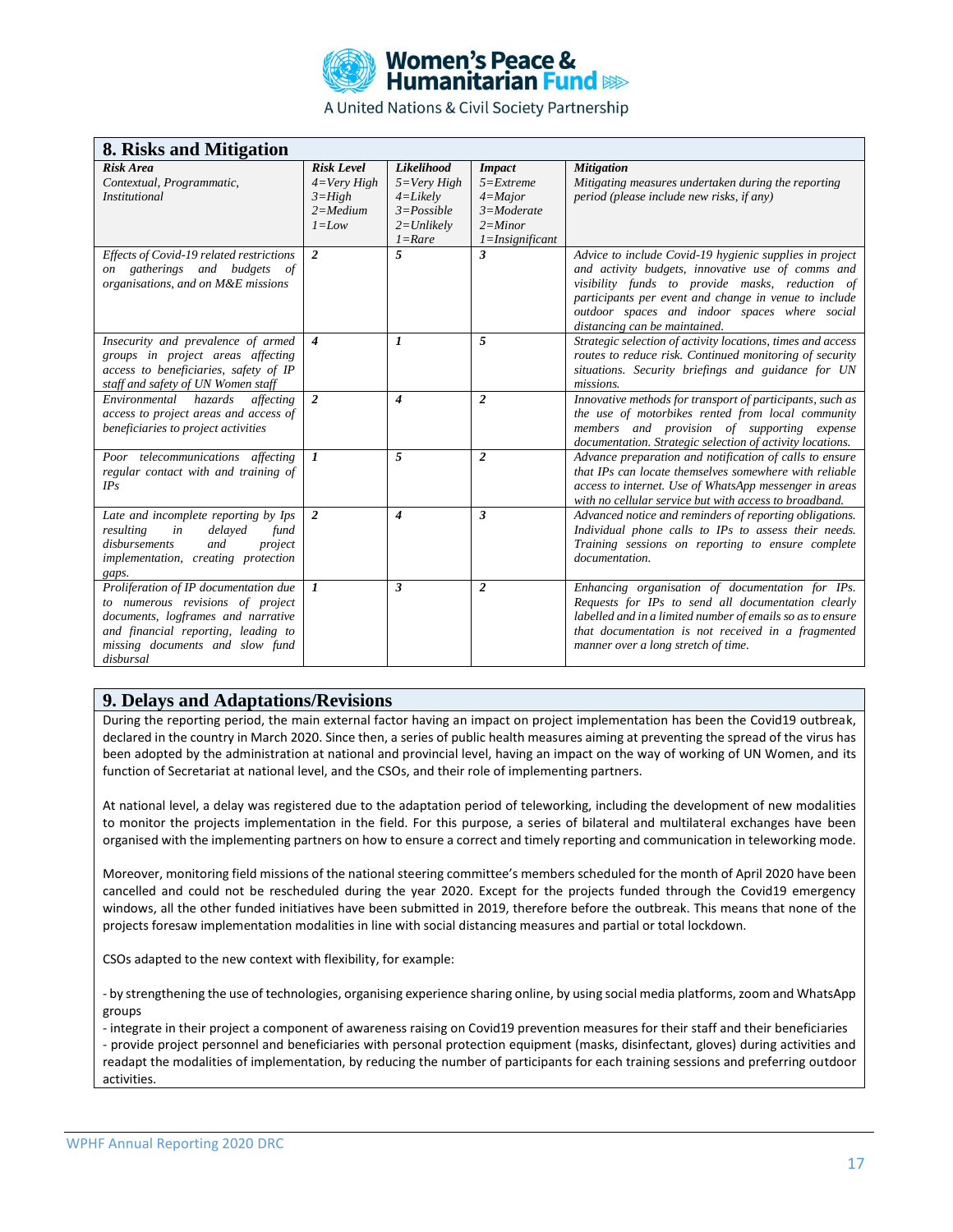

| <b>10. Lessons Learned</b>                                                                                                                                                                                     |                                                                                                                                                                                                                                      |                                                                                                                                                                                                                                                                   |                                                                                                                                                                                                                                                                  |
|----------------------------------------------------------------------------------------------------------------------------------------------------------------------------------------------------------------|--------------------------------------------------------------------------------------------------------------------------------------------------------------------------------------------------------------------------------------|-------------------------------------------------------------------------------------------------------------------------------------------------------------------------------------------------------------------------------------------------------------------|------------------------------------------------------------------------------------------------------------------------------------------------------------------------------------------------------------------------------------------------------------------|
| <b>Identify</b><br><b>Challenge/Describe</b><br>Challenges can be<br>programmatic or operational<br>affecting the project<br>implementation, or of an<br>organization or community.<br>Incorrect or incomplete | What are the<br>factors/reasons<br>contributing to this<br>challenge?<br>Many IPs find reporting                                                                                                                                     | How was the challenge<br>addressed? What was done<br>differently, or what will be<br>done to address the<br>challenge?<br>Although training sessions                                                                                                              | <b>Lesson Learned</b><br>As a result of the challenge what did<br>you (and partners) learn from the<br>situation that has helped to inform the<br>project, or improve how the project is<br>implemented or for future<br>interventions?<br>Individual support to |
| reporting by IPs                                                                                                                                                                                               | tools to be confusing and<br>incorrectly fill them out.<br>This results in lengthy back<br>and forths with the<br>organisations and a<br>proliferation of<br>documentation which can be<br>easily mixed up.                          | were carried out explaining the<br>forms, problems persisted.<br>Thus, individual follow up with<br>organisations through calls<br>tailored to their own reporting<br>have begun to be implemented<br>with improved results.                                      | organisations in periods coming<br>up to their reporting is essential,<br>and one on one calls will be<br>implemented before reporting<br>forms are filled to ensure that<br>methodology is clear.                                                               |
| Poor telecommunications<br>affecting regular contact with<br>and training of IPs                                                                                                                               | IPs in remote areas struggle<br>with reliable internet,<br>electricity and cellular<br>service, affecting their ability<br>to maintain regular contact<br>and participate reliably in<br>calls and training sessions.                | Notice has to be given well in<br>advance of calls with IPs, and<br>reminders must be given that it<br>will be necessary for them to<br>find a location from where they<br>will be able to reliably connect<br>to a call.                                         | Specific guidance must be given<br>to IPs to find a reliable location to<br>connect to calls and trainings.                                                                                                                                                      |
| Lack of expense<br>documentation in certain<br>circumstances                                                                                                                                                   | Due to lack of transport<br>infrastructure or<br>environmental hazards,<br>activity participants<br>sometimes have to resort to<br>using informal travel<br>methods from which they<br>cannot obtain receipts for<br>their expenses. | Specific guidance must be<br>given to organisations on<br>innovative ways to deal with<br>this problem, such as the<br>advance preparation of<br>documents which will satisfy<br>expense reporting requirements<br>for participants to use.                       | In the future, more time will be<br>given to explaining this<br>eventuality, so that the IPs are<br>aware of the options that they<br>have in these cases.                                                                                                       |
| Requests for bribes from<br>police affecting budgets.                                                                                                                                                          | One IP mentioned that police<br>officers requested illegal<br>payments in order to make a<br>trip to investigate SGBV<br>allegations                                                                                                 | This is a specifically difficult<br>challenge as it occurs in a<br>location where the<br>implementation of justice and<br>rule of law is already fragile.<br>Increased connections and<br>partnership with the police<br>force may help to diminish this<br>risk. | Weak rule of law and fractured<br>criminal justice systems can affect<br>project outcomes as they are<br>unforeseeable. Increased<br>connections and partnership with<br>the police force and local<br>authorities may help to diminish<br>this risk.            |
| Lack of support from local<br>communities and authorities                                                                                                                                                      | Local authorities, including<br>police, justice officials and<br>community leaders, along<br>with the male population can<br>be sceptical of projects<br>supporting GEWE.                                                            | Increase the implication of<br>authorities and male<br>community members from the<br>outset of the activities. Promote<br>positive masculinity.                                                                                                                   | Increased participation of<br>authorities and male champions in<br>projects often increases their<br>efficacy.                                                                                                                                                   |
| Silence of victims                                                                                                                                                                                             | Lack of knowledge of human<br>rights and legislation<br>protecting victims. Fear of<br>reprisals and lack of faith in<br>the justice system                                                                                          | Increased training and<br>education on victim protection<br>mechanisms and legal<br>instruments criminalising<br>SGBV. Diminution of stigma<br>associated with sexual<br>violence.                                                                                | Increased education and strong<br>support structures create an<br>environment conducive to<br>reporting sexual domestic and<br>gender-based violence, reducing<br>impunity and leading to better<br>assistance for survivors.                                    |
| Community conflict                                                                                                                                                                                             | Lack of trust between<br>communities, poor or<br>ineffective dispute resolution<br>mechanisms, land disputes<br>and tribal enmity                                                                                                    | Increased dialogue between<br>conflicting parties, increased<br>and improved methods of<br>community dispute resolution<br>and mediation, implication of<br>organisations to help victims.                                                                        | Trainings and education on<br>peaceful resolution of conflicts<br>creates an environment that is less<br>conducive to SGBV and increases<br>the standing of organisations<br>withing communities, assisting                                                      |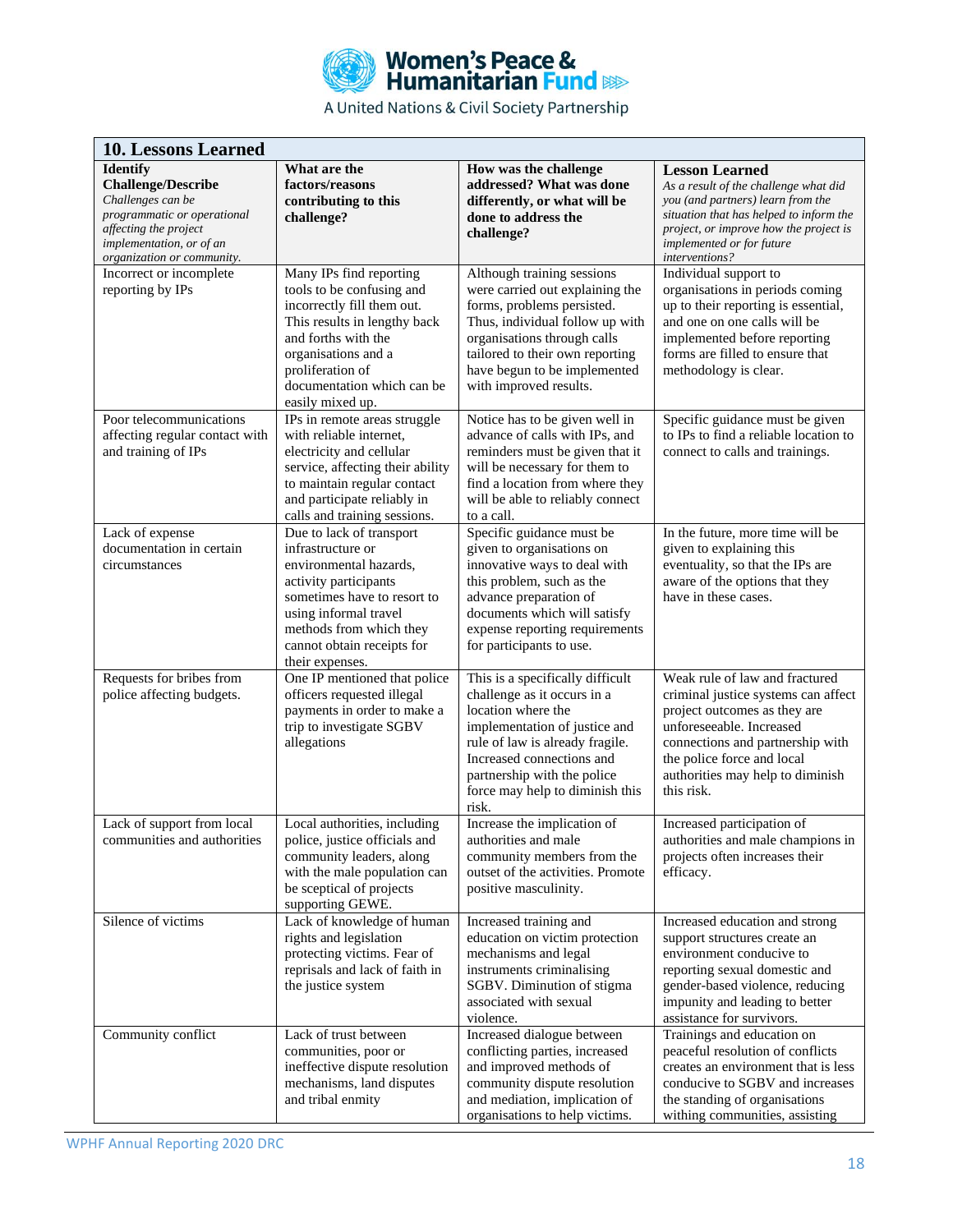

| <b>10. Lessons Learned</b>                                                       |                                                                                                                      |                                                                                      |                                                                                                                                                                                                                            |
|----------------------------------------------------------------------------------|----------------------------------------------------------------------------------------------------------------------|--------------------------------------------------------------------------------------|----------------------------------------------------------------------------------------------------------------------------------------------------------------------------------------------------------------------------|
|                                                                                  |                                                                                                                      |                                                                                      | with their advocacy efforts and<br>improving their ability to effect a<br>cultural shift. Practical measures<br>such as equipping community<br>members with smartphones and<br>credit to alert IPs in case of<br>violence. |
| Illiteracy of some                                                               | Poor access to education.                                                                                            | Provide access to work                                                               | Implement more comprehensive                                                                                                                                                                                               |
| beneficiaries affecting their<br>access to employment and                        | retrograde culture which<br>inhibits women's and girls'                                                              | including trades. Provide<br>circumstances conducive to                              | literacy programs, learning by<br>doing, trades training,                                                                                                                                                                  |
| information on their rights                                                      | rights to education.                                                                                                 | dignity and economic security.                                                       | apprenticeships.                                                                                                                                                                                                           |
| Lack of involvement by local<br>officials, especially those<br>related to gender | Lack of funding to carry out<br>field missions, incapacity to<br>take on responsibilities<br>related to the project. | Continued concerted efforts<br>must be made in order to<br>ensure their implication. | Increased communication and<br>updates are necessary. Perhaps<br>provision should be made in<br>budgets to provide funding<br>necessary to allow local officials<br>to take part in activities.                            |

### **11. Innovations and Best Practices**

**Best Practices:** *What best practices occurred during the reporting period? Highlight with a specific example (country, CSO, etc.)*

*Capacity-building sessions on reporting and communications were vital for the effective administration of the fund and for the success of the individual projects.* 

*Organisations found ToTs to be an important addition to project activities as it increased their capacity to reach target beneficiaries.* 

*The organisation of beneficiaries into groups for monitoring, early-warning and defence of human rights increased the potential perennity of the projects.* 

*A WPHF WhatsApp group was set up by UN Women DRC in order to provide a space for exchange and networking among implementing partners, sharing pertinent information with partners related to legislative developments, opportunities for funding and reporting requirements, and for sharing partners' communication materials to educate and inspire other organisations.* 

#### **Innovations:**

*UEFA set up an exchange of experiences with CSOs in their area to strengthen survivor protection, monitoring and incident alert management. This encouraged the participation of other CSOs in the fight against sexual. In this way, they encouraged synergy between CSOs for a robust advocacy in the fight against retrograde customs, by highlighting and denouncing the inaction of local authorities.* 

*SMM have found that bottom-up approach to advocacy and instilling responsibility in local authorities has proved to be effective.* 

*AFPE succeeded in bringing the recommendations formulated during their training and exchange sessions to the attention of elected local officials, who have used these as an information source for a provincial audit on land rights.*

*Fondation Moyo developed a number of data collection tools related to SGBV, such as questionnaires, to ensure better information and knowledge management.* 

*A WPHF WhatsApp group was set up by UN Women DRC in order to provide a space for exchange and networking among implementing partners, sharing pertinent information with partners related to legislative developments, opportunities for funding and reporting requirements, and for sharing partners' communication materials to educate and inspire other organisations.* 

## **12. Auditing and Financial Management**

*N/A*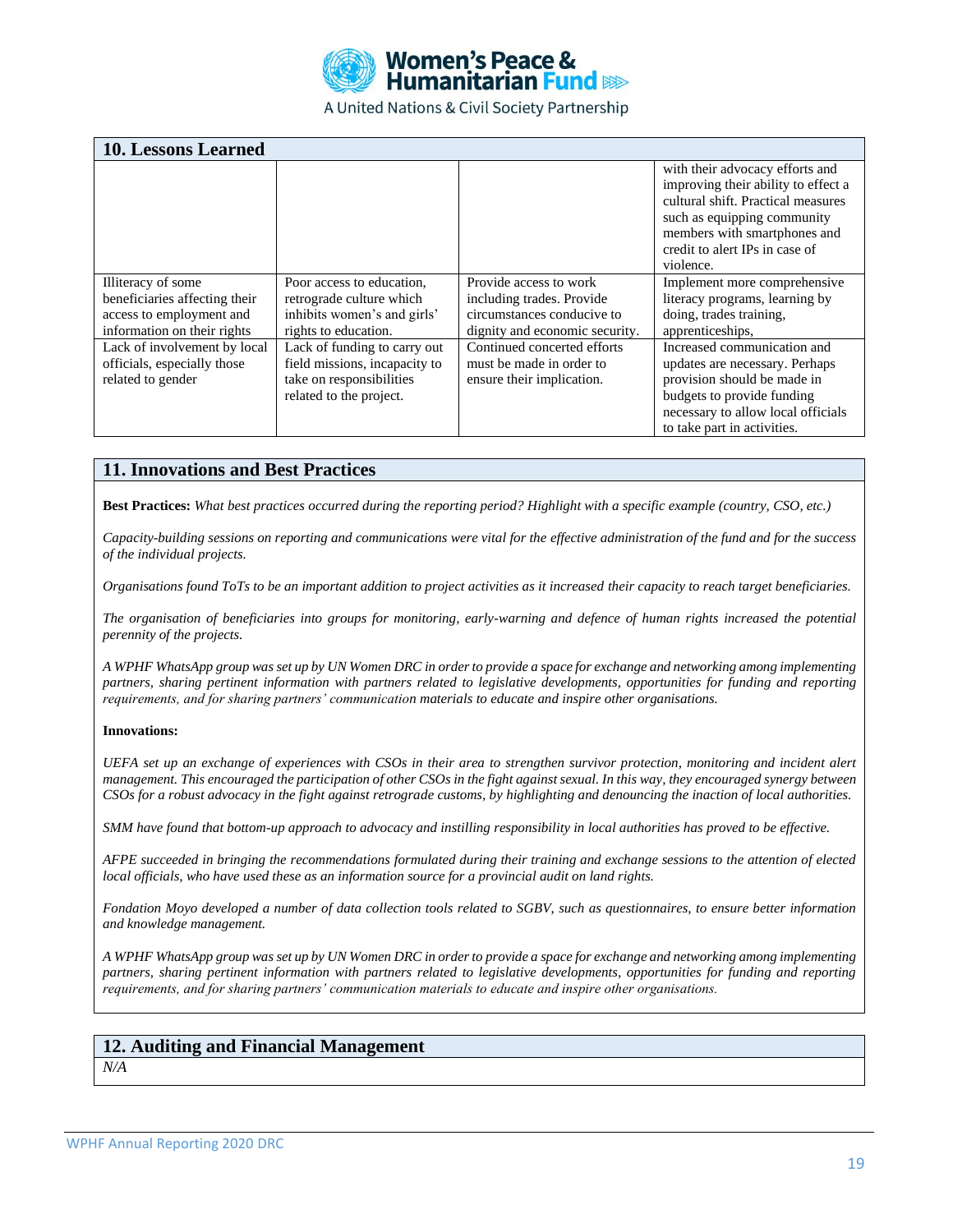

# **13. Next Steps and Priority Actions**

- *Reporting on the second instalment of financing for the 7 projects underway is expected in the first quarter of 2021;*
- *A series of field missions will be carried out by members of the National Steering Committee in five provinces in order to implement monitoring and evaluation activities;*
- *Additional training sessions will be held by UN Women DRC on reporting, expense tracking, presentation of data and resultsbased management;*
- *Necessary documentation will be finalised in order to allow for the disbursal of the first instalment of funding for the 8 new projects approved by the National Steering Committee.*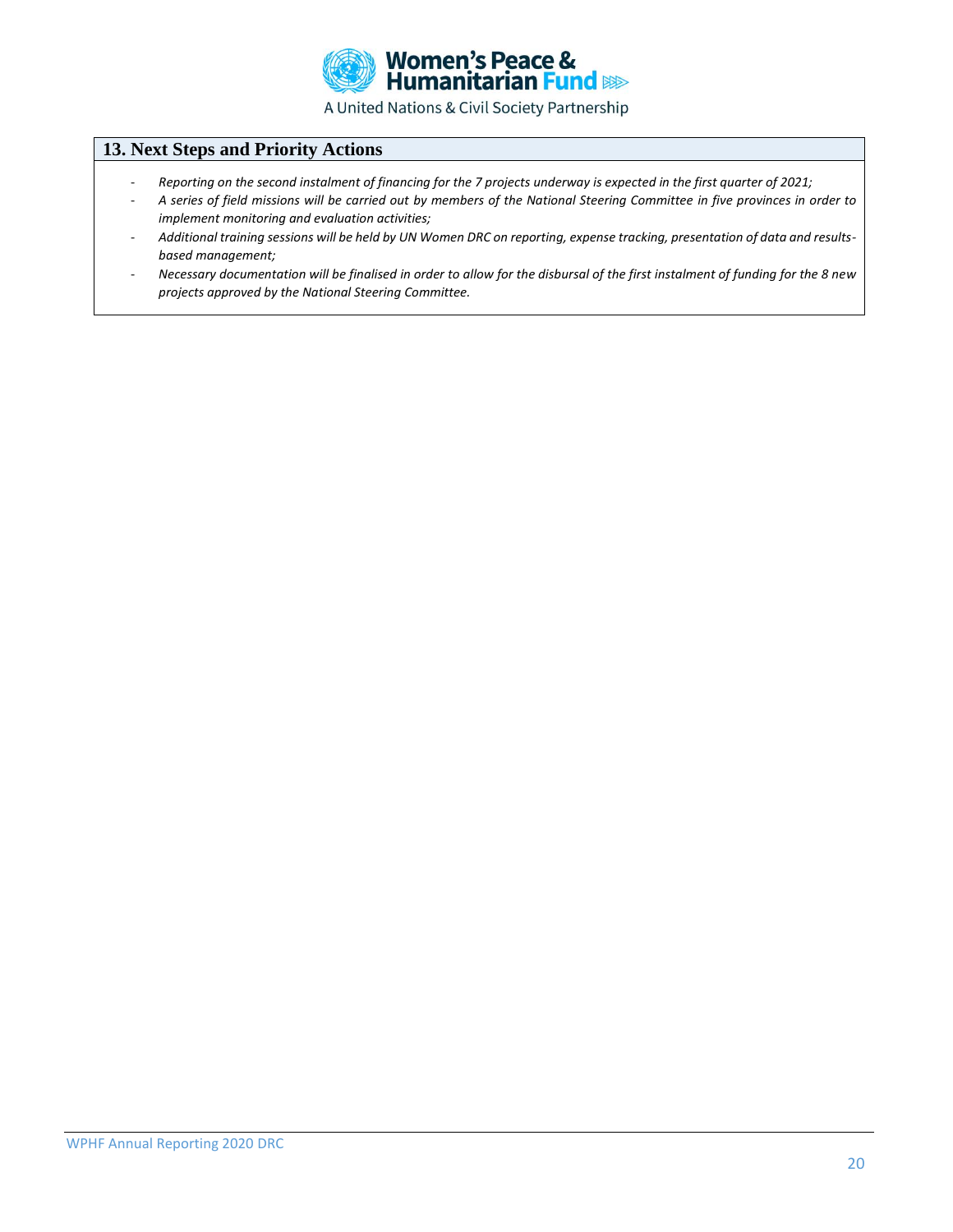

# **ANNEX A: Results Framework**

| <b>Expected Results<sup>2</sup></b>                                                                                                                                                                                                                       | <b>Indicators</b>                                                                                                                                                                                                                                                                                            | <b>Baseline</b> | Planned<br><b>Target</b> | <b>Results/Progress</b><br>(Against Each<br><b>Indicator</b> | <b>Reason for</b><br>Variance against<br>planned target (if<br>any) | <b>Source of Verification</b> |
|-----------------------------------------------------------------------------------------------------------------------------------------------------------------------------------------------------------------------------------------------------------|--------------------------------------------------------------------------------------------------------------------------------------------------------------------------------------------------------------------------------------------------------------------------------------------------------------|-----------------|--------------------------|--------------------------------------------------------------|---------------------------------------------------------------------|-------------------------------|
| <b>ADDF</b>                                                                                                                                                                                                                                               |                                                                                                                                                                                                                                                                                                              |                 |                          |                                                              |                                                                     |                               |
| Impact<br>Les groupes de défense des<br>droits des femmes, les<br>mouvements sociaux<br>autonomes et les organisations                                                                                                                                    | Indicateur 6.1. Nombre<br>d'organisations qui ont<br>augmenté leurs efforts<br>coordonnés dans le but de<br>défendre de manière<br>commune EVAWG,<br>notamment SGBV/HP, et de<br>promouvoir les SRHR                                                                                                         | 0               | N/A                      | Pas de progrès a date                                        | Mesurer dans la<br>prochain période                                 | Entrevue/Observations         |
| de la société civile pertinentes,<br>notamment celles<br>représentant la jeunesse ou<br>des groupes luttant contre des<br>formes multiples et variées de<br>discrimination/marginalisation,<br>ont un impact et enregistrent<br>des progrès en matière de | Indicateur 6.2. Degré d'<br>utilisation de mécanismes de<br>responsabilité par la société<br>civile, afin de surveiller et de<br>mobiliser des efforts pour<br>mettre fin à VAWG,<br>notamment SGBV/HP, et pour<br>promouvoir SRHR                                                                           | $\Omega$        | N/A                      | Pas de progrès a date                                        | Mesurer dans la<br>prochain période                                 | Entrevue/Observations         |
| GEWE et EVAWG, notamment<br>SGBV/HP<br>ET<br>Les droits humains, la sûreté,<br>la sécurité des femmes et la<br>santé mentale des filles sont<br>améliorés                                                                                                 | Indicateur 6.3. Nombre<br>d'organisations de défense des<br>droits des femmes, de<br>mouvements sociaux<br>autonomes et d'organisations<br>de la société civile, qui<br>rapportent sur leur impact et<br>travaille pour mettre fin<br>VAWG, notamment SGBV/HP,<br>et qui font la promotion de<br><b>SRHR</b> | $\Omega$        | N/A                      | Pas de progrès a date                                        | Mesurer dans la<br>prochain période                                 | Sondage                       |

<sup>2</sup> Report on the outcomes and outputs for each CSO organization individually.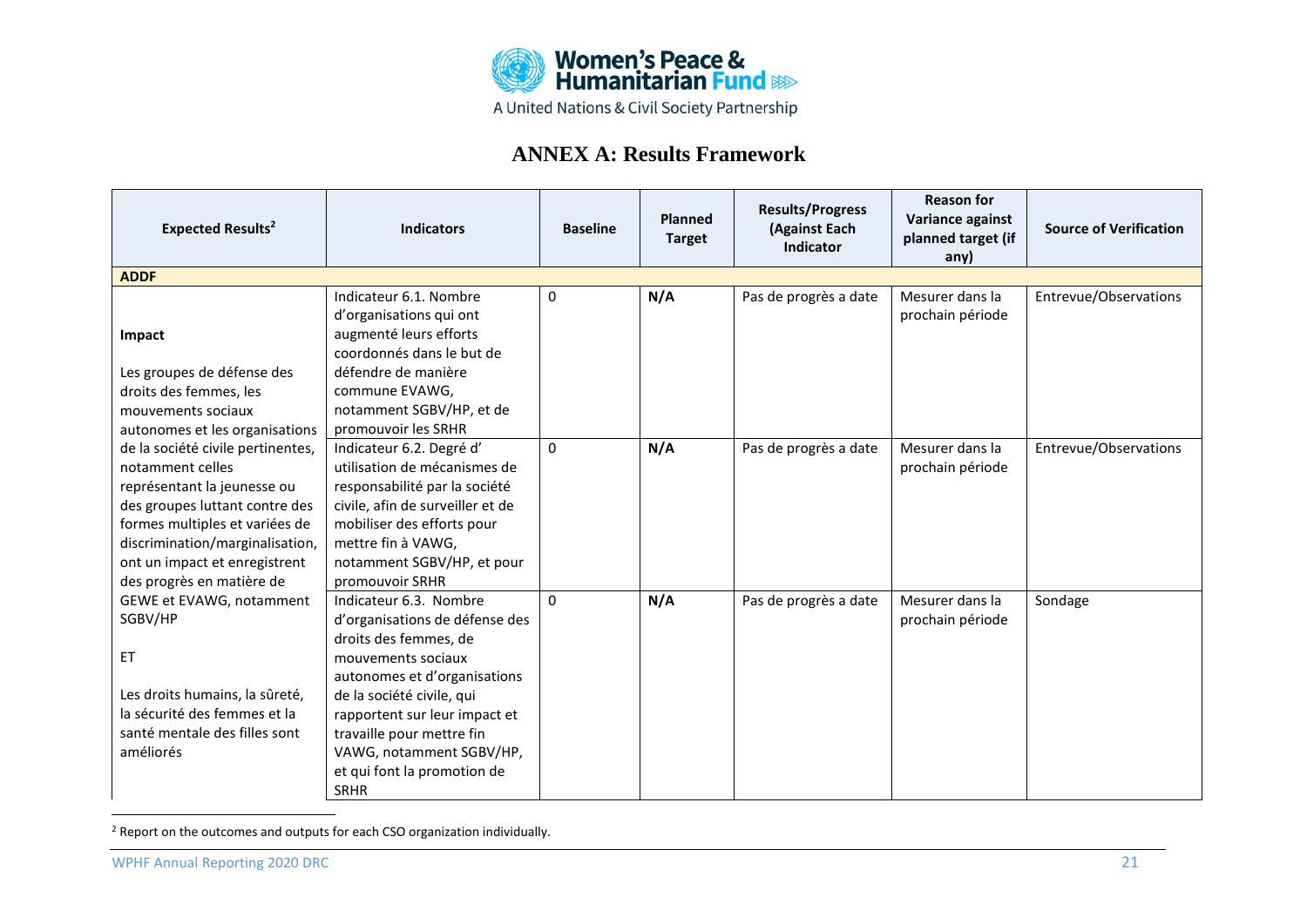

| <b>Expected Results<sup>2</sup></b>                                                                                                                                                                                                                                                                 | <b>Indicators</b>                                                                                                                                                                                                                                                                                                                                                | <b>Baseline</b> | <b>Planned</b><br><b>Target</b> | <b>Results/Progress</b><br>(Against Each<br>Indicator                                                                                                                                                                | <b>Reason for</b><br>Variance against<br>planned target (if<br>any) | <b>Source of Verification</b>             |
|-----------------------------------------------------------------------------------------------------------------------------------------------------------------------------------------------------------------------------------------------------------------------------------------------------|------------------------------------------------------------------------------------------------------------------------------------------------------------------------------------------------------------------------------------------------------------------------------------------------------------------------------------------------------------------|-----------------|---------------------------------|----------------------------------------------------------------------------------------------------------------------------------------------------------------------------------------------------------------------|---------------------------------------------------------------------|-------------------------------------------|
| Outcome 1<br>Un meilleur accès aux services                                                                                                                                                                                                                                                         | Nombre de bénéficiaires<br>directs du projet (désagrégé<br>par sexe et groupe d'âge)                                                                                                                                                                                                                                                                             | $\mathbf 0$     | N/A                             | 2860<br>direct<br>beneficiaries to date                                                                                                                                                                              | Mesurer dans la<br>prochain période                                 | Liste des participants et<br>observations |
| locaux pour les femmes et les<br>filles survivants aux SGBV                                                                                                                                                                                                                                         | Nombre de bénéficiaires<br>indirects du projet                                                                                                                                                                                                                                                                                                                   | $\pmb{0}$       |                                 | 5720<br>indirect<br>beneficiaries to date                                                                                                                                                                            |                                                                     |                                           |
| Output 1<br>Les groupes de défense des<br>droits des femmes et les<br>organisations pertinentes de la<br>société civile ont augmenté les                                                                                                                                                            | Indicateur 6.1.2. Nombre de<br>recommandations concertées<br>issues de dialogues avec<br>plusieurs interlocuteurs qui<br>incluent des représentants de<br>groupes luttant contre des<br>formes multiples de<br>discrimination                                                                                                                                    | $\mathbf{0}$    | N/A                             | 2731 out of a targeted<br>2500<br>beneficiaries<br>received information<br>on women's rights,<br>gender equality and<br>and gender-<br>sexual<br>violence<br>based<br>through group session<br>and radio broadcasts. | Mesurer dans la<br>prochain période                                 | Liste des participants et<br>observations |
| opportunités et l'appui à<br>l'échange des savoirs, du<br>réseau, du partenariat, et<br>défendent ensemble GEWE et<br>la fin des VAWG, notamment<br>SGBV/HP, ainsi que font la<br>promotion SRHR avec les<br>interlocuteurs pertinents au<br>niveau sous-national, national,<br>régional et mondial | Indicateur 6.1.2 Nombre de<br>dialogues officiels tenus avec<br>des autorités<br>gouvernementales pertinentes<br>qui incluent une participation<br>significative de groupes de<br>défense des droits des femmes<br>et des OSC pertinentes,<br>notamment des représentants<br>de groupes luttant contre des<br>formes diverses et multiples<br>de discrimination. | $\Omega$        | N/A                             | A project launch was<br>held in which 32<br>people out of 43<br>invited participated.                                                                                                                                | Mesurer dans la<br>prochain période                                 | Liste des participants et<br>observations |
| Output 2<br>Les groupes de défense des<br>droits des femmes et les<br>organisations de la société<br>civile reçoivent de meilleurs                                                                                                                                                                  | Indicator 6.2.1<br>Nombre de groupes de défense<br>des droits des femmes et des<br>OSC pertinentes recevant de<br>utilise<br>l'appui,<br>qui<br>des                                                                                                                                                                                                              | $\mathbf{0}$    | N/A                             | Indicator 6.2.1.<br>25 project actors (7<br>psychosocial<br>5<br>assistants,<br>legal<br>assistants,<br>12                                                                                                           | Mesurer dans la<br>prochain période                                 | Entrevue/Obser<br>vations                 |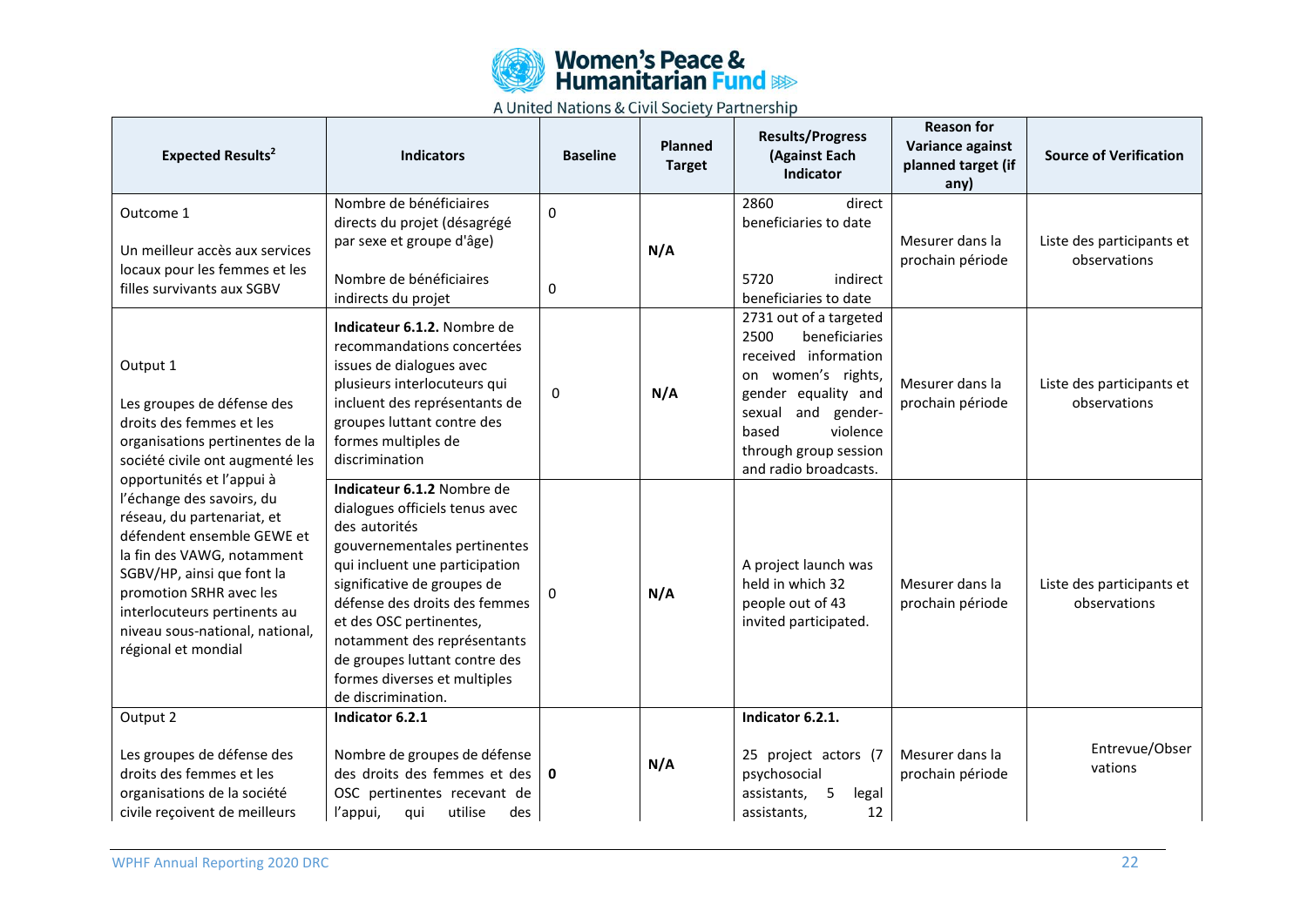

| <b>Expected Results<sup>2</sup></b>                                                                                                                                                                                      | <b>Indicators</b>                                                                                                                                                                                                                                 | <b>Baseline</b>             | <b>Planned</b><br><b>Target</b> | <b>Results/Progress</b><br>(Against Each<br>Indicator                                                                                                                                                                                                                                                                                                                                                                                                                                             | <b>Reason for</b><br>Variance against<br>planned target (if<br>any) | <b>Source of Verification</b> |
|--------------------------------------------------------------------------------------------------------------------------------------------------------------------------------------------------------------------------|---------------------------------------------------------------------------------------------------------------------------------------------------------------------------------------------------------------------------------------------------|-----------------------------|---------------------------------|---------------------------------------------------------------------------------------------------------------------------------------------------------------------------------------------------------------------------------------------------------------------------------------------------------------------------------------------------------------------------------------------------------------------------------------------------------------------------------------------------|---------------------------------------------------------------------|-------------------------------|
| appuis pour utiliser des<br>mécanismes de responsabilité<br>visant à soutenir leur plaidoyer<br>et impact sur la prévention et<br>la réponse aux VAWG,<br>notamment les SGBV/HP, et<br>sur les GEWE plus<br>généralement | mécanismes appropriés<br>Indicator 6.2.2<br>Nombre<br>des<br>bénéficiaires<br>directs du projet (désagrégé  <br>par sexe, groupe d'âge autres<br>variables)<br>Indicator 6.2.3<br>bénéficiaires<br>Nombre<br>des<br>indirects du projet plaidoyer | $\mathbf 0$<br>$\mathbf{0}$ |                                 | community<br>leaders<br>and 1 psychologist)<br>participated in an<br>experience exchange<br>on care of SGBV<br>survivors.<br>216 out of a target of<br>177 (122%) survivors<br>benefitted<br>from<br>psychosocial<br>and<br>psychological care in 5<br>listening<br>rooms<br>installed by ADDF<br>13 mediation cases<br>were resolved<br>by<br>ADDF at their offices<br>Indicator 6.2.2.<br>2860<br>direct<br>beneficiaries to date<br>Indicator 6.2.3.<br>5720 indirect<br>beneficiaries to date |                                                                     |                               |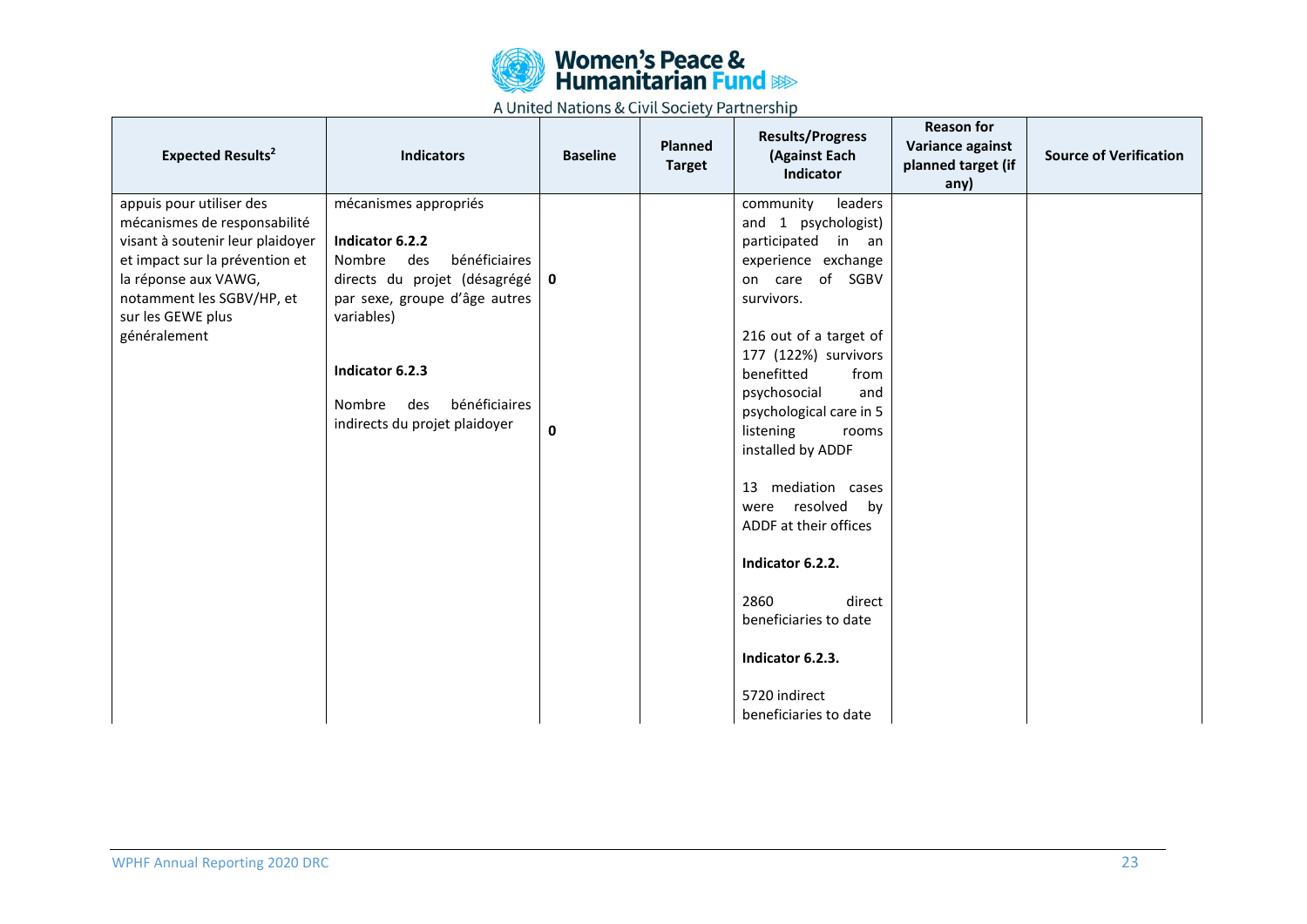

| <b>Expected Results<sup>2</sup></b>                                                                                                                                                                                                                                                                                                                                                                                                                 | <b>Indicators</b>                                                                                                                                                                                                                                                                                                                                                                                                                                                                                                                                                                                                                                                                                                                                                                                                                                                                 | <b>Baseline</b>             | Planned<br><b>Target</b> | <b>Results/Progress</b><br>(Against Each<br>Indicator | <b>Reason for</b><br>Variance against<br>planned target (if<br>any) | <b>Source of Verification</b>          |
|-----------------------------------------------------------------------------------------------------------------------------------------------------------------------------------------------------------------------------------------------------------------------------------------------------------------------------------------------------------------------------------------------------------------------------------------------------|-----------------------------------------------------------------------------------------------------------------------------------------------------------------------------------------------------------------------------------------------------------------------------------------------------------------------------------------------------------------------------------------------------------------------------------------------------------------------------------------------------------------------------------------------------------------------------------------------------------------------------------------------------------------------------------------------------------------------------------------------------------------------------------------------------------------------------------------------------------------------------------|-----------------------------|--------------------------|-------------------------------------------------------|---------------------------------------------------------------------|----------------------------------------|
| Output 3<br>Les groupes de défense des<br>droits des femmes et les OSC<br>pertinentes et les<br>organisations représentant des<br>groupes luttant contre des<br>formes multiples et variées de<br>discrimination/marginalisation,<br>ont renforcé leurs capacités et<br>appui pour élaborer, exécuter<br>et surveiller des programmes<br>et des politiques sur VAWG,<br>notamment SGBV /HP, et pour<br>promouvoir SRHR des femmes<br>et des filles. | Indicateur 6.3.1<br>Nombre de groupes de défense<br>des droits des femmes et les<br><b>OSC</b><br>pertinentes et<br>les<br>organisations représentant des<br>groupes luttant contre des<br>formes multiples et variées de<br>discrimination/marginalisation,<br>qui ont renforcé leurs capacités<br>appui<br>pour<br>élaborer,<br>et<br>exécuter, surveiller et évaluer<br>leurs propres programmes sur<br>VAWG,<br>les<br>notamment<br>SGBV/HP, et sur les SRHR des<br>femmes et des filles<br>Indicateur 6.1.2<br>Nombre de groupes de défense<br>des droits des femmes et d'OSC<br>pertinentes qui utilisent des<br>produits<br>de<br>connaissance<br>développés par des agences<br><b>Nations</b><br>des<br>Unies<br>participantes,<br>dans<br>l'élaboration de leurs propres<br>VAWG,<br>programmes<br>sur<br>notamment SGBV/HP, et sur les<br>SRHR des femmes et des filles | $\mathbf 0$<br>$\mathbf{0}$ | N/A                      | Pas de progrès a date                                 | Mesurer dans la<br>prochain période                                 | Listes de participants<br>Observations |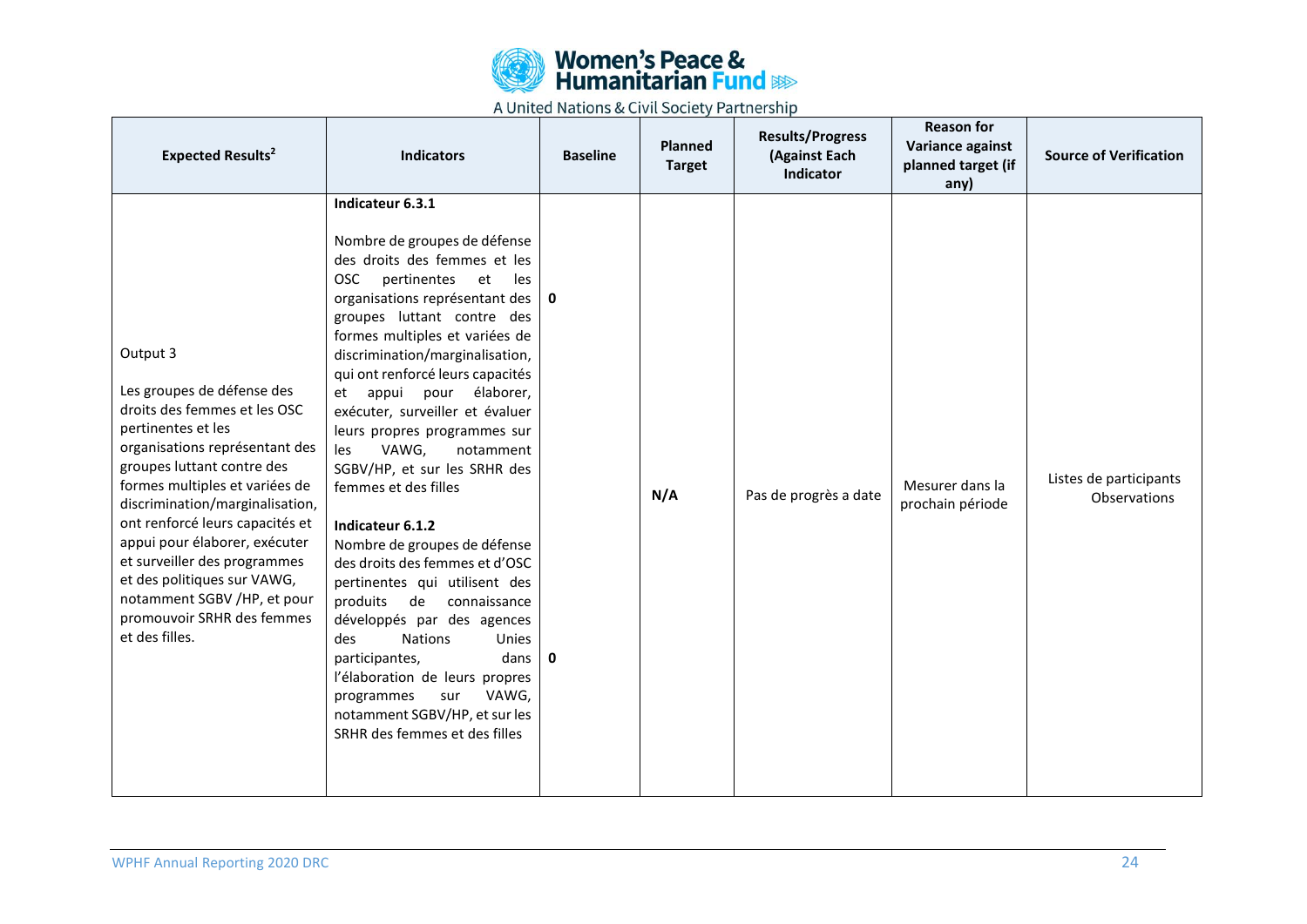

| <b>Expected Results</b>                                                                                                                                                                                                                                                               | <b>Indicators</b>                                                                                                                                                                                                                              | <b>Baseline</b> | <b>Planned Target</b> | <b>Results/Progress</b><br>(Against Each<br><b>Indicator</b> | Reason<br>for<br>Variance<br>against<br>planned<br>target (if<br>any) | <b>Source of Verification</b> |
|---------------------------------------------------------------------------------------------------------------------------------------------------------------------------------------------------------------------------------------------------------------------------------------|------------------------------------------------------------------------------------------------------------------------------------------------------------------------------------------------------------------------------------------------|-----------------|-----------------------|--------------------------------------------------------------|-----------------------------------------------------------------------|-------------------------------|
| <b>AFPE</b>                                                                                                                                                                                                                                                                           |                                                                                                                                                                                                                                                |                 |                       |                                                              |                                                                       |                               |
| Impact<br>Les groupes de défense des                                                                                                                                                                                                                                                  | Indicateur 6.1. Nombre<br>d'organisations qui ont<br>augmenté leurs efforts<br>coordonnés dans le but<br>de défendre de manière                                                                                                                | 0               | N/A                   | Pas de progrès a<br>date                                     | Mesurer<br>dans la<br>prochain<br>période                             | Entrevue/Observations         |
| droits des femmes, les<br>mouvements sociaux<br>autonomes et les organisations                                                                                                                                                                                                        | commune EVAWG,<br>notamment SGBV/HP, et<br>de promouvoir les SRHR                                                                                                                                                                              |                 |                       |                                                              |                                                                       |                               |
| de la société civile pertinentes,<br>notamment celles<br>représentant la jeunesse ou<br>des groupes luttant contre des<br>formes multiples et variées de<br>discrimination/marginalisation,<br>ont un impact et enregistrent<br>des progrès en matière de<br>GEWE et EVAWG, notamment | Indicateur 6.2. Degré d'<br>utilisation de mécanismes<br>de responsabilité par la<br>société civile, afin de<br>surveiller et de mobiliser<br>des efforts pour mettre<br>fin à VAWG, notamment<br>SGBV/HP, et pour<br>promouvoir SRHR          | $\mathbf 0$     | N/A                   | Pas de progrès a<br>date                                     |                                                                       | Entrevue/Observations         |
| SGBV/HP<br>ET<br>Les droits humains, la sûreté,<br>la sécurité des femmes et la<br>santé mentale des filles sont<br>améliorés                                                                                                                                                         | Indicateur 6.3. Nombre<br>d'organisations de<br>défense des droits des<br>femmes, de mouvements<br>sociaux autonomes et<br>d'organisations de la<br>société civile, qui<br>rapportent sur leur<br>impact et travaille pour<br>mettre fin VAWG, | $\Omega$        | N/A                   | Pas de progrès a<br>date                                     |                                                                       | Sondage                       |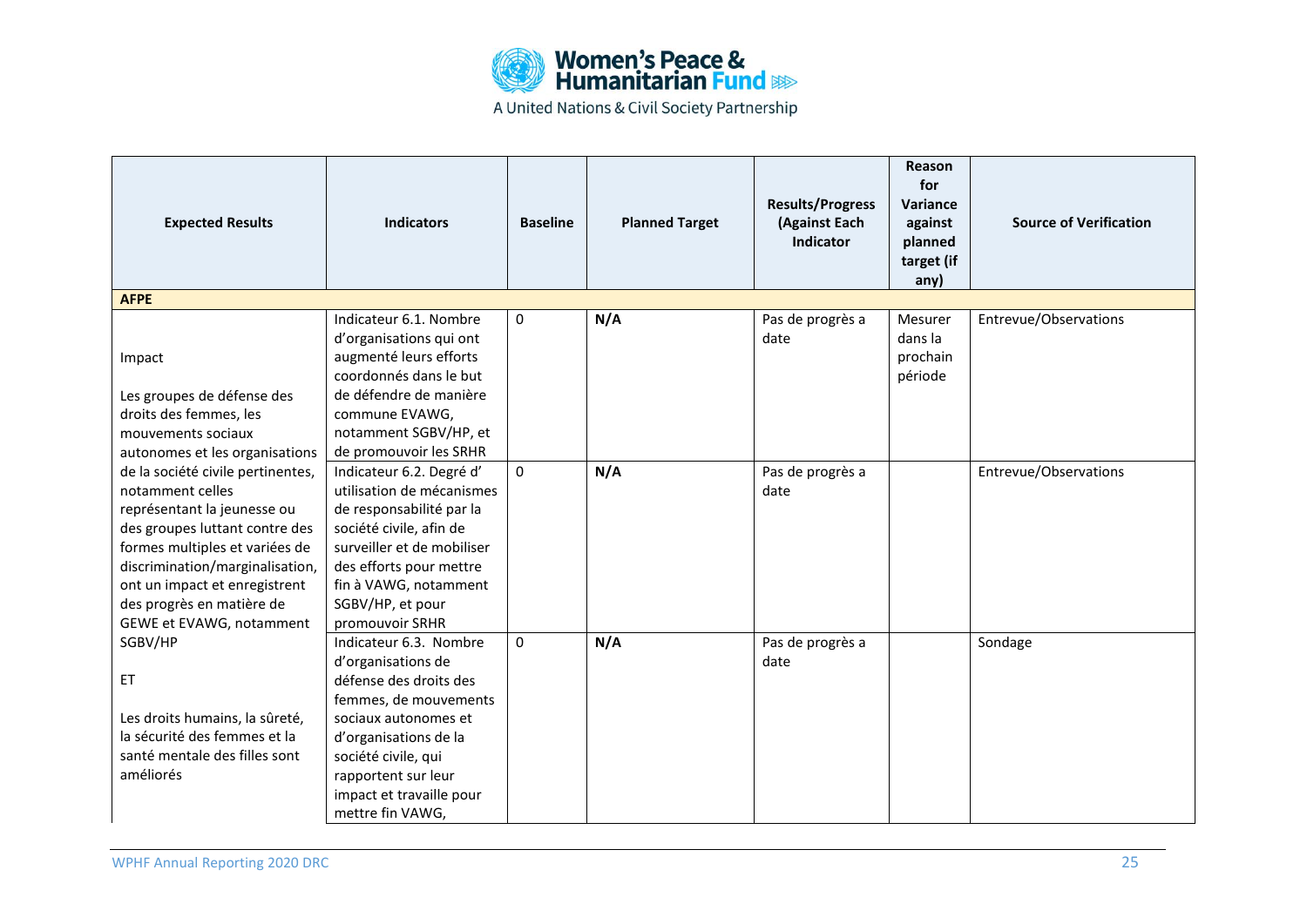

| <b>Expected Results</b>                                                                                                                                                                                                          | <b>Indicators</b>                                                                                                                                                                                                                                                                                                                                                                                                    | <b>Baseline</b>                   | <b>Planned Target</b>                                                                                                                                                                                                                                                                                                                                                                         | <b>Results/Progress</b><br>(Against Each<br><b>Indicator</b>                                                                                                                                                                                                                                                                                                                           | Reason<br>for<br>Variance<br>against<br>planned<br>target (if<br>any) | <b>Source of Verification</b>                                                                                                       |
|----------------------------------------------------------------------------------------------------------------------------------------------------------------------------------------------------------------------------------|----------------------------------------------------------------------------------------------------------------------------------------------------------------------------------------------------------------------------------------------------------------------------------------------------------------------------------------------------------------------------------------------------------------------|-----------------------------------|-----------------------------------------------------------------------------------------------------------------------------------------------------------------------------------------------------------------------------------------------------------------------------------------------------------------------------------------------------------------------------------------------|----------------------------------------------------------------------------------------------------------------------------------------------------------------------------------------------------------------------------------------------------------------------------------------------------------------------------------------------------------------------------------------|-----------------------------------------------------------------------|-------------------------------------------------------------------------------------------------------------------------------------|
|                                                                                                                                                                                                                                  | notamment SGBV/HP, et<br>qui font la promotion de<br><b>SRHR</b>                                                                                                                                                                                                                                                                                                                                                     |                                   |                                                                                                                                                                                                                                                                                                                                                                                               |                                                                                                                                                                                                                                                                                                                                                                                        |                                                                       |                                                                                                                                     |
|                                                                                                                                                                                                                                  |                                                                                                                                                                                                                                                                                                                                                                                                                      | 0                                 | N/A                                                                                                                                                                                                                                                                                                                                                                                           |                                                                                                                                                                                                                                                                                                                                                                                        | Mesurer<br>dans la<br>prochain<br>période                             | Liste des participants et<br>observations                                                                                           |
| Outcome 1<br>Les femmes autochtones et<br>locales de Maï Ndombe<br>possèdent de droit légal<br>d'accès à la terre, un droit<br>sécurisé, (les espaces<br>rétrocédées aux femmes sont<br>sécurisées par un document<br>cadastral) | Nombre des femmes<br>1.<br>bénéficient des droits<br>d'accès à la terre, et<br>possèdent<br>des<br>espaces portant leur<br>nom.<br>2.<br>Nombre des femmes<br>et des jeunes filles de<br>Ndombe<br>Maï<br>jouissent de leurs<br>droits fonciers;<br>Nombre formés sur<br>3.<br>les techniques<br>de<br>plaidoyer<br>et<br>l'approche<br>genre<br>dans la<br>prise<br>de<br>décisions.<br>élus<br>4.<br>Nombre<br>des | $\mathbf{0}$<br>$\mathbf{0}$<br>0 | 1.<br>800<br>femmes<br>bénéficient<br>des<br>droits d'accès à la<br>terre, et possèdent<br>des<br>espaces<br>portant leur nom.<br>2.<br>500 femmes et 300<br>jeunes filles de Maï<br>Ndombe jouissent<br>de leurs droits<br>fonciers;<br>3.<br>5<br>hommes,<br>7<br>jeunes et 8 femmes<br>formés sur<br>les<br>techniques<br>de<br>plaidoyer<br>et<br>l'approche<br>genre<br>dans la prise de | Indicators 1, 2 and<br>6.<br>6 multi-actor<br>dialogues in 5<br>territories<br>involving a total of<br>300 participants<br>were held to<br>discuss women's<br>property rights<br>and property<br>access.<br>Indicators 4 and 5.<br>4 meetings were<br>held with<br>customary leaders<br>and land holders<br>and 1 meeting<br>was held with<br>provincial elected<br>officials in order | Mesurer<br>dans la<br>prochain<br>période                             | Enquête auprès des femmes,<br>carte des espaces appartenant<br>aux femmes et légalisé.<br>Liste des participants et<br>observations |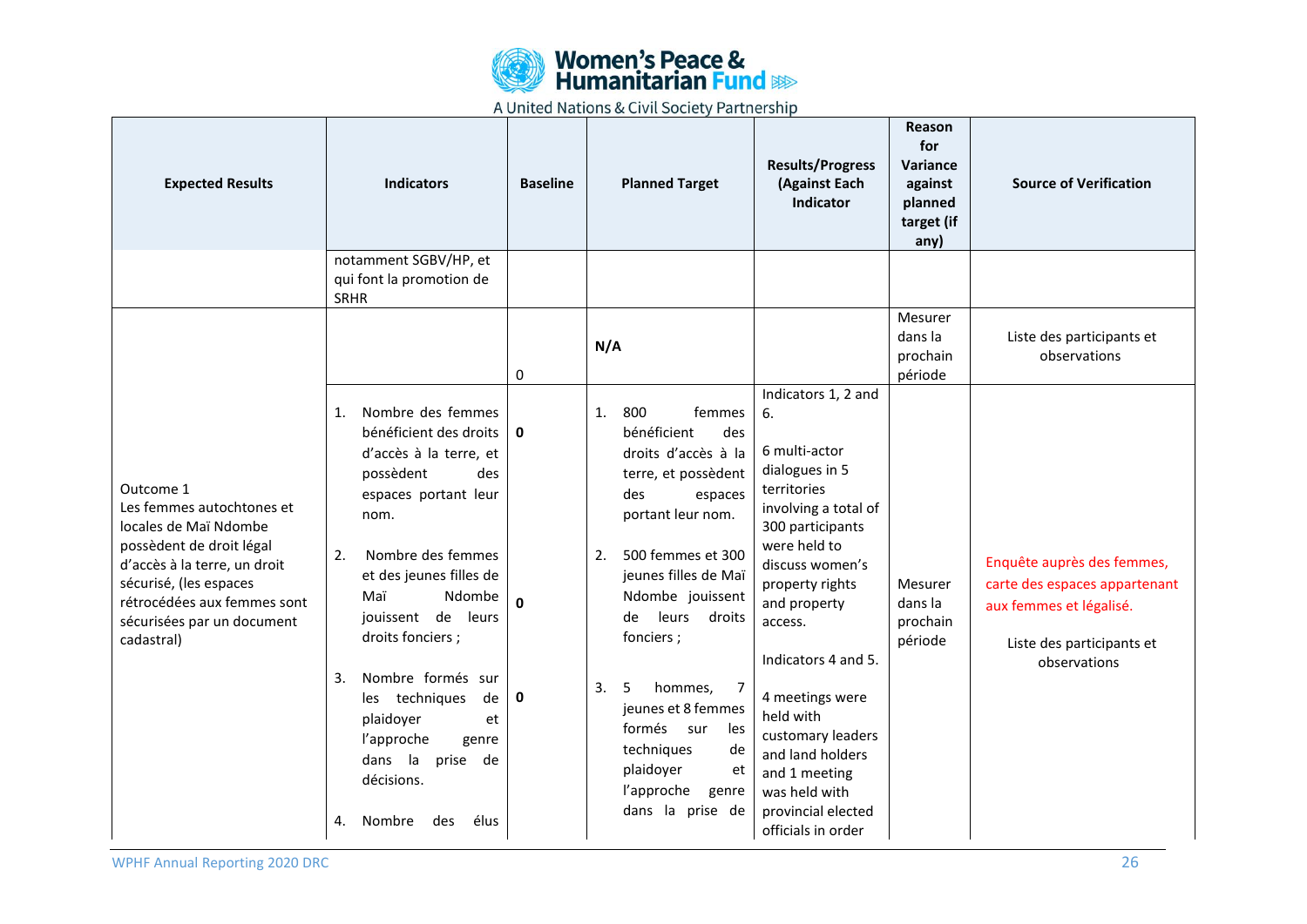

| <b>Expected Results</b> | <b>Indicators</b>                                                                                                                                                                                                                                                                                                                                                                                                                                                                                                                                      | <b>Baseline</b>                  | <b>Planned Target</b>                                                                                                                                                                                                                                                                                                                                                                                                                                                                                  | <b>Results/Progress</b><br>(Against Each<br>Indicator                                                                                                                                                                                                                                                                                                                                                                                | Reason<br>for<br>Variance<br>against<br>planned<br>target (if<br>any) | <b>Source of Verification</b> |
|-------------------------|--------------------------------------------------------------------------------------------------------------------------------------------------------------------------------------------------------------------------------------------------------------------------------------------------------------------------------------------------------------------------------------------------------------------------------------------------------------------------------------------------------------------------------------------------------|----------------------------------|--------------------------------------------------------------------------------------------------------------------------------------------------------------------------------------------------------------------------------------------------------------------------------------------------------------------------------------------------------------------------------------------------------------------------------------------------------------------------------------------------------|--------------------------------------------------------------------------------------------------------------------------------------------------------------------------------------------------------------------------------------------------------------------------------------------------------------------------------------------------------------------------------------------------------------------------------------|-----------------------------------------------------------------------|-------------------------------|
|                         | provinciaux édifié sur<br>problématique<br>la<br>foncière de la femme.<br>5.<br>Nombre des chefs<br>édifiés<br>coutumiers<br>sur la pesanteur des<br>et<br>coutume<br>Us<br>rétrograde sur les<br>femmes et ont donné<br>leur accord pour la<br>rétrocession<br>des<br>portions des terre aux<br>femmes.<br>Nombre des femmes<br>6.<br>hommes<br>et<br>sensibilisés sur la loi<br>sur la parité et le<br>document<br>de<br>la l<br>politique<br>nouvelle<br>foncier en cours de<br>réforme.<br>de<br>7. Nombre<br>bénéficiaires<br>indirects du projet | $\mathbf{0}$<br>$\mathbf 0$<br>0 | décisions.<br>22 élus provinciaux<br>4.<br>édifié<br>sur<br>la<br>problématique<br>foncière<br>la<br>de<br>femme.<br>5.<br>15<br>chefs<br>coutumiers<br>sont<br>édifiés<br>la<br>sur<br>pesanteur des Us<br>et<br>coutume<br>rétrograde sur les<br>femmes et ont<br>donné leur accord<br>la<br>pour<br>rétrocession<br>des<br>portions des terre<br>aux femmes.<br>300 femmes et 350<br>6.<br>hommes sensibilisé<br>sur la loi sur la<br>parité<br>et<br>le<br>document de<br>la<br>nouvelle politique | to raise issues<br>related to<br>women's property<br>rights and<br>property access,<br>aimed at changing<br>retrograde<br>customs harmful<br>to women.<br>Indicator 3.<br>20 members of<br>women's civil<br>society<br>organisations (13<br>women and 7 men<br>- including one<br>customary leader)<br>were trained on<br>legislation and<br>advocacy for<br>women's rights<br>and the inclusion<br>of gender in<br>decision making. |                                                                       |                               |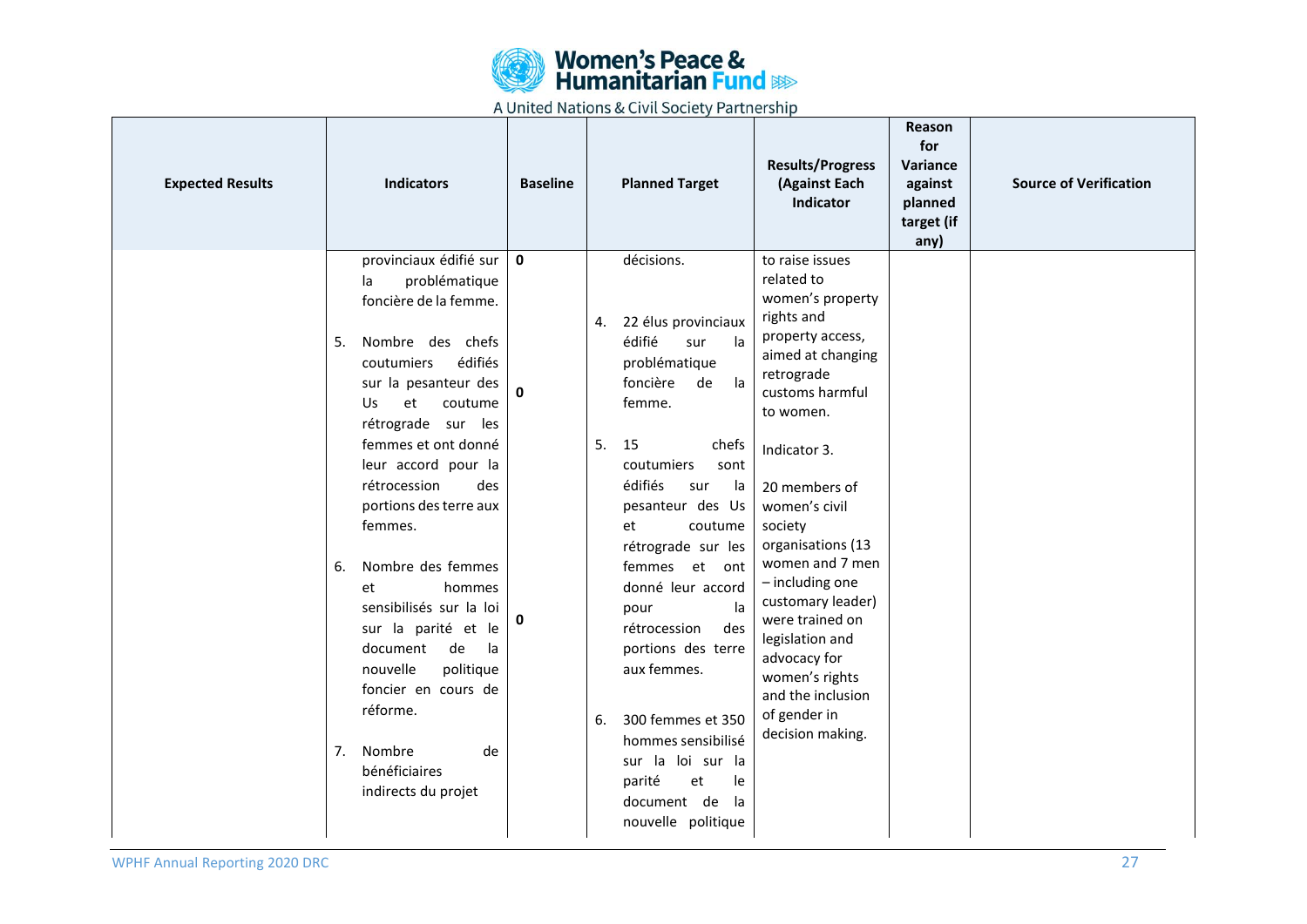

| <b>Expected Results</b>                                                                                | <b>Indicators</b>                                                                                                          | <b>Baseline</b> | <b>Planned Target</b>                                                                                                              | <b>Results/Progress</b><br>(Against Each<br>Indicator | <b>Reason</b><br>for<br>Variance<br>against<br>planned<br>target (if<br>any) | <b>Source of Verification</b> |
|--------------------------------------------------------------------------------------------------------|----------------------------------------------------------------------------------------------------------------------------|-----------------|------------------------------------------------------------------------------------------------------------------------------------|-------------------------------------------------------|------------------------------------------------------------------------------|-------------------------------|
|                                                                                                        |                                                                                                                            |                 | foncier en cours de<br>réforme.<br>7.<br>N/A                                                                                       | indirect<br>100<br>8.<br>beneficiaries<br>to date     |                                                                              |                               |
| Output 1<br>Les espaces rétrocédées aux<br>femmes sont cartographiées                                  | % des espaces<br>1.<br>appartenant aux<br>femmes<br>cartographiées<br>et sécurisées par<br>les institutions<br>compétentes | 0               | 80% des<br>1.<br>espaces<br>appartenant<br>aux femmes<br>cartographiées<br>et sécurisées<br>par les<br>institutions<br>compétentes | Pas de progrès a<br>date                              | Mesurer<br>dans la<br>prochain<br>période                                    | Entrevues/Observations        |
| Output 2<br>Les cas des violations des<br>droits des femmes sont<br>documentés et suivit<br>légalement | % des cas<br>1.<br>d'abus, ou de<br>discrimination à<br>l'égard des<br>femmes<br>identifiés                                | 0               | 70% des cas<br>1.<br>d'abus, ou de<br>discrimination<br>à l'égard des<br>femmes<br>identifiés                                      | Pas de progrès a<br>date                              | Mesurer<br>dans la<br>prochain<br>période                                    | Entrevues/Observations        |
| Output 3<br>Un cadre légal composé des<br>membres des Organisations                                    | % des femmes<br>1.<br>s'expriment sur<br>les problèmes<br>qu'elles vivent                                                  | 0               | 90% des<br>1.<br>femmes<br>s'expriment<br>sur les                                                                                  | Pas de progrès a<br>date                              | Mesurer<br>dans la<br>prochain<br>période                                    | Entrevues/Observations        |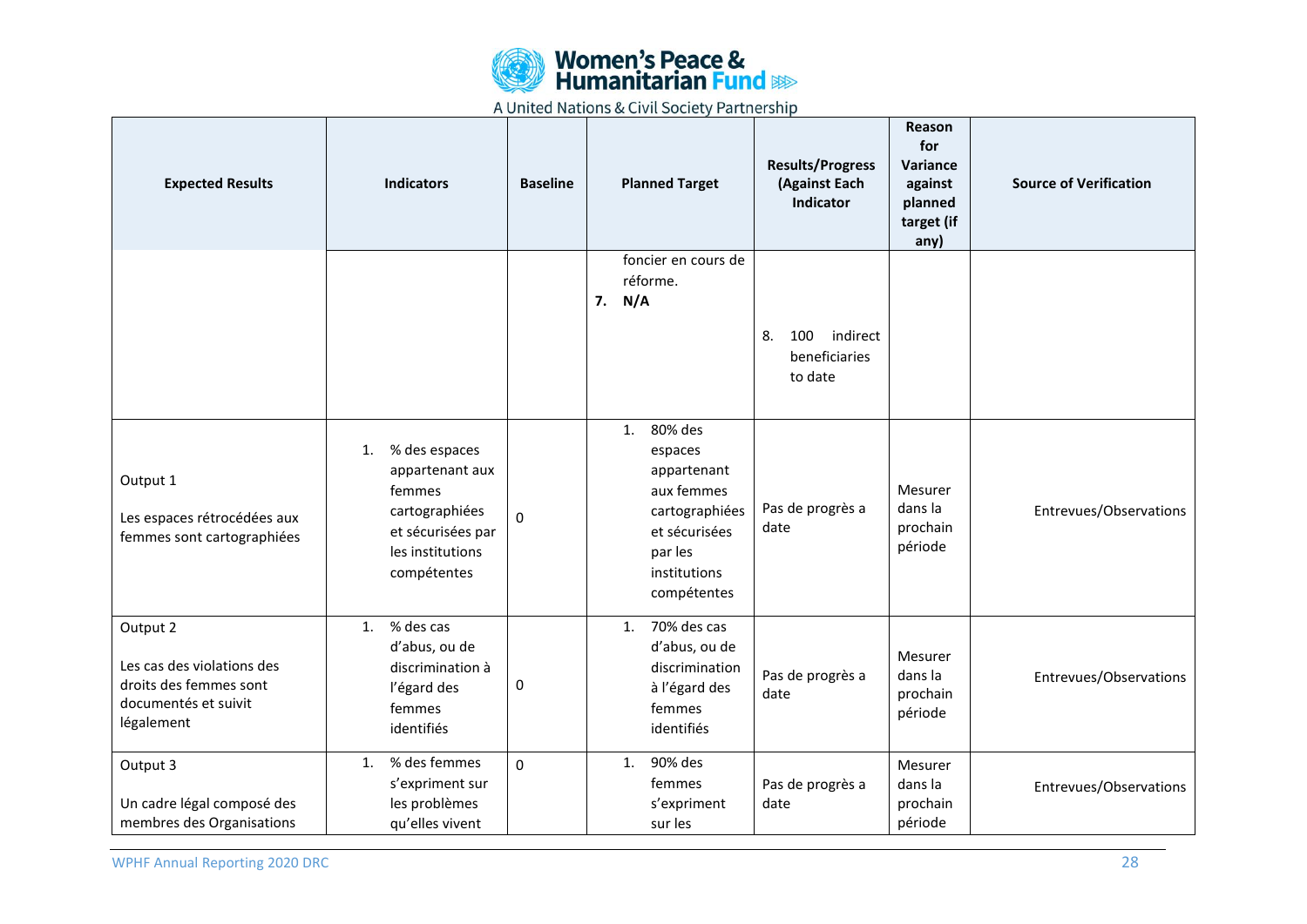

| <b>Expected Results</b>                                                                                                                                                                                                                                                                       | <b>Indicators</b>                                                                                                                                                                                                                  | <b>Baseline</b> | <b>Planned Target</b>                                                                                                                                                                                                                                                      | <b>Results/Progress</b><br>(Against Each<br><b>Indicator</b> | Reason<br>for<br>Variance<br>against<br>planned<br>target (if<br>any) | <b>Source of Verification</b> |
|-----------------------------------------------------------------------------------------------------------------------------------------------------------------------------------------------------------------------------------------------------------------------------------------------|------------------------------------------------------------------------------------------------------------------------------------------------------------------------------------------------------------------------------------|-----------------|----------------------------------------------------------------------------------------------------------------------------------------------------------------------------------------------------------------------------------------------------------------------------|--------------------------------------------------------------|-----------------------------------------------------------------------|-------------------------------|
| défendant les droits des<br>femmes et les Ministères des<br>tutelles pour encourager la<br>parité dans les instances de<br>prise de décisions et influencer<br>la participation des femmes<br>dans ces organes de prise de<br>décisions au niveau provincial<br>et national est mise en place | au niveau de leur<br>famille sur la<br>problématique<br>du partage de<br>l'héritage<br>foncier,<br>% de ces<br>2.<br>problèmes sont<br>résolus à<br>l'amiable entre<br>les hommes et<br>les femmes issus<br>d'une même<br>famille. | 0               | problèmes<br>qu'elles vivent<br>au niveau de<br>leur famille<br>sur la<br>problématique<br>du partage de<br>l'héritage<br>foncier,<br>90% de ces<br>2.<br>problèmes<br>sont résolus à<br>l'amiable<br>entre les<br>hommes et les<br>femmes issus<br>d'une même<br>famille. |                                                              |                                                                       |                               |

| <b>Expected Results</b> | <b>Indicators</b> | <b>Baseline</b> | <b>Planned Target</b> | <b>Results/Progress</b><br>(Against Each<br><b>Indicator</b> | <b>Reason for</b><br>Variance against<br>planned target (if<br>any) | Source of<br><b>Verification</b> |
|-------------------------|-------------------|-----------------|-----------------------|--------------------------------------------------------------|---------------------------------------------------------------------|----------------------------------|
| <b>BEMPRODEC</b>        |                   |                 |                       |                                                              |                                                                     |                                  |
| Impact                  | Indicateur 6.1.   |                 | N/A                   | Pas de progrès a date                                        | Mesurer dans la                                                     | Entrevue/Obser                   |
|                         |                   |                 |                       |                                                              | prochain période                                                    | vations                          |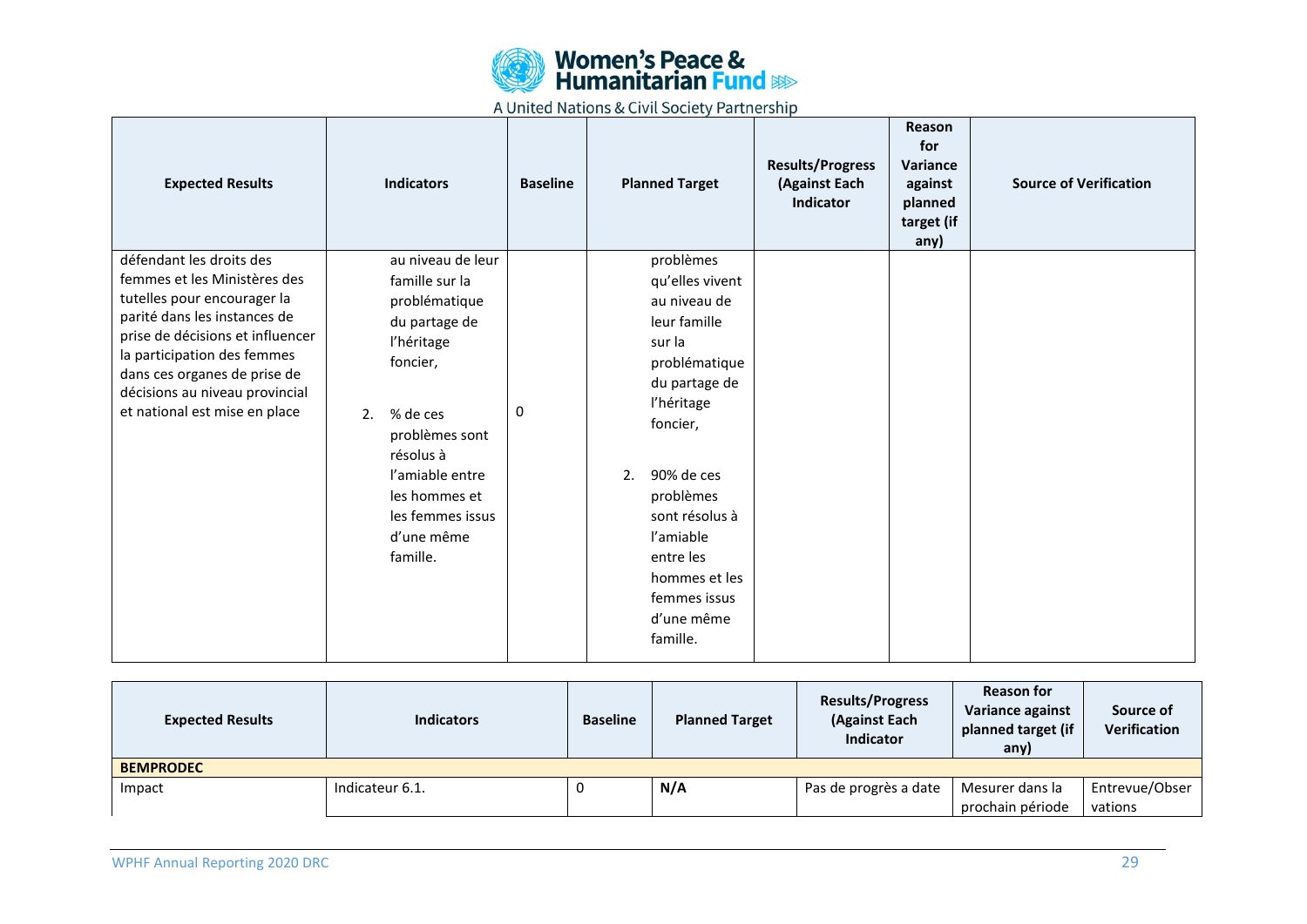

| <b>Expected Results</b>                                                                                                                                                                                                                                                                                                                                                                                                                                                                                                                | <b>Indicators</b>                                                                                                                                                                                         | <b>Baseline</b> | <b>Planned Target</b>                                                                                                                           | <b>Results/Progress</b><br>(Against Each<br>Indicator | <b>Reason for</b><br>Variance against<br>planned target (if<br>any) | Source of<br><b>Verification</b>             |
|----------------------------------------------------------------------------------------------------------------------------------------------------------------------------------------------------------------------------------------------------------------------------------------------------------------------------------------------------------------------------------------------------------------------------------------------------------------------------------------------------------------------------------------|-----------------------------------------------------------------------------------------------------------------------------------------------------------------------------------------------------------|-----------------|-------------------------------------------------------------------------------------------------------------------------------------------------|-------------------------------------------------------|---------------------------------------------------------------------|----------------------------------------------|
| Les groupes de défense des<br>droits des femmes, les<br>mouvements sociaux<br>autonomes et les organisations<br>de la société civile pertinentes,<br>notamment celles<br>représentant la jeunesse ou<br>des groupes luttant contre des<br>formes multiples et variées de<br>discrimination/marginalisation,<br>ont un impact et enregistrent<br>des progrès en matière de<br>GEWE et EVAWG, notamment<br>SGBV/HP<br>ET<br>Les droits humains, la sûreté,<br>la sécurité des femmes et la<br>santé mentale des filles sont<br>améliorés | Nombre et types de systèmes de<br>soutien à la protection des droits<br>des femmes mis en place.                                                                                                          |                 |                                                                                                                                                 |                                                       |                                                                     |                                              |
|                                                                                                                                                                                                                                                                                                                                                                                                                                                                                                                                        | Indicateur 6.2.<br>Nombre et pourcentage d'OSC,<br>rapportant avoir une meilleure<br>influence et un pouvoir accru dans<br>leur lutte contre les violences<br>sexuelles et basées sur le genre<br>(VSBG). | 0               | N/A                                                                                                                                             | Pas de progrès a date                                 | Mesurer dans la<br>prochain période                                 | Sondage                                      |
| Outcome 1<br>Amélioration de la capacité<br>des femmes basée sur la<br>dénonciation des cas de VBG<br>et violence sexuelle.                                                                                                                                                                                                                                                                                                                                                                                                            | Nombre de bénéficiaires<br>1 <sub>1</sub><br>directs du projet<br>Nombre de bénéficiaires<br>2.<br>indirects du projet                                                                                    | 0<br>0          | 1.<br>200300<br>bénéficiaires<br>directs du<br>projet soutenus<br>dont l'âge<br>varient entre 6<br>à 64 ans avec<br>un tierso<br>féminin de 70% | 269 direct<br>1.<br>beneficiaries<br>to date          | Mesurer dans la<br>prochain période                                 | Liste des<br>participants et<br>observations |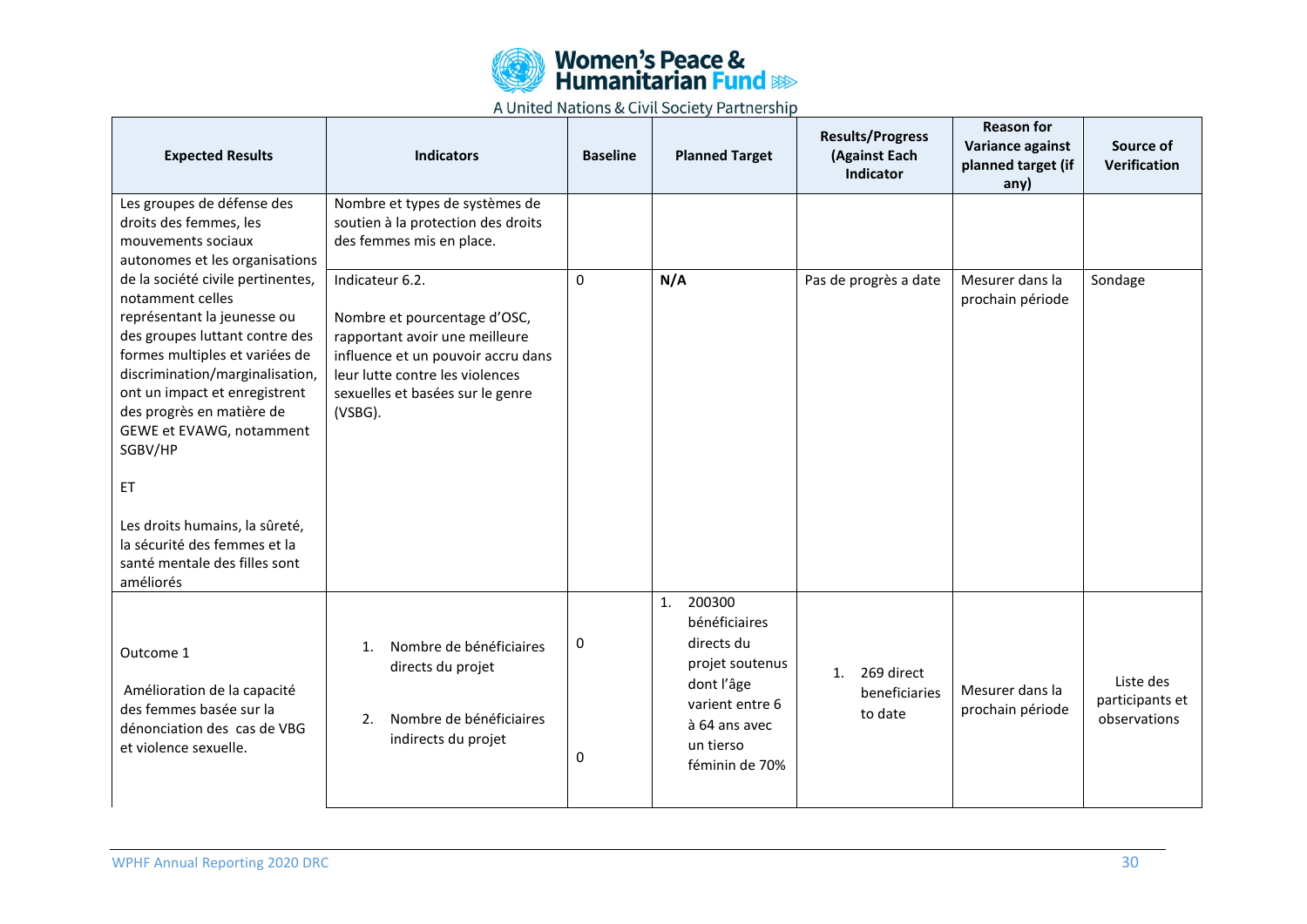

| <b>Expected Results</b>                                                                                                                             | <b>Indicators</b>                                                                                                                                                                                                                                                                                                                                                                                                                                                          | <b>Baseline</b> | <b>Planned Target</b>                                                                                                                                                 | <b>Results/Progress</b><br>(Against Each<br>Indicator                                                                                                                                                                                                                                                                                      | <b>Reason for</b><br>Variance against<br>planned target (if<br>any) | Source of<br>Verification                    |
|-----------------------------------------------------------------------------------------------------------------------------------------------------|----------------------------------------------------------------------------------------------------------------------------------------------------------------------------------------------------------------------------------------------------------------------------------------------------------------------------------------------------------------------------------------------------------------------------------------------------------------------------|-----------------|-----------------------------------------------------------------------------------------------------------------------------------------------------------------------|--------------------------------------------------------------------------------------------------------------------------------------------------------------------------------------------------------------------------------------------------------------------------------------------------------------------------------------------|---------------------------------------------------------------------|----------------------------------------------|
|                                                                                                                                                     |                                                                                                                                                                                                                                                                                                                                                                                                                                                                            |                 | 2.<br>1.000.000<br>bénéficiaires<br>indirects du<br>projet<br>mobilisés<br>atteint dont<br>l'âge varient<br>entre 18 à 64<br>ans avec un<br>tierso féminin<br>de 70%. |                                                                                                                                                                                                                                                                                                                                            |                                                                     |                                              |
| Output 1.<br>Des initiatives d'échange et de<br>partage avec les acteurs clés et<br>les femmes défenseurs des<br>droits humains sont<br>organisées. | 1.<br>Nombre de membres et<br>d'organisations des<br>défenseures des droits<br>humains ayant pris part au<br>projet.<br>Nombre de dialogues officiels<br>2.<br>tenus avec des autorités<br>gouvernementales pertinentes<br>qui incluent une participation<br>significative de groupes de<br>défense des droits des femmes<br>et des OSC pertinentes,<br>notamment des représentants<br>de groupes luttant contre des<br>formes diverses et multiples<br>de discrimination. | 0<br>0          | 100<br>1.<br>membres<br>10<br>des<br>organisations<br>des<br>défenseures<br>des<br>droits<br>humains ayant<br>pris<br>part au<br>projet.                              | 1. A training on<br>monitoring and<br>reporting for 30<br>community<br><b>SGBV</b> focal<br>points (19<br>women with<br>husbands living<br>with disabilities)<br>was held. A<br>second meeting<br>including 29 of<br>the 30 focal<br>points was held<br>to analyse SGBV<br>related data<br>which had been<br>collected during<br>the first | Mesurer dans la<br>prochain période                                 | Liste des<br>participants et<br>observations |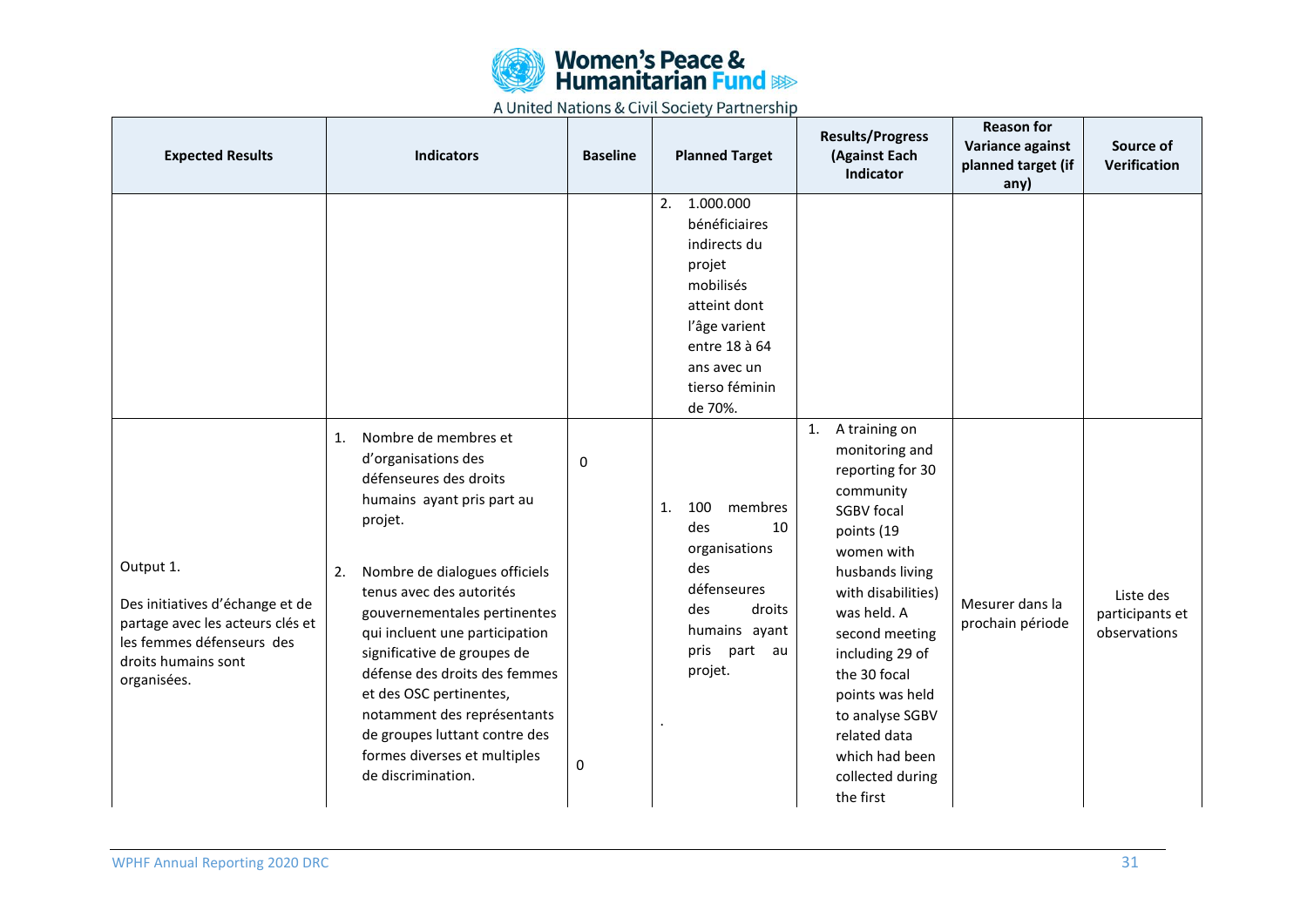

| <b>Expected Results</b>                                                                                                                                                                                                                                                                                                                                                                                                                                                                                                                                     | <b>Indicators</b>                                                                                                                                                                                                                                                                                                                                            | <b>Baseline</b> | <b>Planned Target</b> | <b>Results/Progress</b><br>(Against Each<br>Indicator                                                                                                                           | <b>Reason for</b><br>Variance against<br>planned target (if<br>any) | Source of<br>Verification                    |
|-------------------------------------------------------------------------------------------------------------------------------------------------------------------------------------------------------------------------------------------------------------------------------------------------------------------------------------------------------------------------------------------------------------------------------------------------------------------------------------------------------------------------------------------------------------|--------------------------------------------------------------------------------------------------------------------------------------------------------------------------------------------------------------------------------------------------------------------------------------------------------------------------------------------------------------|-----------------|-----------------------|---------------------------------------------------------------------------------------------------------------------------------------------------------------------------------|---------------------------------------------------------------------|----------------------------------------------|
|                                                                                                                                                                                                                                                                                                                                                                                                                                                                                                                                                             |                                                                                                                                                                                                                                                                                                                                                              |                 |                       | trimester of the<br>project.                                                                                                                                                    |                                                                     |                                              |
| Output 2.<br>La contribution des groupes de<br>défense des droits des<br>femmes, les mouvements<br>sociaux et les OSC, y compris<br>ceux représentant les jeunes<br>et les groupes confrontés à des<br>formes multiples et croisées de<br>discrimination, influence et<br>contribue au progrès vers<br>l'égalité entre les sexes,<br>l'autonomisation des femmes,<br>et l'élimination de toute forme<br>de violence contre les femmes<br>et les filles, y compris les<br>violences sexuelles et basées<br>sur le genre (VSBG) et les<br>pratiques néfastes. | Nombre de groupes de<br>1.<br>défense des droits des femmes<br>et des OSC pertinentes<br>recevant de l'appui, qui utilise<br>des mécanismes appropriés de<br>responsibilité de leur plaidoyer                                                                                                                                                                | 0               | N/A                   | Pas de progrès a date                                                                                                                                                           | Mesurer dans la<br>prochain période                                 | Entrevues/Obse<br>rvations                   |
| Output 3.<br>Les groupes de défense des<br>droits des femmes et les OSC<br>pertinentes et les<br>organisations représentant des<br>groupes luttant contre des<br>formes multiples et variées de<br>discrimination/marginalisation,<br>ont renforcé leurs capacités et<br>appui pour élaborer, exécuter<br>et surveiller des programmes                                                                                                                                                                                                                      | Nombre de groupes de défense<br>1.<br>des droits des femmes et les<br><b>OSC</b><br>pertinentes<br>et<br>les<br>organisations représentant des<br>groupes luttant contre des<br>formes multiples et variées de<br>discrimination/marginalisation,<br>qui ont renforcé leurs capacités<br>élaborer,<br>appui<br>pour<br>et<br>exécuter, surveiller et évaluer | 0               | N/A                   | 1.<br>Two programme<br>meetings were<br>held in order to<br>discuss planning<br>and actor-<br>mapping. These<br>meetings were<br>attended by 39<br>participants (41%<br>women). | Mesurer dans la<br>prochain période                                 | Liste des<br>participants et<br>observations |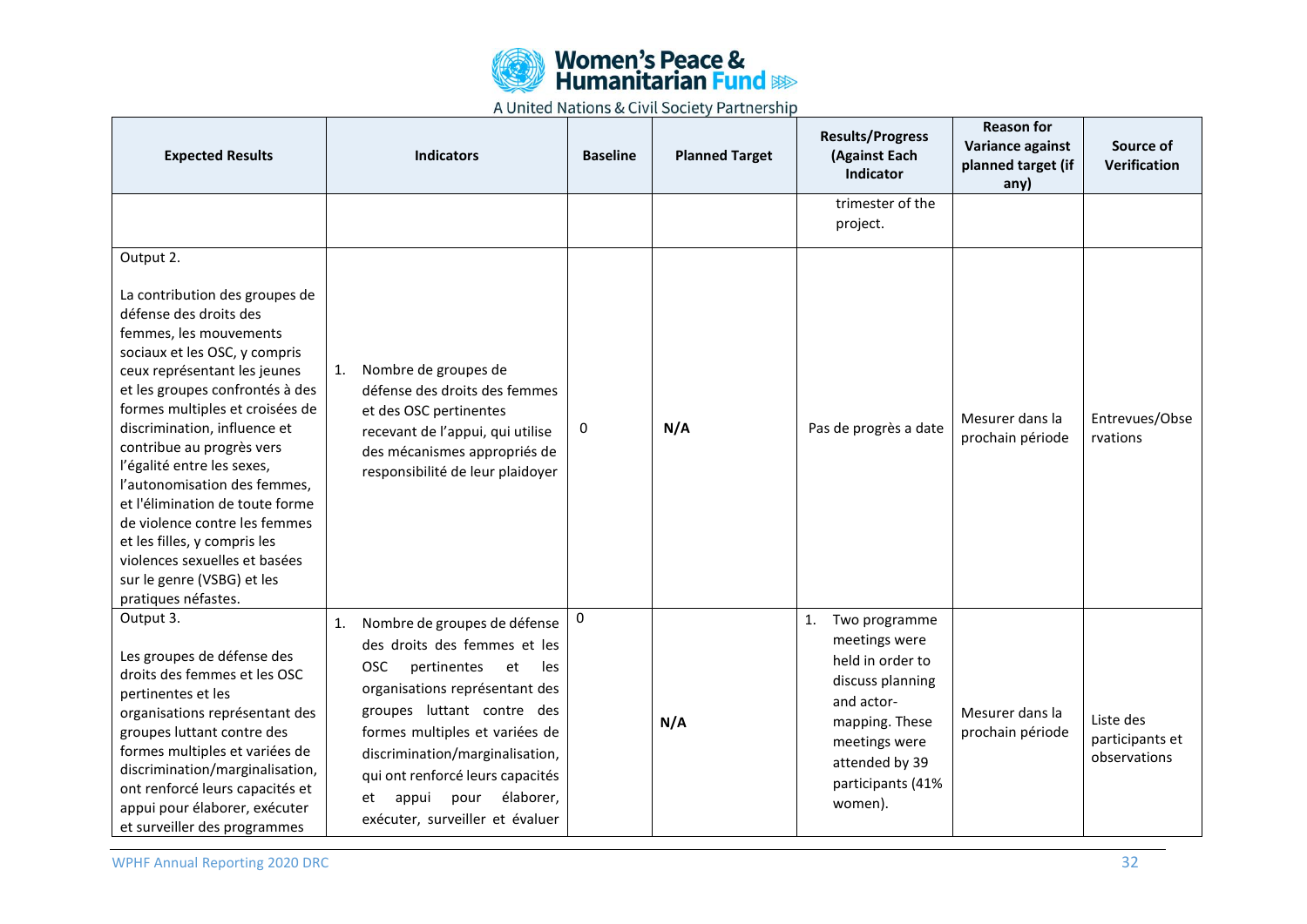

| <b>Expected Results</b>                                                                                    | <b>Indicators</b>                                                                                                                                                                                                                                                                                                                                                                                                                                                | <b>Baseline</b> | <b>Planned Target</b> | <b>Results/Progress</b><br>(Against Each<br><b>Indicator</b>                                                                                                                                                                                                                                                              | <b>Reason for</b><br>Variance against<br>planned target (if<br>any) | Source of<br><b>Verification</b> |
|------------------------------------------------------------------------------------------------------------|------------------------------------------------------------------------------------------------------------------------------------------------------------------------------------------------------------------------------------------------------------------------------------------------------------------------------------------------------------------------------------------------------------------------------------------------------------------|-----------------|-----------------------|---------------------------------------------------------------------------------------------------------------------------------------------------------------------------------------------------------------------------------------------------------------------------------------------------------------------------|---------------------------------------------------------------------|----------------------------------|
| et des politiques sur VAWG,<br>notamment SGBV /HP, et pour<br>promouvoir SRHR des femmes<br>et des filles. | leurs propres programmes sur<br>VAWG,<br>les<br>notamment<br>SGBV/HP, et sur les SRHR des<br>femmes et des filles<br>Nombre de groupes de<br>2.<br>défense des droits des femmes<br>et d'OSC pertinentes qui<br>utilisent des produits de<br>connaissance développés par<br>des agences des Nations Unies<br>participantes, dans<br>l'élaboration de leurs propres<br>programmes sur VAWG,<br>notamment SGBV/HP, et sur<br>les SRHR des femmes et des<br>filles. | $\Omega$        |                       | An official launch<br>was also held<br>with 26<br>participants<br>(including 6<br>women). A<br>meeting was held<br>in order to<br>approve the<br>criteria necessary<br>for the selection<br>of beneficiaries<br>and a steering<br>committee was<br>constituted<br>(CSOs and the<br>provincial<br>Minister for<br>Gender). |                                                                     |                                  |

| <b>Expected Results</b>        | <b>Indicators</b>          | <b>Baseline</b> | <b>Planned Target</b> | <b>Results/Progress</b><br>(Against Each Indicator | <b>Reason for</b><br>Variance against<br>planned target (if<br>any) | Source of<br><b>Verification</b> |  |  |
|--------------------------------|----------------------------|-----------------|-----------------------|----------------------------------------------------|---------------------------------------------------------------------|----------------------------------|--|--|
| <b>FFP</b>                     |                            |                 |                       |                                                    |                                                                     |                                  |  |  |
| Impact                         | Indicateur 6.1.            |                 | N/A                   | Pas de progrès a date                              | Mesurer dans la                                                     | Entrevue/Observ                  |  |  |
|                                |                            |                 |                       |                                                    | prochain période                                                    | ations                           |  |  |
| Les groupes de défense des     | Nombre et pourcentage      |                 |                       |                                                    |                                                                     |                                  |  |  |
| droits des femmes, les         | d'OSC, rapportant avoir    |                 |                       |                                                    |                                                                     |                                  |  |  |
| mouvements sociaux             | une meilleure influence et |                 |                       |                                                    |                                                                     |                                  |  |  |
| autonomes et les organisations | un pouvoir accru dans      |                 |                       |                                                    |                                                                     |                                  |  |  |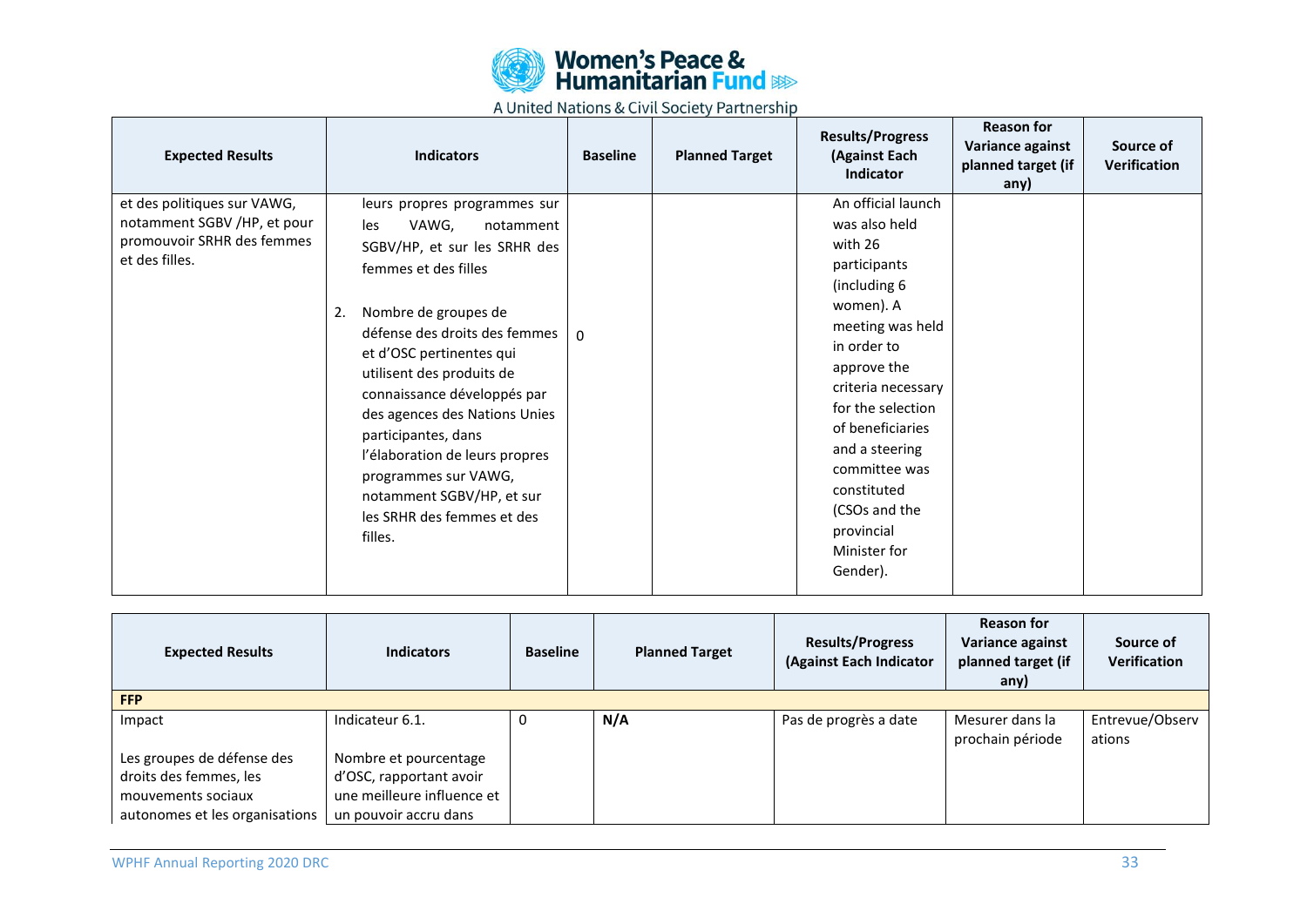

| <b>Expected Results</b>                                                                                                                                                                                                                        | <b>Indicators</b>                                                                                                                                                      | <b>Baseline</b> | <b>Planned Target</b> | <b>Results/Progress</b><br>(Against Each Indicator    | <b>Reason for</b><br>Variance against<br>planned target (if<br>any) | Source of<br>Verification                             |
|------------------------------------------------------------------------------------------------------------------------------------------------------------------------------------------------------------------------------------------------|------------------------------------------------------------------------------------------------------------------------------------------------------------------------|-----------------|-----------------------|-------------------------------------------------------|---------------------------------------------------------------------|-------------------------------------------------------|
| de la société civile pertinentes,<br>notamment celles<br>représentant la jeunesse ou                                                                                                                                                           | leur lutte contre les<br>violences sexuelles et<br>basées sur le genre                                                                                                 |                 |                       |                                                       |                                                                     |                                                       |
| des groupes luttant contre des                                                                                                                                                                                                                 | (VSBG)                                                                                                                                                                 |                 |                       |                                                       |                                                                     |                                                       |
| formes multiples et variées de<br>discrimination/marginalisation,<br>ont un impact et enregistrent<br>des progrès en matière de<br>GEWE et EVAWG, notamment<br>SGBV/HP<br>ET<br>Les droits humains, la sûreté,<br>la sécurité des femmes et la | Indicateur 6.2. Nombre<br>d'organisations locales de<br>femmes, d'OSC ou des<br>mouvements sociaux<br>coordonnant leurs efforts<br>afin de mettre un terme<br>aux VSBG | $\Omega$        | N/A                   | Pas de progrès a date                                 | Mesurer dans la<br>prochain période                                 | Entrevue/Observ<br>ations                             |
| santé mentale des filles sont<br>améliorés                                                                                                                                                                                                     |                                                                                                                                                                        |                 |                       |                                                       |                                                                     |                                                       |
|                                                                                                                                                                                                                                                | Nombre de bénéficiaires<br>directs du projet<br>Nombre de bénéficiaires                                                                                                | $\Omega$        |                       | 359 direct beneficiaries<br>to date<br>30095 indirect | Mesurer dans la<br>prochain période                                 | Liste des<br>participants et<br>observations          |
| Outcome 1                                                                                                                                                                                                                                      | indirects du projet                                                                                                                                                    | 0               |                       | beneficiaries to date.                                |                                                                     |                                                       |
| Les femmes des territoires de<br>Dibaya et Kananga génèrent<br>des activités génératrices de<br>revenu, des actions<br>villageoises de crédit et<br>d'épargne et des coopératives                                                              | 200 femmes engagées<br>activement dans les<br>activités génératrices de<br>revenu.                                                                                     | 0               | 200                   | Pas de progrès a date                                 | Mesurer dans la<br>prochain période                                 | Revue<br>documentaire/<br>Registre de<br>participants |
|                                                                                                                                                                                                                                                | 122400 personnes<br>mobilisées sur les activités<br>VBG, genre, santé sexuelle<br>et reproductive ainsi que<br>le droit, la promotion<br>d'autonomisation des          | 0               | 122400                | Pas de progrès a date                                 | Mesurer dans la<br>prochain période                                 | Revue<br>documentaire/<br>Registre de<br>participants |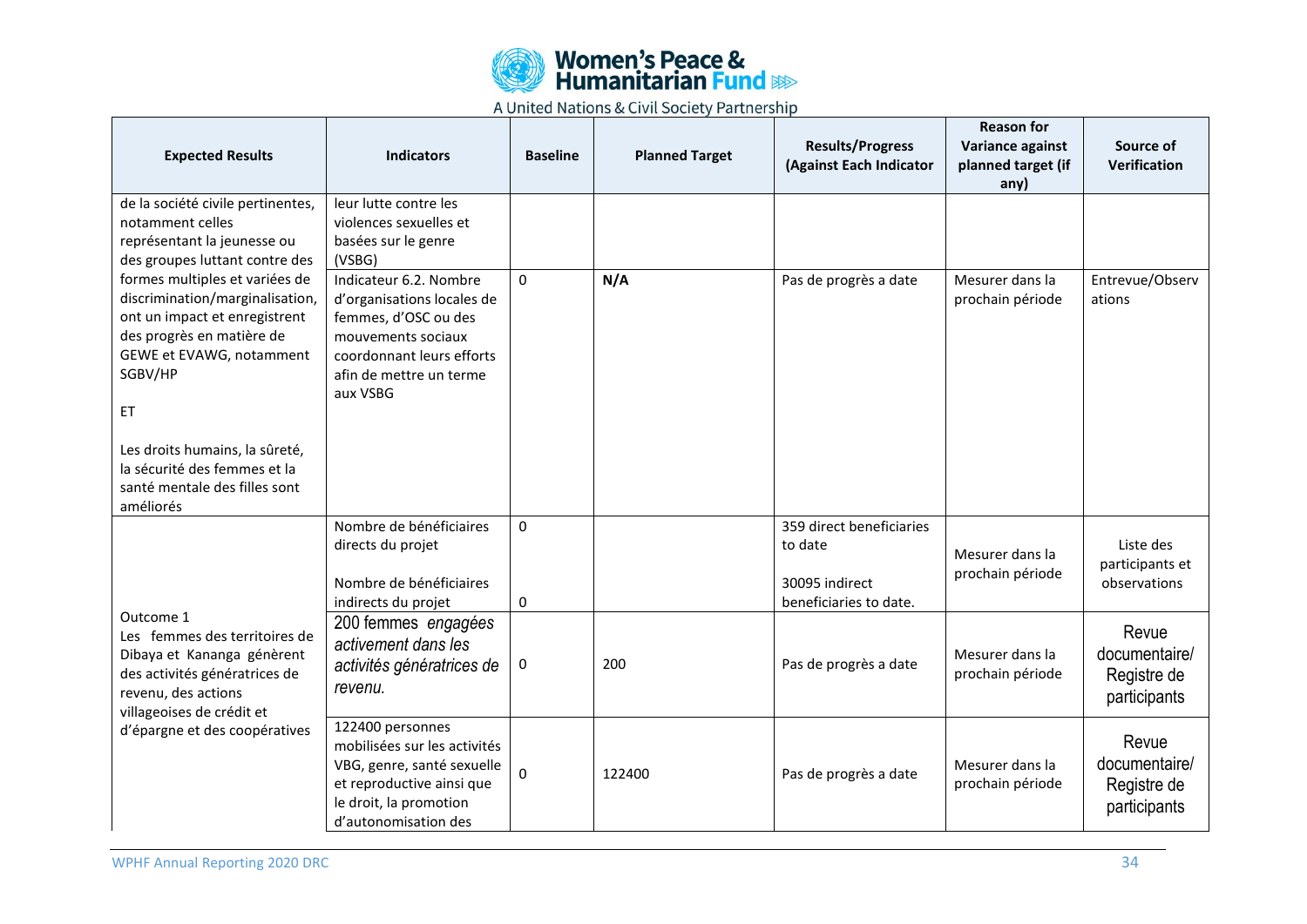![](_page_34_Picture_0.jpeg)

| <b>Expected Results</b>                                                                                                                                                                                                                           | <b>Indicators</b>                                                                                                                                              | <b>Baseline</b> | <b>Planned Target</b>   | <b>Results/Progress</b><br>(Against Each Indicator | <b>Reason for</b><br>Variance against<br>planned target (if<br>any) | Source of<br>Verification                                                                           |
|---------------------------------------------------------------------------------------------------------------------------------------------------------------------------------------------------------------------------------------------------|----------------------------------------------------------------------------------------------------------------------------------------------------------------|-----------------|-------------------------|----------------------------------------------------|---------------------------------------------------------------------|-----------------------------------------------------------------------------------------------------|
|                                                                                                                                                                                                                                                   | femmes dont 25% des<br>hommes                                                                                                                                  |                 |                         |                                                    |                                                                     |                                                                                                     |
|                                                                                                                                                                                                                                                   | un conseil provincial des<br>femmes redynamiser<br>pour la coordination et la<br>la promotion des droits<br>des femmes dans la<br>province du Kasaï<br>central | 0               | N/A                     | Pas de progrès a date                              | Mesurer dans la<br>prochain période                                 | Compte rendu<br>des réunions du<br>conseil<br>provincial des<br>femmes<br>Registre des<br>présences |
| Outcome 2<br>Les Dynamiques<br>communautaires des<br>femmes des territoires de<br>Dibaya et Kananga<br>disposent des capacités et<br>des outils pour promouvoir le<br>droit de la femme, la paix,<br>l'autonomisation et prévenir<br>les conflits | 480<br>séances<br>de<br>causeries éducatives                                                                                                                   | 0               | N/A                     | Pas de progrès a date                              | Mesurer dans la<br>prochain période                                 | Rapport des<br>sensibilisations<br>par les et liste<br>des présences                                |
|                                                                                                                                                                                                                                                   | 14400 personnes<br>touchées dans la<br>causerie éducative                                                                                                      | 0               | 14400                   | Pas de progrès a date                              | Mesurer dans la<br>prochain période                                 | Rapport des<br>sensibilisations<br>par les et liste<br>des présences                                |
| Outcome 3<br>Les structures<br>institutionnelles disposent<br>des capacités techniques et<br>institutionnelles renforcées<br>et d'outils pour promouvoir la<br>culture de la paix                                                                 | Une banque de données<br>rendue opérationnelle<br>24 des réunions<br>mensuelles organisées<br>8 personnels motivés                                             | 0               | 1<br>24<br>8            | Pas de progrès a date                              | Mesurer dans la<br>prochain période                                 | Rapport des<br>activités<br>Liste des<br>présences,<br>compte rendu<br>des réunions                 |
|                                                                                                                                                                                                                                                   | 2 missions de suivi<br>réalisées par la direction<br>nationale                                                                                                 | 0               | $\overline{\mathbf{2}}$ | Pas de progrès a date                              | Mesurer dans la<br>prochain période                                 | Rapport des<br>activités                                                                            |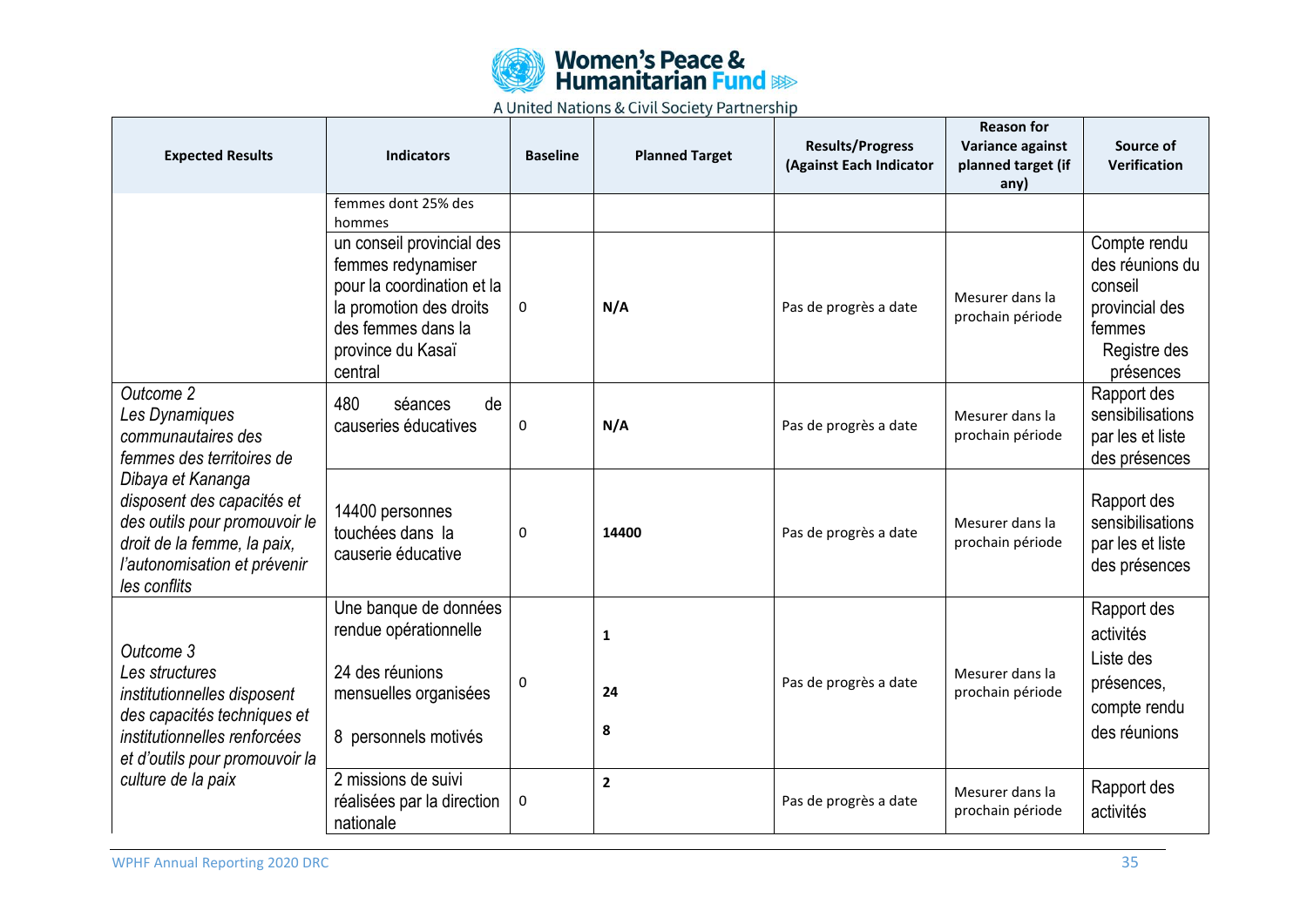![](_page_35_Picture_0.jpeg)

| <b>Expected Results</b>                                                                                                                                                                           | <b>Indicators</b>                                                                                                                                                                                                                                                                                                                                                                                | <b>Baseline</b>  | <b>Planned Target</b>                                                                                                                                                                                                                                                                                                                                                                                                                                                 | <b>Results/Progress</b><br>(Against Each Indicator                                                                                                             | <b>Reason for</b><br>Variance against<br>planned target (if<br>any) | Source of<br>Verification                               |
|---------------------------------------------------------------------------------------------------------------------------------------------------------------------------------------------------|--------------------------------------------------------------------------------------------------------------------------------------------------------------------------------------------------------------------------------------------------------------------------------------------------------------------------------------------------------------------------------------------------|------------------|-----------------------------------------------------------------------------------------------------------------------------------------------------------------------------------------------------------------------------------------------------------------------------------------------------------------------------------------------------------------------------------------------------------------------------------------------------------------------|----------------------------------------------------------------------------------------------------------------------------------------------------------------|---------------------------------------------------------------------|---------------------------------------------------------|
|                                                                                                                                                                                                   | 12 des séances<br>d'évaluation organisées<br>un conseil provincial de<br>femme appuyé                                                                                                                                                                                                                                                                                                            |                  | 12<br>$\mathbf{1}$                                                                                                                                                                                                                                                                                                                                                                                                                                                    |                                                                                                                                                                |                                                                     | Liste des<br>présences,<br>compte rendu<br>des réunions |
| Output 1.1.<br>Les femmes bénéficient d'AGR,<br>des AVEC et Coopératives et<br>de projets communautaires<br>pour favoriser la stabilisation<br>socioéconomique et la<br>consolidation de la paix. | Nombre des<br>1.<br>femmes formées<br>en AGR<br>2.<br>Nombre des<br>coopératives<br>agricoles et AVEC<br>des femmes<br>appuyées<br>Nombre des<br>3.<br>femmes<br>appuyées en<br>projets divers<br>Nombre des<br>4.<br>personnes<br>mobilisées sur les<br>activités VBG,<br>genre, santé<br>sexuelle et<br>reproductive<br>ainsi que le droit,<br>la promotion<br>d'autonomisation<br>des femmes. | 0<br>0<br>0<br>0 | 160 femmes<br>1.<br>formées en AGR<br>2.<br>8 coopératives<br>agricoles et 20 AVEC<br>des femmes<br>appuyées<br>3.<br>40 femmes<br>appuyées en projets<br>divers<br>122400 personnes<br>4.<br>mobilisées sur les<br>activités VBG, genre,<br>santé sexuelle et<br>reproductive ainsi<br>que le droit, la<br>promotion<br>d'autonomisation<br>des femmes. Dont<br>108000 personnes<br>touchées pour la<br>sensibilisation et<br>14400 pour les<br>causeries éducatives | 12.5% of the<br>1.<br>forecasted training<br>sessions on<br>women's<br>empowerment,<br>income-generating<br>activities and<br>mutual credit fund<br>were held. | Mesurer dans la<br>prochain période                                 | Liste des<br>bénéficiaires<br>Rapport de<br>formation   |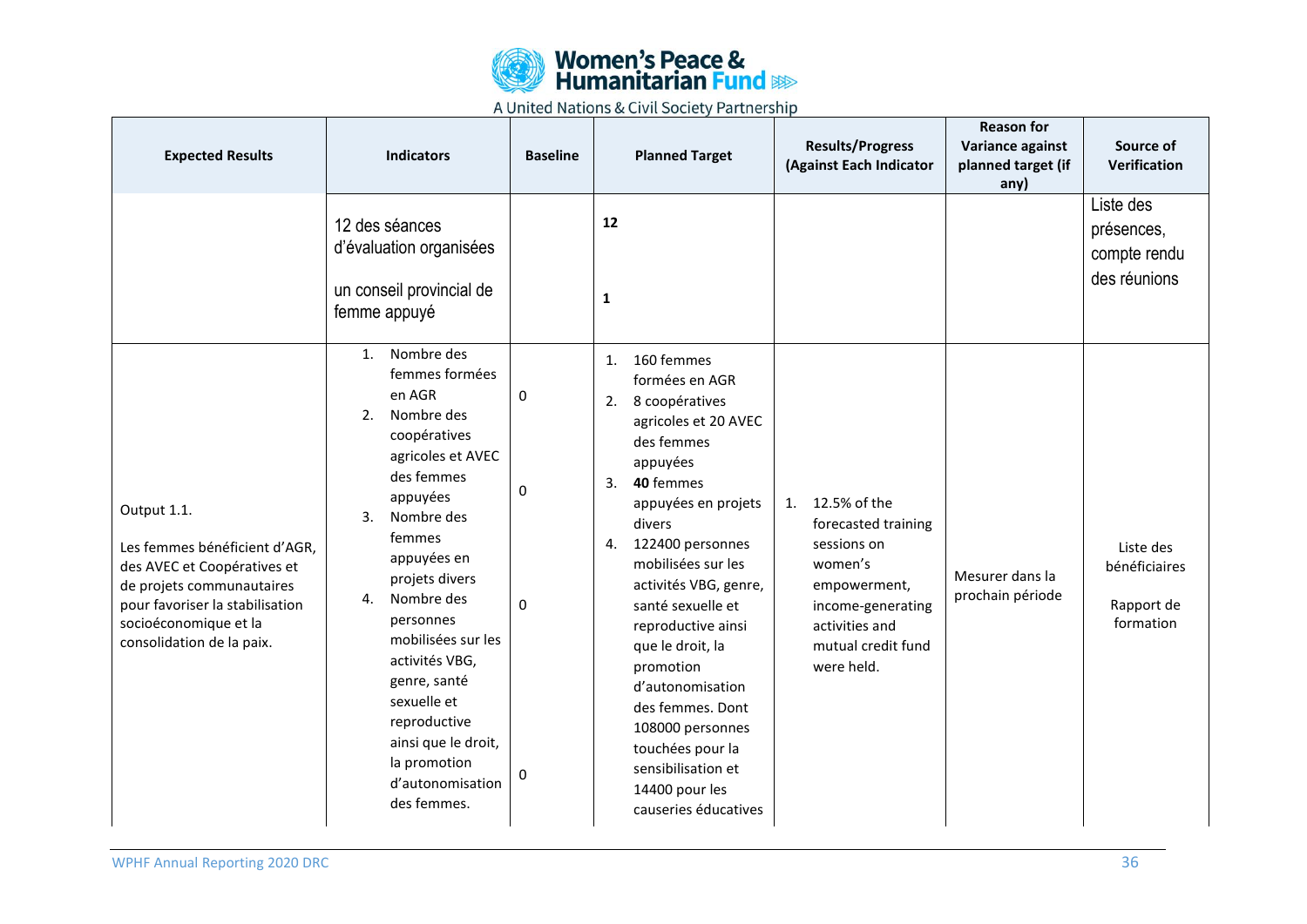![](_page_36_Picture_0.jpeg)

| <b>Expected Results</b>                                                                                                                                                                                    | <b>Indicators</b>                                                                                                                                                                                                               | <b>Baseline</b>        | <b>Planned Target</b>                                                                                   | <b>Results/Progress</b><br>(Against Each Indicator                                                                           | <b>Reason for</b><br>Variance against<br>planned target (if<br>any) | Source of<br>Verification                                                               |
|------------------------------------------------------------------------------------------------------------------------------------------------------------------------------------------------------------|---------------------------------------------------------------------------------------------------------------------------------------------------------------------------------------------------------------------------------|------------------------|---------------------------------------------------------------------------------------------------------|------------------------------------------------------------------------------------------------------------------------------|---------------------------------------------------------------------|-----------------------------------------------------------------------------------------|
| Output 1.2.<br>Les dynamiques<br>communautaires et<br>socioéconomiques des<br>femmes favorisent la<br>consolidation de la paix<br>mécanismes appropriés de<br>responsabilité pour leur<br>plaidoyer        | Une analyse sur 2<br>1.<br>dynamiques des<br>femmes réalisées<br>Nombre des<br>2.<br>femmes et filles<br>formées et<br>nombre des<br>visites à domicile<br>réalisés                                                             | 0<br>$\Omega$          | 2.40 leaders des<br>femmes et filles<br>formés                                                          | 1. A participative<br>analysis on<br>community<br>peace<br>dynamics was<br>carried out in<br>the project<br>sites.           | Mesurer dans la<br>prochain période                                 | Liste<br>Rapport<br>des<br>activités<br>Facture<br>s                                    |
| Output 2.1.<br>Les outils de mobilisation<br>communautaire sur le VBG, la<br>promotion de droit de la<br>femme, de la paix et de la<br>gestion des conflits des<br>femmes sont développées et<br>partagées | Nombre et<br>1.<br>qualité d'outils<br>de<br>communications<br>développés et<br>partagés<br>2.<br>Nombre des<br>séances de<br>causeries<br>éducatives<br>Nombre des<br>3.<br>personnes atteint<br>dans la causerie<br>éducative | 0<br>$\mathbf{0}$<br>0 | 2.480 séances de<br>causeries éducatives<br>3. 14400 personnes<br>atteint dans la causerie<br>éducative | Pas de progrès à date                                                                                                        | Mesurer dans la<br>prochain période                                 | Rapport<br>des<br>sensibili<br>sations<br>Liste<br>des<br>présenc<br>es<br>Facture<br>s |
| Output 2.2.<br>Les capacités des radios<br>communautaires sont<br>renforcées pour accompagner<br>les efforts d'autonomisation                                                                              | Nombre des<br>1.<br>émissions<br>produites par des<br>radios<br>communautaires                                                                                                                                                  | $\Omega$               | 192 émissions<br>1.<br>produites par<br>des radios<br>communautaires<br>60% des<br>2.<br>personnes      | 1 & 2. Training for<br>community radio<br>broadcasters was<br>carried out to build their<br>capacities in<br>broadcasting on | Mesurer dans la<br>prochain période                                 | Contrat<br>avec les<br>radios<br>commu<br>nautaire                                      |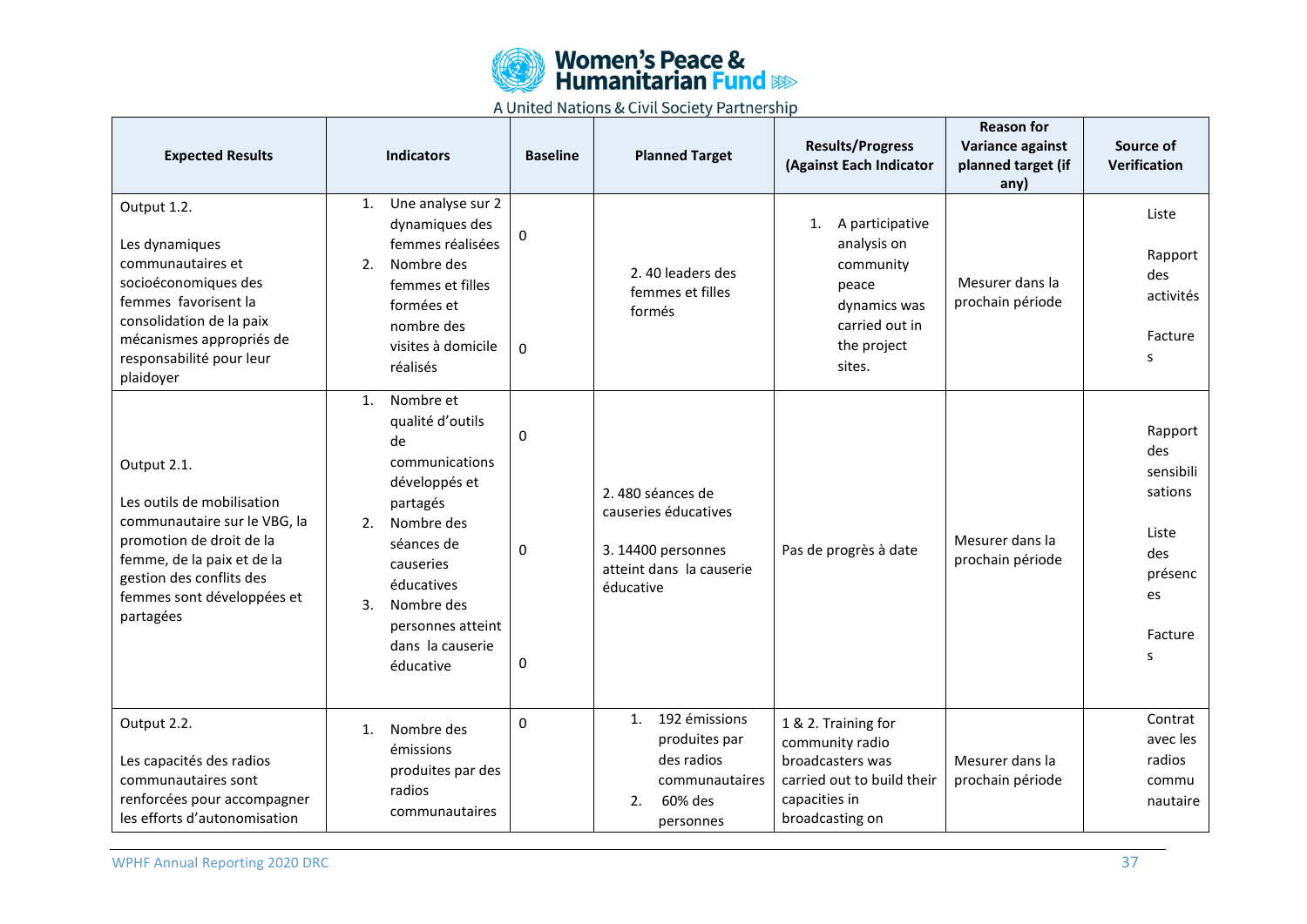![](_page_37_Picture_0.jpeg)

| <b>Expected Results</b>                                                                                                                                                           | <b>Indicators</b>                                                                                                                                                                                                      | <b>Baseline</b> | <b>Planned Target</b>                                                                                                                                                                     | <b>Results/Progress</b><br>(Against Each Indicator                                                                                                                                                                                                                                                    | <b>Reason for</b><br>Variance against<br>planned target (if<br>any) | Source of<br>Verification                                                    |
|-----------------------------------------------------------------------------------------------------------------------------------------------------------------------------------|------------------------------------------------------------------------------------------------------------------------------------------------------------------------------------------------------------------------|-----------------|-------------------------------------------------------------------------------------------------------------------------------------------------------------------------------------------|-------------------------------------------------------------------------------------------------------------------------------------------------------------------------------------------------------------------------------------------------------------------------------------------------------|---------------------------------------------------------------------|------------------------------------------------------------------------------|
| des femmes et de gestion des<br>conflits au niveau<br>communautaire                                                                                                               | 2.<br>% des personnes<br>atteintes par les<br>radios                                                                                                                                                                   | 0               | atteintes par les<br>radios                                                                                                                                                               | women's empowerment<br>and conflict resolution.                                                                                                                                                                                                                                                       |                                                                     | Facture<br>Liste de<br>présenc<br>e                                          |
| Output 2.3.<br>Les capacités des jeunes filles<br>en matière de santé de la<br>reproduction et de violences<br>basées sur le genre sont<br>renforcées pour prévenir et<br>mitiger | Nombre des filles<br>1 <sub>1</sub><br>et des garçons<br>formés sans<br>discrimination du<br>genre<br>Nombre des<br>2.<br>clubs constitués,<br>% des jeunes<br>filles atteintes<br>Nombre des<br>3.<br>centres appuyés | 0<br>0<br>0     | 21 de filles et 9<br>1.<br>garçons formés<br>sans<br>discrimination<br>du genre<br>2.<br>20 des clubs<br>constitués, 60 %<br>des jeunes filles<br>atteintes<br>З.<br>2 centres<br>appuyés | Teacher<br>$\mathbf{1}$ .<br>training on<br>sexual and<br>reproductive<br>health and<br>SGBV was<br>carried out<br>aimed at<br>educating girls<br>on these<br>topics.<br>3.<br>Financial<br>support was<br>provided to a sexual<br>and reproductive<br>health centre for<br>youth and<br>adolescents. | Mesurer dans la<br>prochain période                                 | Contrat<br>avec les<br>centres<br>de<br>santé<br>Facture<br>Liste<br>Rapport |
| Output 3.1.<br>Les structures de promotion<br>des femmes et de valorisation                                                                                                       | Un conseil<br>$\mathbf{1}$ .<br>provincial de<br>femme appuyé                                                                                                                                                          | 0               | Un conseil<br>1.<br>provincial de<br>femme appuyé                                                                                                                                         |                                                                                                                                                                                                                                                                                                       | Mesurer dans la                                                     | Facture                                                                      |
| de genre notamment le<br>Conseil Provincial de la Femme<br>et la Commission Provinciale<br>de lutte contre les violences                                                          | Une banque de<br>2.<br>données rendue<br>opérationnelle                                                                                                                                                                | 0               | Une banque de<br>2.<br>données rendue<br>opérationnelle                                                                                                                                   |                                                                                                                                                                                                                                                                                                       | prochain période                                                    | Liste<br>Rapport                                                             |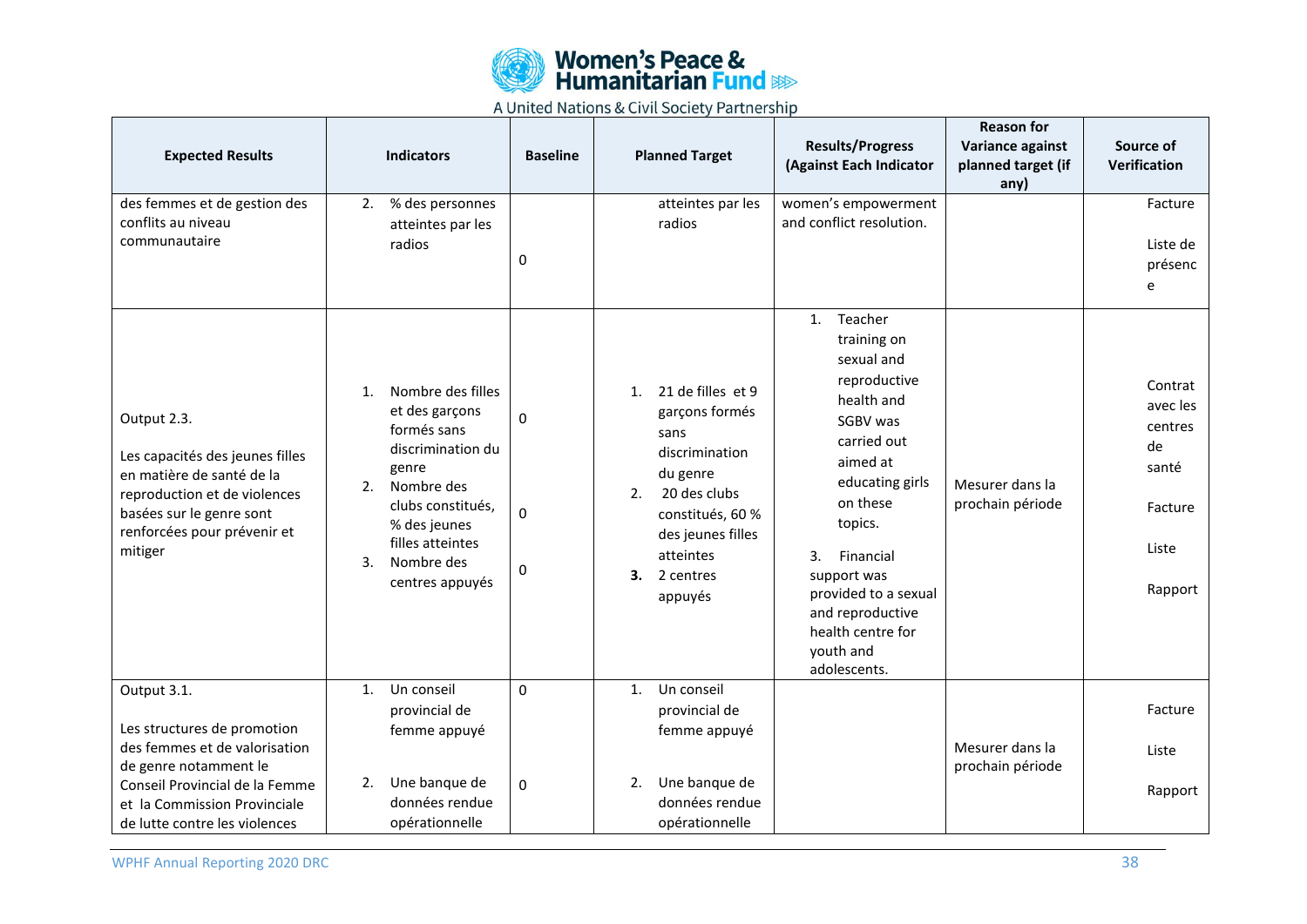![](_page_38_Picture_0.jpeg)

| <b>Expected Results</b>                                                                                                                                                                                       | <b>Indicators</b>                                                                                                                                                                                                                                                                                             | <b>Baseline</b>       | <b>Planned Target</b>                                                                                                                                                                                                                                            | <b>Results/Progress</b><br>(Against Each Indicator                 | <b>Reason for</b><br>Variance against<br>planned target (if<br>any) | Source of<br>Verification           |
|---------------------------------------------------------------------------------------------------------------------------------------------------------------------------------------------------------------|---------------------------------------------------------------------------------------------------------------------------------------------------------------------------------------------------------------------------------------------------------------------------------------------------------------|-----------------------|------------------------------------------------------------------------------------------------------------------------------------------------------------------------------------------------------------------------------------------------------------------|--------------------------------------------------------------------|---------------------------------------------------------------------|-------------------------------------|
| sexuelles disposent des<br>capacités techniques et de<br>gestion leur permettant de<br>réaliser la mission et mandat<br>en matière de<br>l'autonomisation de la femme<br>et de la consolidation de la<br>paix | % des cas<br>3.<br>violence sexuel<br>sont documentés                                                                                                                                                                                                                                                         | 0                     | 3.<br>100% des cas<br>violence sexuel<br>sont<br>documentés                                                                                                                                                                                                      |                                                                    |                                                                     |                                     |
| Output 3.2.<br>Les activités de promotion des<br>droits des femmes dans la<br>province du Kasaï central sont<br>suivies et évaluées                                                                           | Nombre des<br>$\mathbf{1}$ .<br>réunions<br>mensuelles<br>organisées<br>Nombre des<br>2.<br>personnels<br>motivés<br>Nombre des<br>3.<br>missions de suivi<br>de la direction<br>nationale<br>réalisées<br>Nombre des<br>4.<br>réunions<br>d'évaluation<br>organisées<br>Nombre des<br>5.<br>personnel motivé | 0<br>0<br>0<br>0<br>0 | 24 des réunions<br>1.<br>mensuelles<br>organisées<br>8 personnels<br>2.<br>motivés<br>3.<br>2 missions de<br>suivi de la<br>direction<br>nationale<br>réalisées<br>12 réunions<br>$\mathbf{4}$ .<br>d'évaluation<br>organisées<br>7 de personnel<br>5.<br>motivé | 3. One monitoring<br>and evaluation<br>mission was carried<br>out. | Mesurer dans la<br>prochain période                                 | Liste<br>Rapport<br>Etat de<br>paie |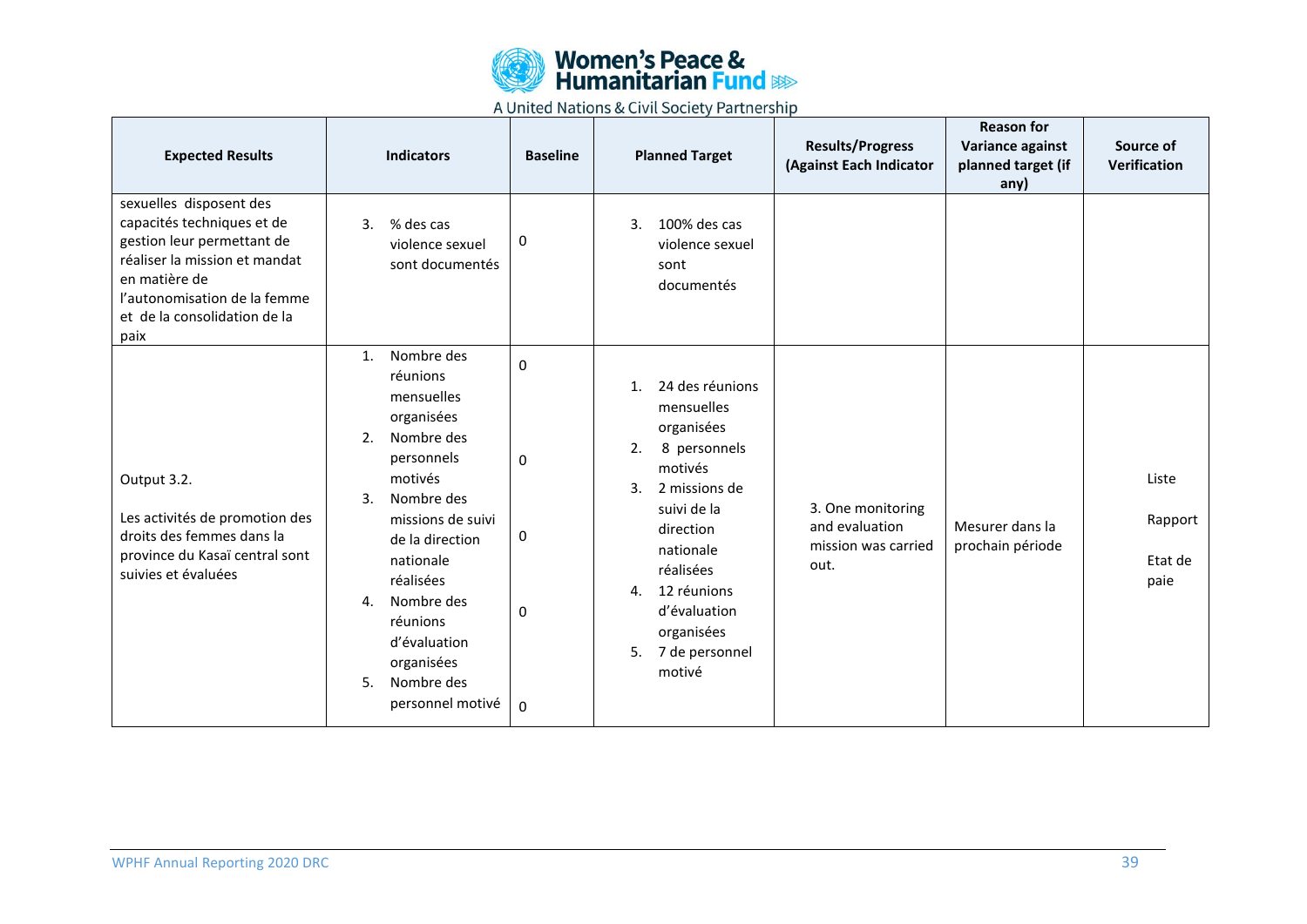![](_page_39_Picture_0.jpeg)

| <b>Expected Results</b>                               | <b>Indicators</b>                                     | <b>Baseline</b> |                | <b>Planned Target</b> | <b>Results/Progress</b><br>(Against Each Indicator | <b>Reason for</b><br>Variance<br>against<br>planned target | <b>Source of Verification</b> |
|-------------------------------------------------------|-------------------------------------------------------|-----------------|----------------|-----------------------|----------------------------------------------------|------------------------------------------------------------|-------------------------------|
|                                                       |                                                       |                 |                |                       |                                                    | (if any)                                                   |                               |
| <b>Fondation Moyo</b>                                 |                                                       |                 |                |                       |                                                    |                                                            |                               |
| Impact                                                | Indicateur 6.2. Degré d'                              | 0               | N/A            |                       | Pas de progrès a date                              | Mesurer dans                                               | Entrevue/Observations         |
|                                                       | utilisation de mécanismes                             |                 |                |                       |                                                    | la prochain                                                |                               |
| Les groupes de défense des                            | de responsabilité par la                              |                 |                |                       |                                                    | période                                                    |                               |
| droits des femmes, les                                | société civile, afin de<br>surveiller et de mobiliser |                 |                |                       |                                                    |                                                            |                               |
| mouvements sociaux                                    |                                                       |                 |                |                       |                                                    |                                                            |                               |
| autonomes et les organisations                        | des efforts pour mettre fin à<br>VAWG, notamment      |                 |                |                       |                                                    |                                                            |                               |
| de la société civile pertinentes,<br>notamment celles | SGBV/HP, et pour                                      |                 |                |                       |                                                    |                                                            |                               |
| représentant la jeunesse ou                           | promouvoir SRHR                                       |                 |                |                       |                                                    |                                                            |                               |
| des groupes luttant contre des                        | Indicateur 6.3. Nombre                                | $\Omega$        | 600            |                       | Pas de progrès a date                              | Mesurer dans                                               | Sondage                       |
| formes multiples et variées de                        | d'organisations de défense                            |                 |                |                       |                                                    | la prochain                                                |                               |
| discrimination/marginalisation,                       | des droits des femmes, de                             |                 |                |                       |                                                    | période                                                    |                               |
| ont un impact et enregistrent                         | mouvements sociaux                                    |                 |                |                       |                                                    |                                                            |                               |
| des progrès en matière de                             | autonomes et                                          |                 |                |                       |                                                    |                                                            |                               |
| GEWE et EVAWG, notamment                              | d'organisations de la société                         |                 |                |                       |                                                    |                                                            |                               |
| SGBV/HP                                               | civile, qui rapportent sur                            |                 |                |                       |                                                    |                                                            |                               |
|                                                       | leur impact et travaille pour                         |                 |                |                       |                                                    |                                                            |                               |
| ET                                                    | mettre fin VAWG,                                      |                 |                |                       |                                                    |                                                            |                               |
|                                                       | notamment SGBV/HP, et qui                             |                 |                |                       |                                                    |                                                            |                               |
| Les droits humains, la sûreté,                        | font la promotion de SRHR                             |                 |                |                       |                                                    |                                                            |                               |
| la sécurité des femmes et la                          |                                                       |                 |                |                       |                                                    |                                                            |                               |
| santé mentale des filles sont                         |                                                       |                 |                |                       |                                                    |                                                            |                               |
| améliorés                                             |                                                       |                 |                |                       |                                                    |                                                            |                               |
| Outcome 1                                             | Nombre de bénéficiaires                               | 0               |                |                       | 17 direct beneficiaries                            |                                                            |                               |
|                                                       | directs du projet                                     |                 |                |                       | to date                                            | Mesurer dans                                               |                               |
| Un accès accru aux services pour                      |                                                       |                 | N/A            |                       |                                                    | la prochain                                                | Rapportage/                   |
| les victimes de violence et de                        | Nombre de bénéficiaires                               |                 |                |                       | 67 indirect                                        | période                                                    | observations                  |
| conflit                                               | indirects du projet                                   | 0               |                |                       | beneficiaries to date.                             |                                                            |                               |
|                                                       | Nombre des<br>1.                                      | $\mathbf{0}$    | $\mathbf{1}$ . | Renforcement          | 1. A training of                                   | Mesurer dans                                               | Rapportage/                   |
| Output 1                                              | responsables des                                      |                 |                | des capacités des     | trainers was                                       | la prochain                                                | observations                  |
|                                                       | ONG et groupes                                        |                 |                | responsables de       | carried out on                                     | période                                                    |                               |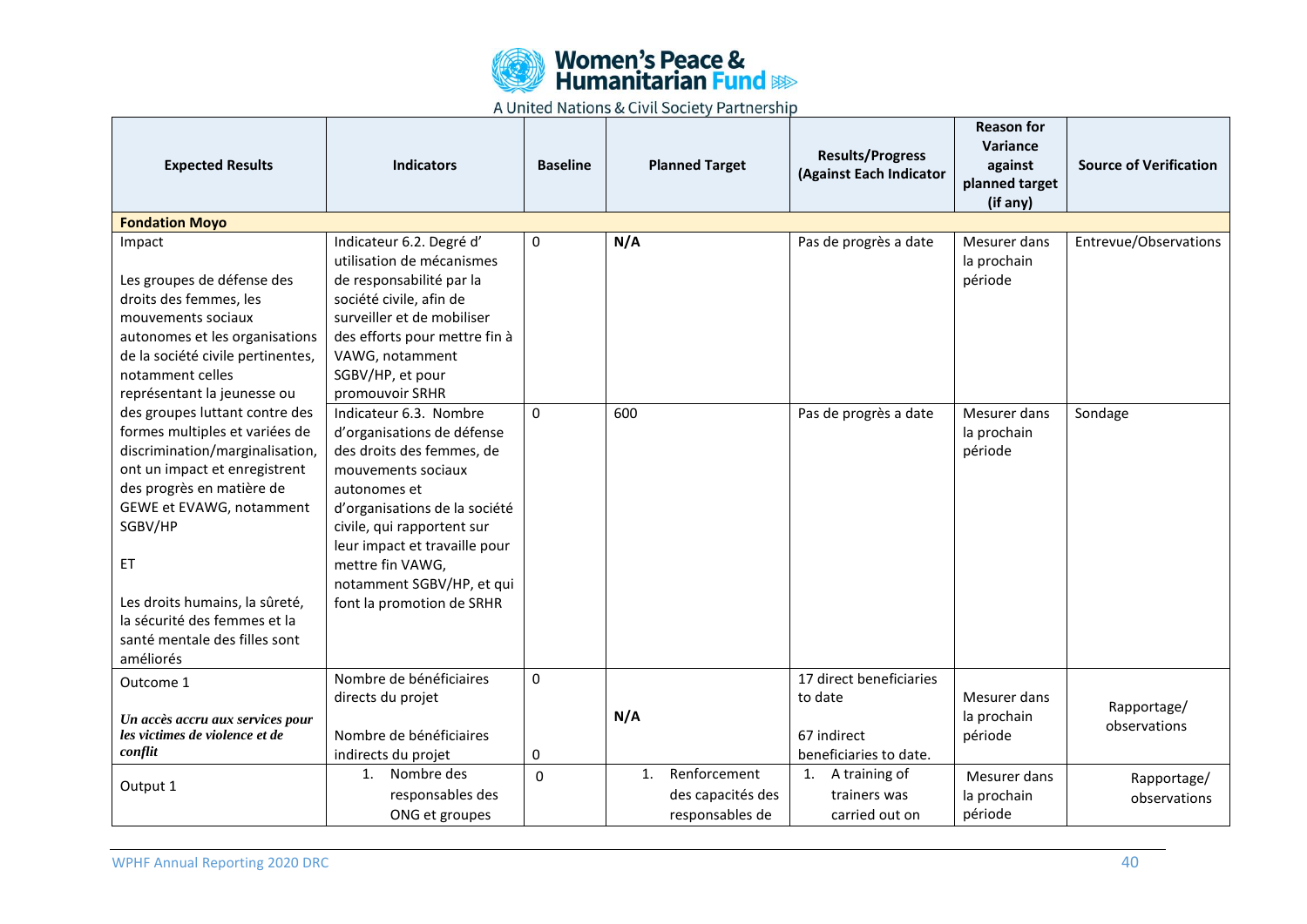![](_page_40_Picture_0.jpeg)

| <b>Expected Results</b>                                                          | <b>Indicators</b>                                                                                                                                                                                                                                                                                                                                                                      | <b>Baseline</b> | <b>Planned Target</b>                                                                                                                                                                  | <b>Results/Progress</b><br>(Against Each Indicator                                                                                                                                                                                                                                                                                                                                                                                     | <b>Reason for</b><br>Variance<br>against<br>planned target<br>(if any) | <b>Source of Verification</b> |
|----------------------------------------------------------------------------------|----------------------------------------------------------------------------------------------------------------------------------------------------------------------------------------------------------------------------------------------------------------------------------------------------------------------------------------------------------------------------------------|-----------------|----------------------------------------------------------------------------------------------------------------------------------------------------------------------------------------|----------------------------------------------------------------------------------------------------------------------------------------------------------------------------------------------------------------------------------------------------------------------------------------------------------------------------------------------------------------------------------------------------------------------------------------|------------------------------------------------------------------------|-------------------------------|
| Accompagnement humanitaire<br>de victimes des conflits et<br>violences sexuelles | d'Activités des<br>droits de l'homme<br>qui on renforcés<br>leurs capacités;<br>Taux de prévention<br>2.<br>des conflits,<br>violences sexuelles<br>au sein des 10<br>communautés<br>locales de mise d'ici<br>janvier 2021;<br>3.<br>Nombre des<br>personnes<br>vulnérables et les<br>couches les plus<br>marginalisées,<br>prises en compte<br>par le projet d'ici<br>décembre 2021 ; | 0<br>0          | 100 ONG et<br>groupes<br>d'Activités des<br>droits de<br>l'homme assuré<br>d'ici juillet 2020;<br>N/A<br>2.<br>275 beneficiaires<br>3.<br>directs et 200<br>beneficiaires<br>indirects | conflict<br>resolution, SGBV<br>and<br>peacebuilding.<br>Field missions<br>1.<br>were carried out<br>in order to<br>identify<br>organisation<br>beneficiaries in<br>rural (25<br>organisations)<br>and urban (75<br>organisations)<br>settings.<br>50 beneficiary<br>1.<br>organisations<br>were trained on<br>conflict<br>resolution, SGBV<br>and<br>peacebuilding (2<br>participants per<br>organisation, 56<br>women and 45<br>men) |                                                                        |                               |
| Output 2<br>Prévention des conflits pour la<br>paix et les actions humanitaire   | Nombre des cadres<br>1.<br>de concertation<br>pour la paix<br>installés et les                                                                                                                                                                                                                                                                                                         | $\mathbf 0$     | Installation de 1<br>1.<br>cadre de<br>concertation<br>pour la paix et les                                                                                                             | Pas de progrès a date                                                                                                                                                                                                                                                                                                                                                                                                                  | Mesurer dans<br>la prochain<br>période                                 | Rapportage/<br>observations   |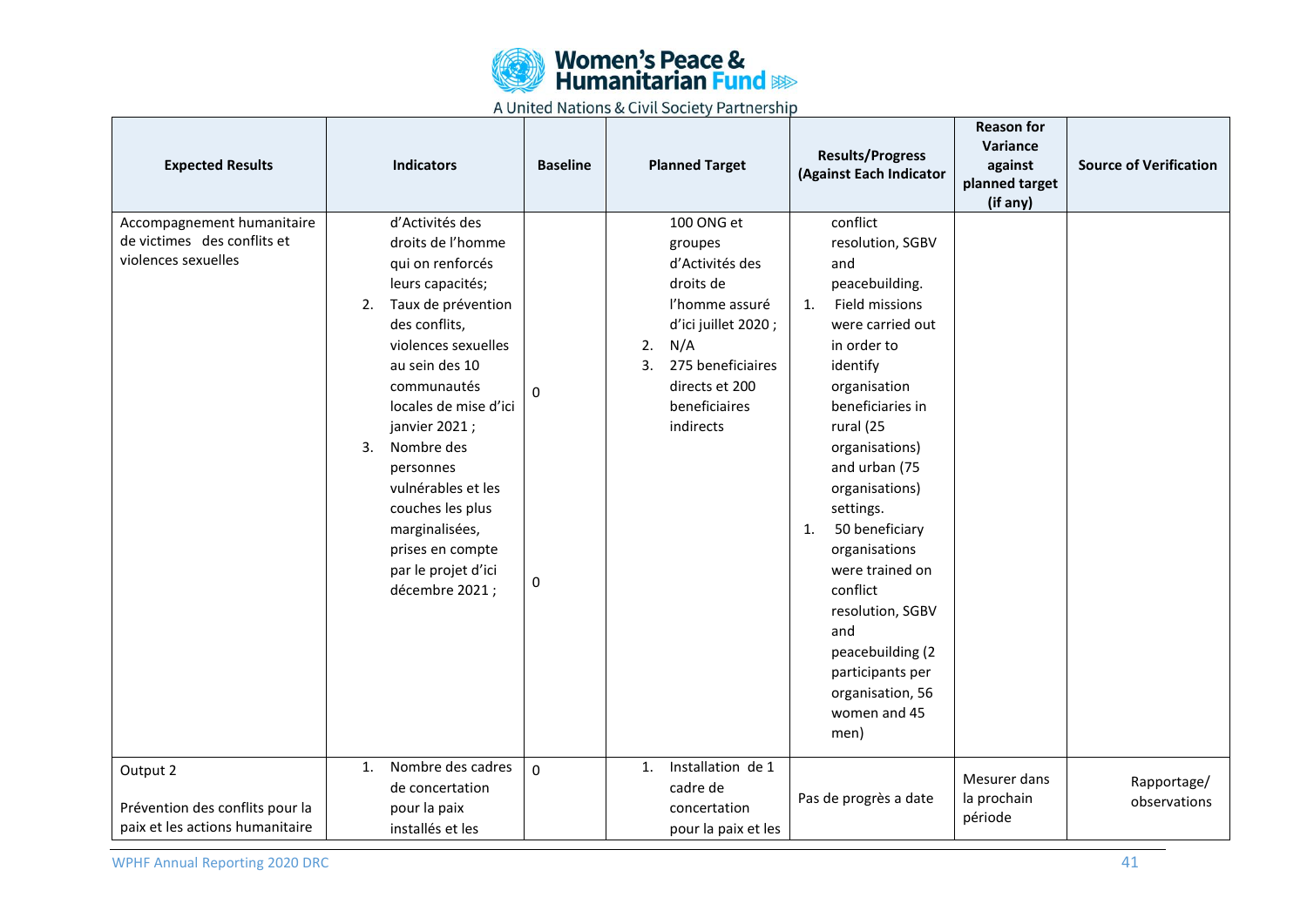![](_page_41_Picture_0.jpeg)

| <b>Expected Results</b>            | <b>Indicators</b>                        | <b>Baseline</b> | <b>Planned Target</b> |                                | <b>Results/Progress</b><br>(Against Each Indicator | <b>Reason for</b><br>Variance<br>against<br>planned target<br>(if any) | <b>Source of Verification</b> |
|------------------------------------|------------------------------------------|-----------------|-----------------------|--------------------------------|----------------------------------------------------|------------------------------------------------------------------------|-------------------------------|
| au sein des communautés<br>locales | actions<br>humanitaire                   |                 |                       | actions<br>humanitaire         |                                                    |                                                                        |                               |
|                                    | effective d'ici juin                     |                 |                       | effective d'ici juin           |                                                    |                                                                        |                               |
|                                    | 2021;                                    |                 |                       | 2021;                          |                                                    |                                                                        |                               |
|                                    | Prise en charge<br>2.                    |                 | 2.                    | Prise en charge                |                                                    |                                                                        |                               |
|                                    | psychosociale,                           |                 |                       | psychosociale,                 |                                                    |                                                                        |                               |
|                                    | judiciaire,<br>socioéconomique           | 0               |                       | judiciaire,<br>socioéconomique |                                                    |                                                                        |                               |
|                                    | de X nombre des                          |                 |                       | de 200 victimes                |                                                    |                                                                        |                               |
|                                    | victimes des                             |                 |                       | des violences                  |                                                    |                                                                        |                               |
|                                    | violences sexuelles                      |                 |                       | sexuelles assurée              |                                                    |                                                                        |                               |
|                                    | assurée d'ici                            |                 |                       | d'ici septembre                |                                                    |                                                                        |                               |
|                                    | septembre 2021;<br>Nombre des<br>3.      |                 | 3.                    | 2021,<br>Constitution de       |                                                    |                                                                        |                               |
|                                    | groupes de                               |                 |                       | 10 groupes de                  |                                                    |                                                                        |                               |
|                                    | bâtisseurs de la                         |                 |                       | bâtisseurs de la               |                                                    |                                                                        |                               |
|                                    | paix constitués au                       |                 |                       | paix au sein des               |                                                    |                                                                        |                               |
|                                    | sein des                                 | 0               |                       | communautés                    |                                                    |                                                                        |                               |
|                                    | communautés                              |                 |                       | locales réalisée               |                                                    |                                                                        |                               |
|                                    | locales réalisée d'ici<br>février 2022 ; |                 |                       | d'ici février<br>2022;         |                                                    |                                                                        |                               |
|                                    |                                          |                 |                       |                                |                                                    |                                                                        |                               |

| <b>Expected Results</b> | <b>Indicators</b> | <b>Baseline</b> | <b>Planned</b><br><b>Target</b> | <b>Results/Progress</b><br>(Against Each Indicator | <b>Reason for</b><br>Variance<br>against<br>planned<br>target (if any) | <b>Source of Verification</b> |
|-------------------------|-------------------|-----------------|---------------------------------|----------------------------------------------------|------------------------------------------------------------------------|-------------------------------|
| <b>SMM</b>              |                   |                 |                                 |                                                    |                                                                        |                               |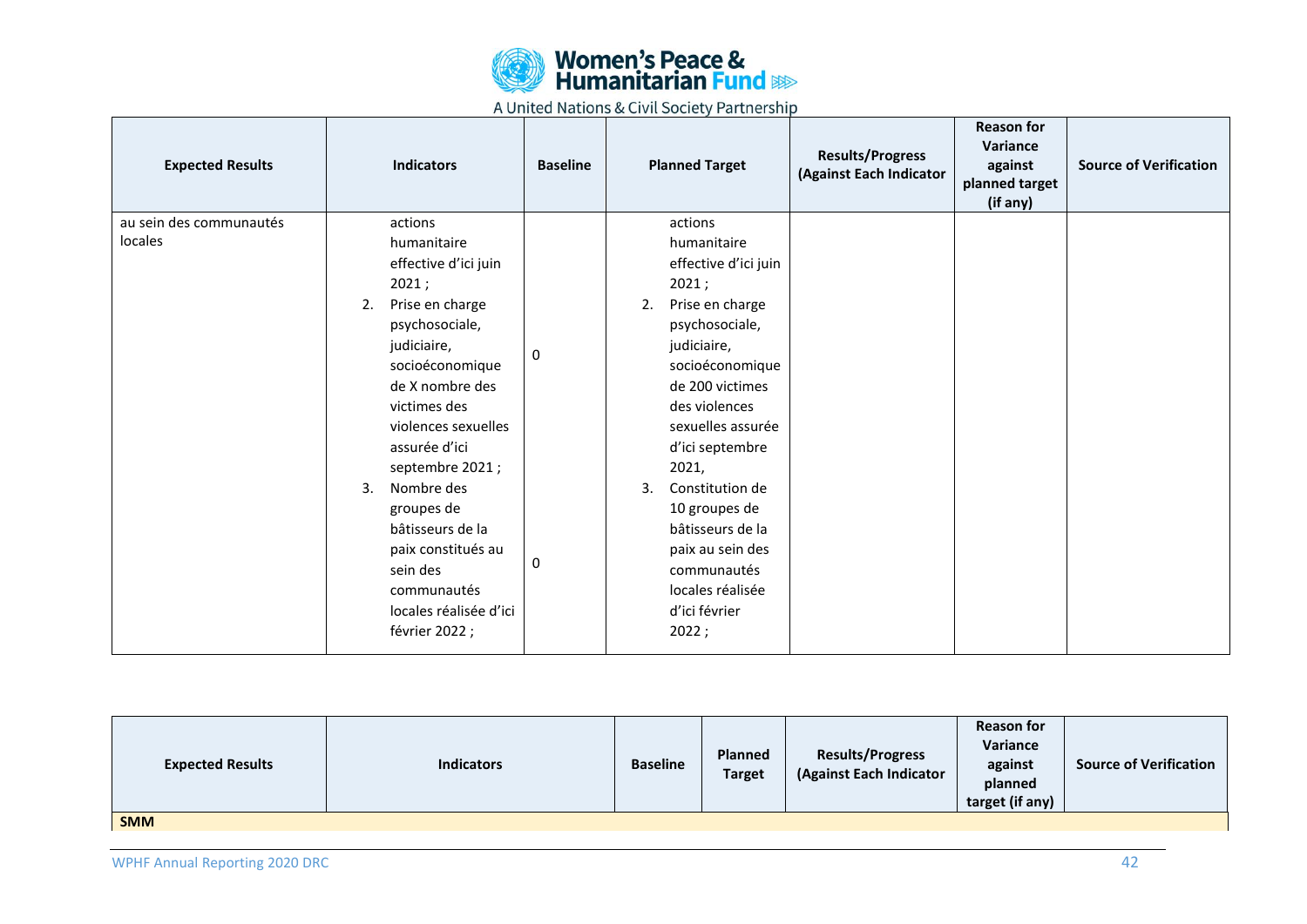![](_page_42_Picture_0.jpeg)

| <b>Expected Results</b>                                                                                                                                                                                                                          | <b>Indicators</b>                                                                                                                                                                                                                                                                               | <b>Baseline</b> | <b>Planned</b><br><b>Target</b> | <b>Results/Progress</b><br>(Against Each Indicator                            | <b>Reason for</b><br>Variance<br>against<br>planned<br>target (if any) | <b>Source of Verification</b> |
|--------------------------------------------------------------------------------------------------------------------------------------------------------------------------------------------------------------------------------------------------|-------------------------------------------------------------------------------------------------------------------------------------------------------------------------------------------------------------------------------------------------------------------------------------------------|-----------------|---------------------------------|-------------------------------------------------------------------------------|------------------------------------------------------------------------|-------------------------------|
| Impact<br>Les groupes de défense des<br>droits des femmes, les<br>mouvements sociaux<br>autonomes et les organisations<br>de la société civile pertinentes,<br>notamment celles<br>représentant la jeunesse ou<br>des groupes luttant contre des | Pourcentage des groupes de<br>1.<br>défense des droits des femmes,<br>des mouvements sociaux<br>indépendants et des OSC<br>pertinentes qui militent pour le<br>respect des droits humains des<br>femmes et filles et les<br>accompagnent vers les structures<br>de prise en charge appropriées. | 0               | N/A                             | Pas de progrès a date                                                         | Mesurer dans<br>la prochain<br>période                                 | Entrevue/Observations         |
| formes multiples et variées de<br>discrimination/marginalisation,<br>ont un impact et enregistrent<br>des progrès en matière de<br>GEWE et EVAWG, notamment<br>SGBV/HP<br>ET                                                                     | Pourcentage des cas de SGBV<br>2.<br>documentés qui bénéficient d'une<br>prise en charge appropriée.                                                                                                                                                                                            | $\Omega$        | N/A                             | Pas de progrès a date                                                         | Mesurer dans<br>la prochain<br>période                                 | Entrevue/Observations         |
| Les droits humains, la sûreté,<br>la sécurité des femmes et la<br>santé mentale des filles sont<br>améliorés                                                                                                                                     |                                                                                                                                                                                                                                                                                                 |                 |                                 |                                                                               |                                                                        |                               |
| Outcome 1<br>Amélioration de la prestation des<br>services essentiels pour les<br>survivants de violence                                                                                                                                         | Nombre de bénéficiaires directs du projet<br>Nombre de bénéficiaires indirects du<br>projet                                                                                                                                                                                                     | 0<br>0          | N/A                             | 698 direct beneficiaries<br>to date<br>600 indirect<br>beneficiaries to date. | Mesurer dans<br>la prochain<br>période                                 | Rapportage/<br>observations   |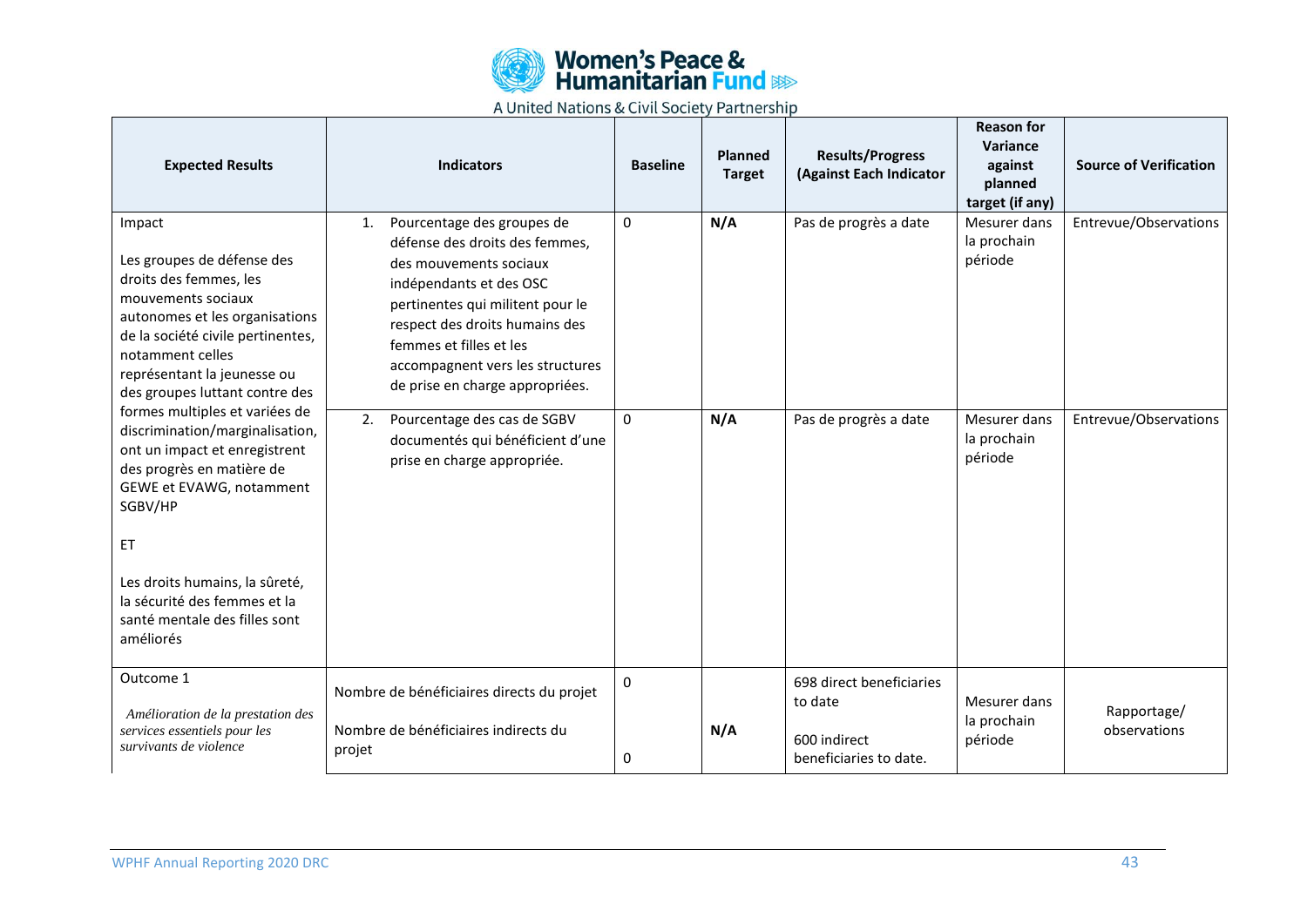![](_page_43_Picture_0.jpeg)

| <b>Expected Results</b>                                                                                                                                                                                                                                                                                                                                                                                                                         | <b>Indicators</b>                                                                                                                                                                                                                                                                                                                                                                                                                                                                                                                                                 | <b>Baseline</b> | <b>Planned</b><br><b>Target</b> | <b>Results/Progress</b><br>(Against Each Indicator                                                                                                                                                                                                                                                                                                                                                                                                                                 | <b>Reason for</b><br>Variance<br>against<br>planned<br>target (if any) | <b>Source of Verification</b>          |
|-------------------------------------------------------------------------------------------------------------------------------------------------------------------------------------------------------------------------------------------------------------------------------------------------------------------------------------------------------------------------------------------------------------------------------------------------|-------------------------------------------------------------------------------------------------------------------------------------------------------------------------------------------------------------------------------------------------------------------------------------------------------------------------------------------------------------------------------------------------------------------------------------------------------------------------------------------------------------------------------------------------------------------|-----------------|---------------------------------|------------------------------------------------------------------------------------------------------------------------------------------------------------------------------------------------------------------------------------------------------------------------------------------------------------------------------------------------------------------------------------------------------------------------------------------------------------------------------------|------------------------------------------------------------------------|----------------------------------------|
| Output 1<br>Les groupes de défense des<br>droits des femmes et les<br>organisations pertinentes de la<br>société civile ont augmenté les<br>opportunités et l'appui à<br>l'échange des savoirs, du<br>réseau, du partenariat, et<br>défendent ensemble GEWE et<br>la fin des VAWG, notamment<br>SGBV/HP, ainsi que font la<br>promotion SRHR avec les<br>interlocuteurs pertinents au<br>niveau sous-national, national,<br>régional et mondial | Nombre de recommandations<br>1.<br>concertées issues de dialogues<br>avec plusieurs interlocuteurs qui<br>incluent des représentants de<br>groupes luttant contre des formes<br>multiples de discrimination<br>Nombre de dialogues officiels<br>2.<br>tenus avec des autorités<br>gouvernementales pertinentes<br>qui incluent une participation<br>significative de groupes de<br>défense des droits des femmes et<br>des OSC pertinentes, notamment<br>des représentants de groupes<br>luttant contre des formes<br>diverses et multiples de<br>discrimination. | $\Omega$<br>0   | N/A                             | An inquest was<br>1.<br>carried out on<br>the conditions<br>of life of<br>women and<br>girls in the<br>project areas<br>involving 592<br>people (and<br>the project was<br>launched<br>through 4<br>launch<br>workshops<br>2.<br>4 capacity-<br>building<br>workshops<br>were carried<br>out on judicial<br>instruments<br>and promotion<br>of women's<br>rights to the<br>benefit of 79<br>women and 21<br>men HRDs<br>members of<br>women's rights<br>groups. HRD<br>groups were | N/A                                                                    | Listes de participants<br>Observations |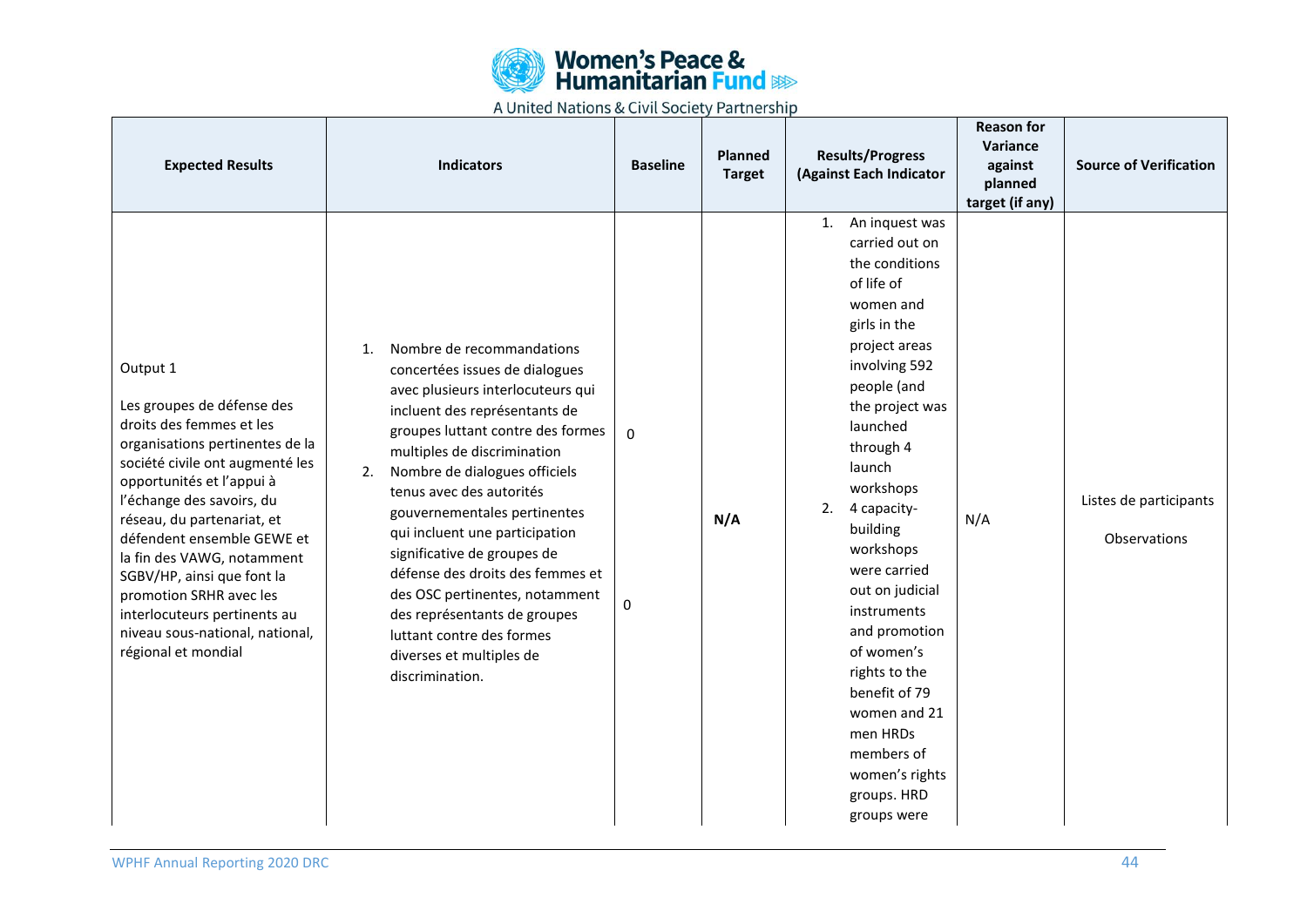![](_page_44_Picture_0.jpeg)

| <b>Expected Results</b>                                                                                                                                                                                                                                              | <b>Indicators</b>                                                                                                                                                                               | <b>Baseline</b> | <b>Planned</b><br><b>Target</b> | <b>Results/Progress</b><br>(Against Each Indicator                                                                                                                                                                                                                                             | <b>Reason for</b><br>Variance<br>against<br>planned<br>target (if any) | <b>Source of Verification</b>          |
|----------------------------------------------------------------------------------------------------------------------------------------------------------------------------------------------------------------------------------------------------------------------|-------------------------------------------------------------------------------------------------------------------------------------------------------------------------------------------------|-----------------|---------------------------------|------------------------------------------------------------------------------------------------------------------------------------------------------------------------------------------------------------------------------------------------------------------------------------------------|------------------------------------------------------------------------|----------------------------------------|
|                                                                                                                                                                                                                                                                      |                                                                                                                                                                                                 |                 |                                 | created as a<br>result to<br>document and<br>report SGBV<br>and women's<br>rights<br>violations.<br>2 consultation<br>3.<br>sessions were<br>carried out to<br>identify best<br>practices and<br>support<br>mechanisms to<br>combat<br>violence<br>against women<br>and to<br>promote<br>GEWE. |                                                                        |                                        |
| Output 2<br>Les groupes de défense des<br>droits des femmes et les<br>organisations de la société<br>civile reçoivent de meilleurs<br>appuis pour utiliser des<br>mécanismes de responsabilité<br>visant à soutenir leur plaidoyer<br>et impact sur la prévention et | Nombre de groupes de défense<br>1.<br>des droits des femmes et des OSC<br>pertinentes recevant de l'appui,<br>qui utilise des mécanismes<br>appropriés de responsabilité pour<br>leur plaidoyer | $\mathbf 0$     | N/A                             | Pas de progrès a date                                                                                                                                                                                                                                                                          | Mesurer dans<br>la prochain<br>période                                 | Listes de participants<br>Observations |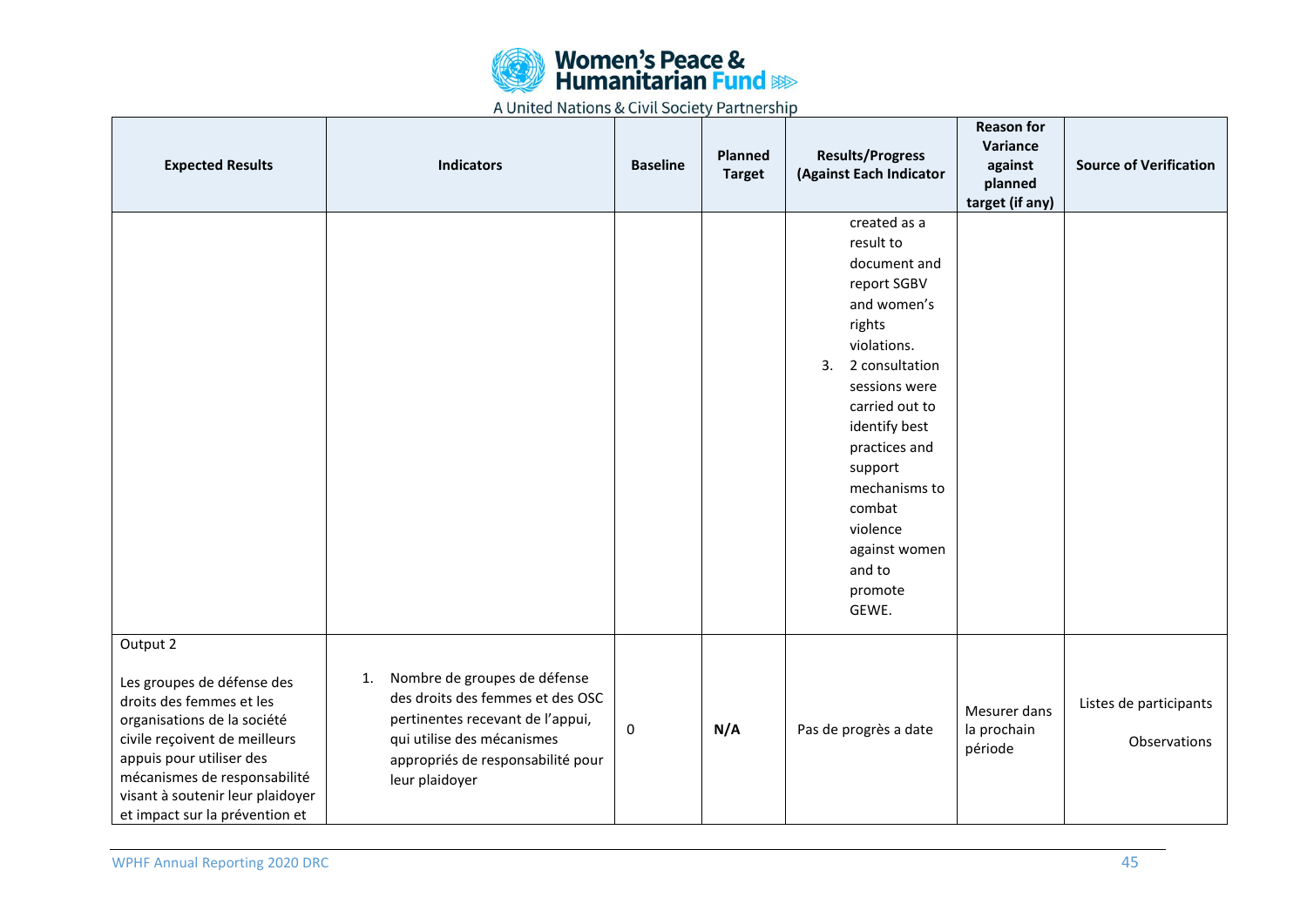![](_page_45_Picture_0.jpeg)

| <b>Expected Results</b>                                                                                                                                                                                                                                                                                                                                                                                                                            | <b>Indicators</b>                                                                                                                                                                                                                                                                                                                                                                                                                                                                                                                                                                                                                                                                                                                                                                       | <b>Baseline</b>  | Planned<br><b>Target</b> | <b>Results/Progress</b><br>(Against Each Indicator | <b>Reason for</b><br>Variance<br>against<br>planned<br>target (if any) | <b>Source of Verification</b>          |
|----------------------------------------------------------------------------------------------------------------------------------------------------------------------------------------------------------------------------------------------------------------------------------------------------------------------------------------------------------------------------------------------------------------------------------------------------|-----------------------------------------------------------------------------------------------------------------------------------------------------------------------------------------------------------------------------------------------------------------------------------------------------------------------------------------------------------------------------------------------------------------------------------------------------------------------------------------------------------------------------------------------------------------------------------------------------------------------------------------------------------------------------------------------------------------------------------------------------------------------------------------|------------------|--------------------------|----------------------------------------------------|------------------------------------------------------------------------|----------------------------------------|
| la réponse aux VAWG,<br>notamment les SGBV/HP, et<br>sur les GEWE plus<br>généralement                                                                                                                                                                                                                                                                                                                                                             |                                                                                                                                                                                                                                                                                                                                                                                                                                                                                                                                                                                                                                                                                                                                                                                         |                  |                          |                                                    |                                                                        |                                        |
| Output 3<br>Les groupes de défense des<br>droits des femmes et les OSC<br>pertinentes et les<br>organisations représentant des<br>groupes luttant contre des<br>formes multiples et variées de<br>discrimination/marginalisation,<br>ont renforcé leurs capacités et<br>appui pour élaborer, exécuter<br>et surveiller des programmes<br>et des politiques sur VAWG,<br>notamment SGBV /HP, et pour<br>promouvoir SRHR des femmes<br>et des filles | Nombre de groupes de défense<br>1.<br>des droits des femmes et les OSC<br>pertinentes et les organisations<br>représentant des groupes luttant<br>contre des formes multiples et<br>variées de<br>discrimination/marginalisation,<br>qui ont renforcé leurs capacités et<br>appui pour élaborer, exécuter,<br>surveiller et évaluer leurs propres<br>programmes sur les VAWG,<br>notamment SGBV/HP, et sur les<br>SRHR des femmes et des filles<br>Nombre de groupes de défense<br>2.<br>des droits des femmes et d'OSC<br>pertinentes qui utilisent des<br>produits de connaissance<br>développés par des agences des<br>Nations Unies participantes, dans<br>l'élaboration de leurs propres<br>programmes sur VAWG,<br>notamment SGBV/HP, et sur les<br>SRHR des femmes et des filles | $\mathbf 0$<br>0 | N/A                      | Pas de progrès a date                              | Mesurer dans<br>la prochain<br>période                                 | Listes de participants<br>Observations |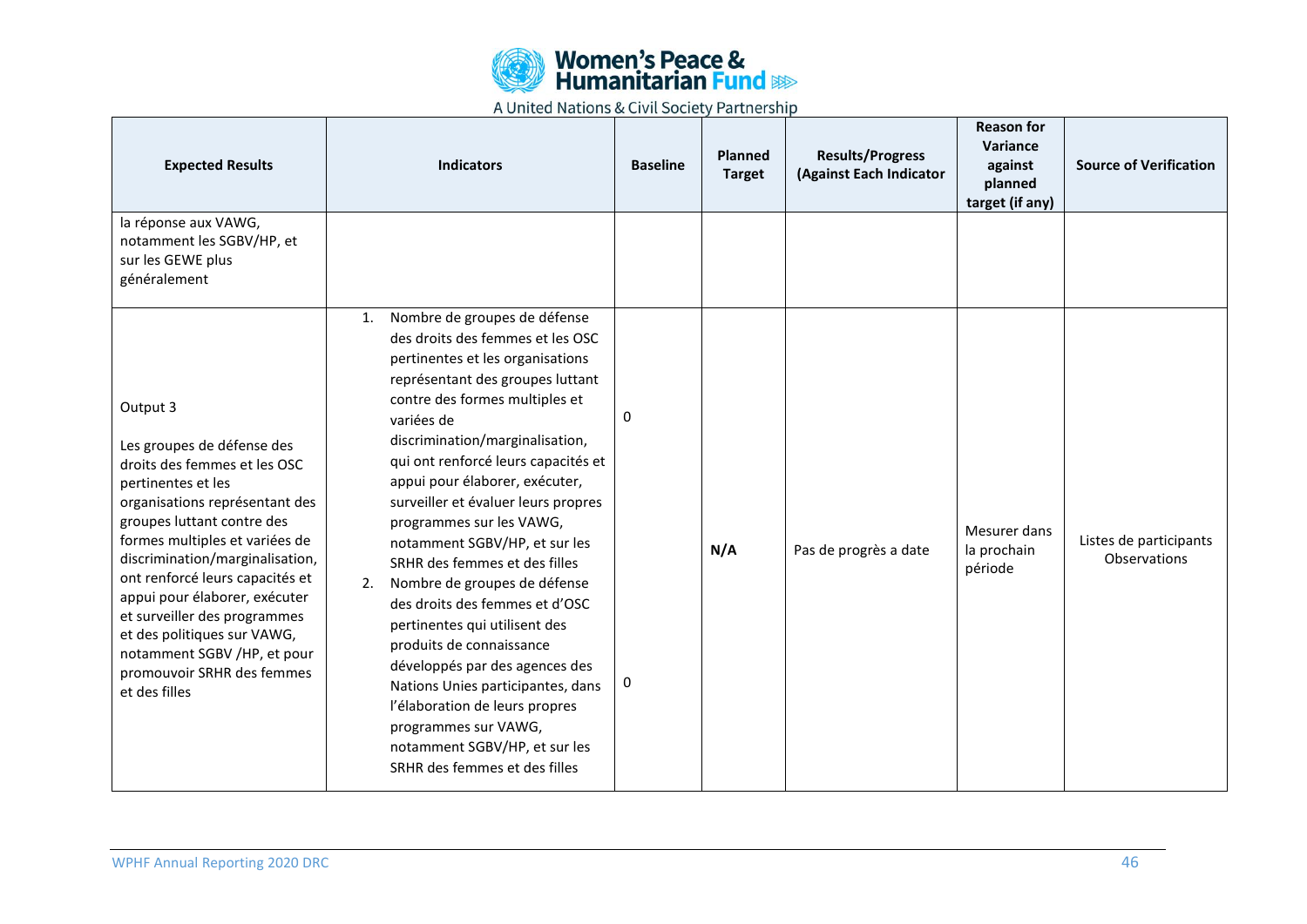![](_page_46_Picture_0.jpeg)

|                                   |                            |                 |                |                                  | <b>Reason for</b> |                               |
|-----------------------------------|----------------------------|-----------------|----------------|----------------------------------|-------------------|-------------------------------|
| <b>Expected Results</b>           | <b>Indicators</b>          | <b>Baseline</b> | <b>Planned</b> | <b>Results/Progress (Against</b> | Variance against  | <b>Source of Verification</b> |
|                                   |                            |                 | <b>Target</b>  | <b>Each Indicator</b>            | planned target    |                               |
|                                   |                            |                 |                |                                  | (if any)          |                               |
| <b>UEFA</b>                       |                            |                 |                |                                  |                   |                               |
|                                   | Indicateur 6.1. Nombre     | $\mathbf 0$     | N/A            | Pas de progrès a date            | Mesurer dans la   | Entrevue/Observations         |
|                                   | d'organisations qui ont    |                 |                |                                  | prochain période  |                               |
|                                   | augmenté leurs efforts     |                 |                |                                  |                   |                               |
|                                   | coordonnés dans le but     |                 |                |                                  |                   |                               |
| Impact                            | de défendre de manière     |                 |                |                                  |                   |                               |
| Les groupes de défense des        | commune EVAWG,             |                 |                |                                  |                   |                               |
| droits des femmes, les            | notamment SGBV/HP, et      |                 |                |                                  |                   |                               |
| mouvements sociaux                | de promouvoir les SRHR     |                 |                |                                  |                   |                               |
| autonomes et les organisations    | Indicateur 6.2. Degré d'   | $\mathbf{0}$    | N/A            | Pas de progrès a date            | Mesurer dans la   | Entrevue/Observations         |
| de la société civile pertinentes, | utilisation de mécanismes  |                 |                |                                  | prochain période  |                               |
| notamment celles                  | de responsabilité par la   |                 |                |                                  |                   |                               |
| représentant la jeunesse ou       | société civile, afin de    |                 |                |                                  |                   |                               |
| des groupes luttant contre des    | surveiller et de mobiliser |                 |                |                                  |                   |                               |
| formes multiples et variées de    | des efforts pour mettre    |                 |                |                                  |                   |                               |
| discrimination/marginalisation,   | fin à VAWG, notamment      |                 |                |                                  |                   |                               |
| ont un impact et enregistrent     | SGBV/HP, et pour           |                 |                |                                  |                   |                               |
| des progrès en matière de         | promouvoir SRHR            |                 |                |                                  |                   |                               |
| GEWE et EVAWG, notamment          | Indicateur 6.3. Nombre     | $\Omega$        | N/A            | Pas de progrès a date            | Mesurer dans la   | Sondage                       |
| SGBV/HP                           | d'organisations de         |                 |                |                                  | prochain période  |                               |
|                                   | défense des droits des     |                 |                |                                  |                   |                               |
| ET                                | femmes, de mouvements      |                 |                |                                  |                   |                               |
|                                   | sociaux autonomes et       |                 |                |                                  |                   |                               |
| Les droits humains, la sûreté,    | d'organisations de la      |                 |                |                                  |                   |                               |
| la sécurité des femmes et la      | société civile, qui        |                 |                |                                  |                   |                               |
| santé mentale des filles sont     | rapportent sur leur        |                 |                |                                  |                   |                               |
| améliorés                         | impact et travaille pour   |                 |                |                                  |                   |                               |
|                                   | mettre fin VAWG,           |                 |                |                                  |                   |                               |
|                                   | notamment SGBV/HP, et      |                 |                |                                  |                   |                               |
|                                   | qui font la promotion de   |                 |                |                                  |                   |                               |
|                                   | <b>SRHR</b>                |                 |                |                                  |                   |                               |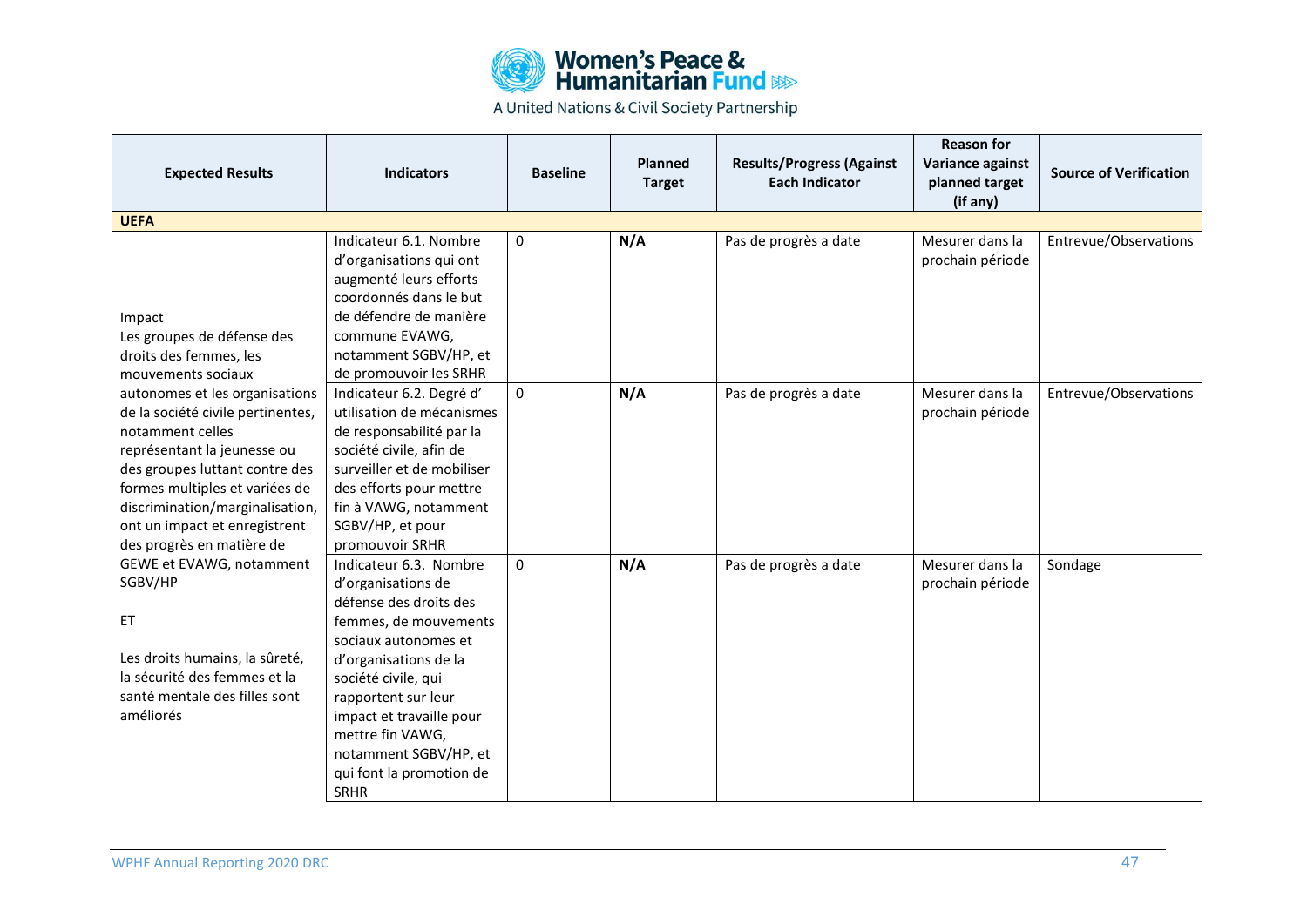![](_page_47_Picture_0.jpeg)

| <b>Expected Results</b>                                                                                                                                                                                                                                     | <b>Indicators</b>                                                                                                                                                                                                                                                                                      | <b>Baseline</b>    | Planned<br><b>Target</b> | <b>Results/Progress (Against</b><br><b>Each Indicator</b>                                                                                                                                                                                                                                                                                                        | <b>Reason for</b><br>Variance against<br>planned target<br>(if any) | <b>Source of Verification</b>                                                                                                                                 |
|-------------------------------------------------------------------------------------------------------------------------------------------------------------------------------------------------------------------------------------------------------------|--------------------------------------------------------------------------------------------------------------------------------------------------------------------------------------------------------------------------------------------------------------------------------------------------------|--------------------|--------------------------|------------------------------------------------------------------------------------------------------------------------------------------------------------------------------------------------------------------------------------------------------------------------------------------------------------------------------------------------------------------|---------------------------------------------------------------------|---------------------------------------------------------------------------------------------------------------------------------------------------------------|
| Outcome 1<br>La participation des femmes<br>pygmées dans les cercles de<br>règlement des conflits pour<br>une harmonie sociale est<br>efficace et les dispositions<br>pertinentes pour leur dignité<br>et protection dans la<br>société leur sont garanties | Nombre de bénéficiaires<br>directs du projet<br>Nombre de bénéficiaires<br>indirects du projet<br>leaders<br>300<br>femmes<br>pygmées se mobilisent dans<br>les règlements pacifiques des<br>conflits et luttent pour la<br>restauration de la dignité de<br>femme dans<br>leurs<br>la<br>communautés. | $\Omega$<br>0<br>0 | N/A<br>300               | 3986 direct beneficiaries to<br>date<br>23916 indirect beneficiaries<br>to date.<br>Pas de progrès a date                                                                                                                                                                                                                                                        | N/A<br>Mesurer dans la<br>prochain période                          | -Rapports des cercles de<br>règlement des conflits ;<br>-Témoignages des<br>membres de la<br>communauté sur les<br>prestations des femmes<br>leaders formées; |
| Output 1<br>Les femmes et jeunes filles<br>pygmées participent<br>effectivement au processus de<br>construction de la paix dans<br>leur milieu;                                                                                                             | Nombre des<br>1.<br>conflits résolus<br>avec la<br>participation des<br>femmes leaders<br>de la<br>communauté PA<br>Nombre de<br>2.<br>femmes ayant<br>maîtrisé la<br>pratique<br>concrète des<br>techniques de<br>plaidoyer pour la<br>reconnaissance<br>des droits de la<br>femme à<br>intégrer les  | $\mathbf 0$<br>0   | N/A                      | A three-day workshop to<br>1.<br>analyse the role of<br>indigenous women in the<br>resolution of conflicts was<br>held. 119 people out of a<br>targeted 100 participated<br>(81 women and 38 men).<br>2.<br>A ToT was held on conflict<br>transformation and social<br>cohesion was held (64<br>women and 10 men<br>participated - target of 60<br>participants) | N/A                                                                 | Listes de participants<br>Observations                                                                                                                        |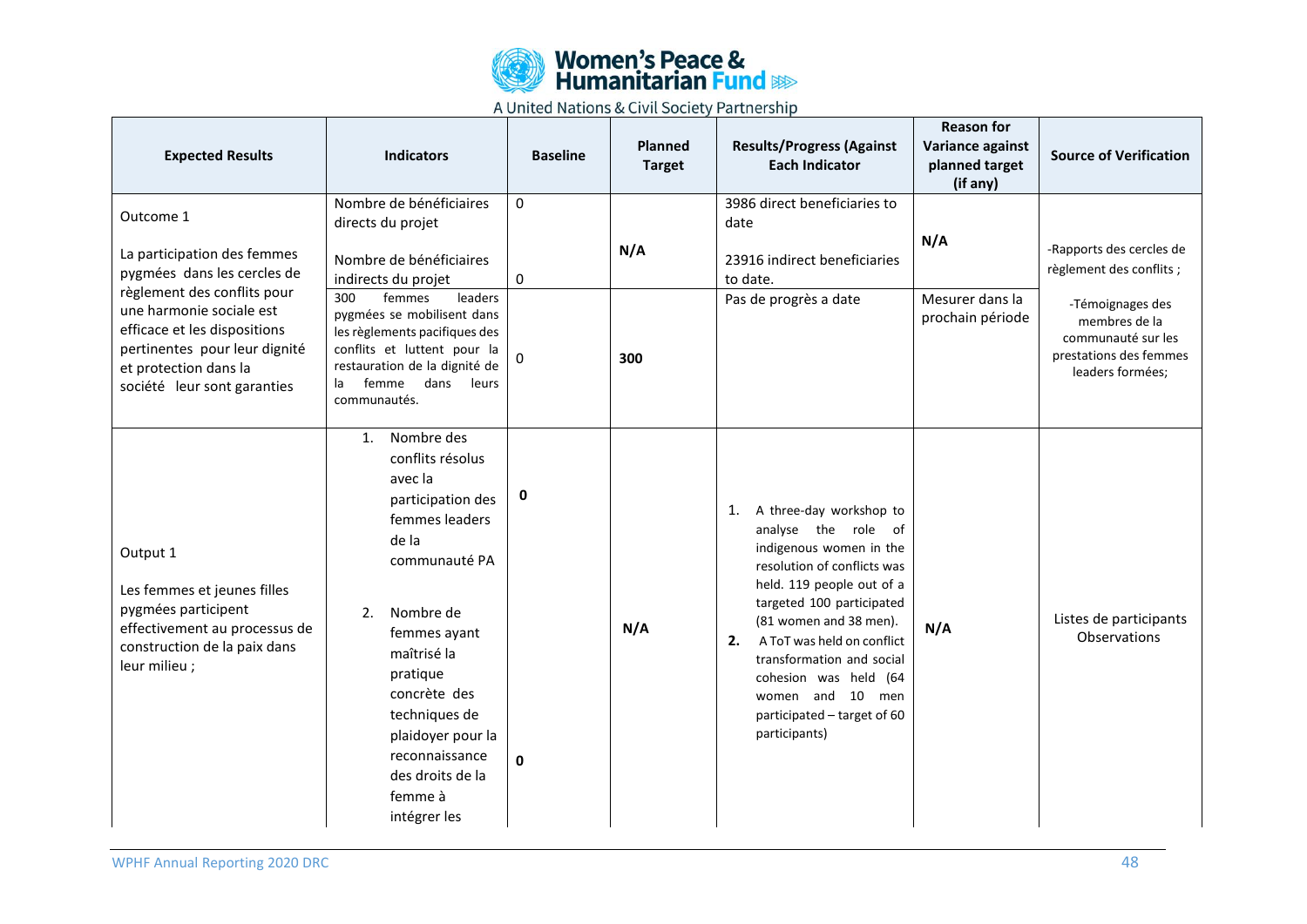![](_page_48_Picture_0.jpeg)

| <b>Expected Results</b>                                                                                           | <b>Indicators</b>                                                                                                                                                                                                                                                                                                                                                                                                                                                            | <b>Baseline</b>               | Planned<br><b>Target</b> | <b>Results/Progress (Against</b><br><b>Each Indicator</b>                                                                                                                                                                                                                                   | <b>Reason for</b><br>Variance against<br>planned target<br>(if any) | <b>Source of Verification</b>          |
|-------------------------------------------------------------------------------------------------------------------|------------------------------------------------------------------------------------------------------------------------------------------------------------------------------------------------------------------------------------------------------------------------------------------------------------------------------------------------------------------------------------------------------------------------------------------------------------------------------|-------------------------------|--------------------------|---------------------------------------------------------------------------------------------------------------------------------------------------------------------------------------------------------------------------------------------------------------------------------------------|---------------------------------------------------------------------|----------------------------------------|
|                                                                                                                   | instances de<br>prise de<br>décision.                                                                                                                                                                                                                                                                                                                                                                                                                                        |                               |                          |                                                                                                                                                                                                                                                                                             |                                                                     |                                        |
| Output 2<br>Les droits de la femme et de la<br>jeune fille pygmée sont<br>promus dans toutes les<br>institutions; | Nombre de<br>$\mathbf{1}$ .<br>femmes et<br>jeunes filles<br>connaissant<br>leurs droits et<br>protégeant les<br>droits d'autres<br>femmes dans la<br>communauté<br>Nombre de<br>2.<br>personnes<br>engagées dans la<br>lutte pour la<br>promotion des<br>droits de la<br>femme et la<br>lutte contre<br>toutes les<br>tendances<br>discriminatoires<br>Nombre de<br>3.<br>séances de<br>sensibilisation<br>tenues pour un<br>nouveau regard<br>sur la femme en<br>termes de | 0<br>$\pmb{0}$<br>$\mathbf 0$ | N/A                      | 3.<br>252<br>$\mathbf{1}$<br>and<br>sensitisation<br>fora<br>(4030 participants)<br>1 and 3. 22 radio<br>broadcasts<br>on<br>international<br>legal<br>instruments relating<br>to women's rights<br>were carried out.<br>1 and 3. 3 public<br>expression fora on<br>SGBV were<br>organised. | N/A                                                                 | Listes de participants<br>Observations |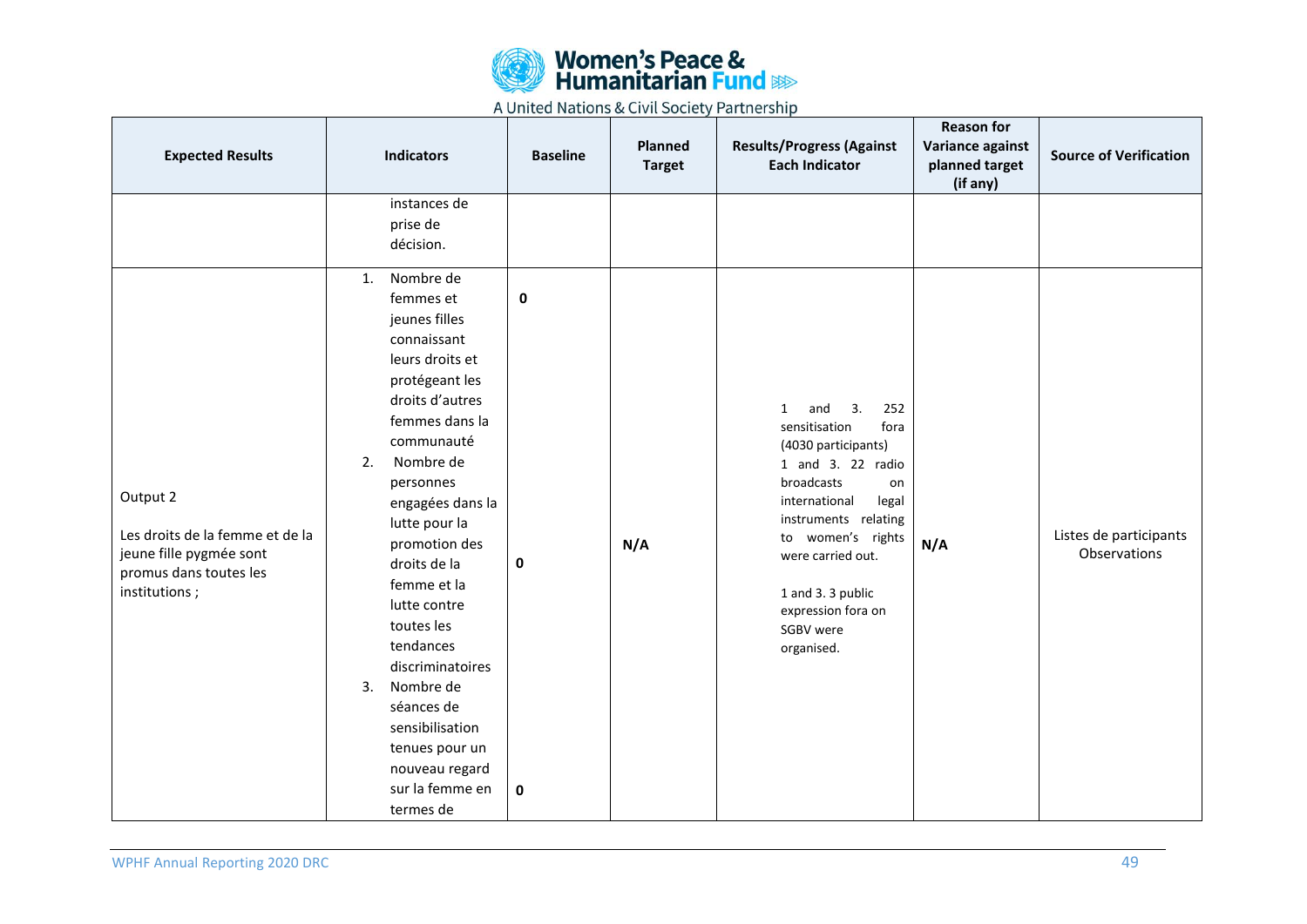![](_page_49_Picture_0.jpeg)

| <b>Expected Results</b>                                                                                                                                                                 | <b>Indicators</b>                                                                                                                                                                                                                                                                                                                                                                            | <b>Baseline</b>  | Planned<br><b>Target</b> | <b>Results/Progress (Against</b><br><b>Each Indicator</b>                                                                                                                                                                                                                                                                                                                                                  | <b>Reason for</b><br>Variance against<br>planned target<br>(if any) | <b>Source of Verification</b>          |
|-----------------------------------------------------------------------------------------------------------------------------------------------------------------------------------------|----------------------------------------------------------------------------------------------------------------------------------------------------------------------------------------------------------------------------------------------------------------------------------------------------------------------------------------------------------------------------------------------|------------------|--------------------------|------------------------------------------------------------------------------------------------------------------------------------------------------------------------------------------------------------------------------------------------------------------------------------------------------------------------------------------------------------------------------------------------------------|---------------------------------------------------------------------|----------------------------------------|
|                                                                                                                                                                                         | respect de sa<br>dignité et de ses<br>droits par tous<br>(famille, école,<br>église et société)<br>Nombre de cas<br>1.<br>violences<br>de                                                                                                                                                                                                                                                    | 0                |                          | 3. 3 trainings for<br>police,<br>local                                                                                                                                                                                                                                                                                                                                                                     |                                                                     |                                        |
| Output 3<br>Les violences sexuelles et<br>celles liées au genre dont les<br>femmes et jeunes filles<br>pygmées font l'objet sont<br>dénoncées et punies et<br>connaissent une réduction | sexuelles<br>et<br>violences liées au<br>genre dont les<br>auteurs<br>sont<br>punis grâce au<br>courage<br>acquis<br>dans<br>la<br>dénonciation par<br>les femmes<br>et<br>les jeunes filles<br>de<br>nos<br>communautés<br>Nombre<br>2.<br>de<br>de<br>groupes<br>défense<br>des<br>droits<br>des<br>femmes engagés<br>la<br>lutte<br>dans<br>contre<br>les<br>violences liées au<br>genre. | $\mathbf 0$<br>0 | N/A                      | leaders, and legal<br>psychosocial<br>and<br>assistants<br>on<br>monitoring<br>and<br>reporting on SGBV<br>were carried out<br>A celebration of<br>$\overline{2}$<br>International<br>Indigenous<br>Peoples Day was<br>held, including 73<br>participants<br>30<br>representing<br>NGOs.<br>Themes<br>including<br>economic<br>vulnerability<br>and<br>illiteracy<br>as<br>contributing<br>factors to VAW. | N/A                                                                 | Listes de participants<br>Observations |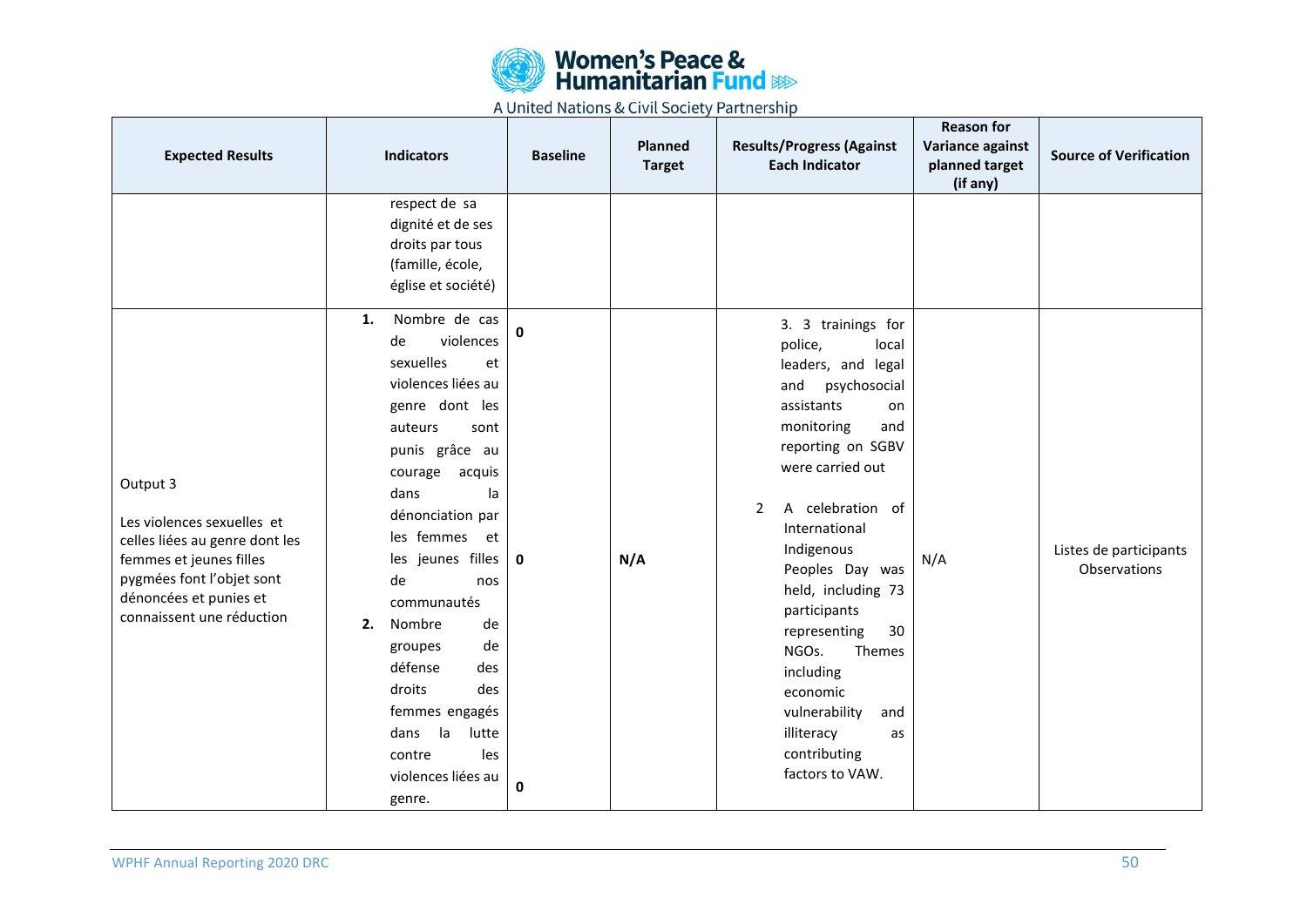![](_page_50_Picture_0.jpeg)

| <b>Expected Results</b>                                                                                                                                                                                                        | <b>Indicators</b>                                                                                                                                                                                            | <b>Baseline</b> | Planned<br><b>Target</b> | <b>Results/Progress (Against</b><br><b>Each Indicator</b>                                                                                                                                                         | <b>Reason for</b><br>Variance against<br>planned target<br>(if any) | <b>Source of Verification</b>                                                                                    |
|--------------------------------------------------------------------------------------------------------------------------------------------------------------------------------------------------------------------------------|--------------------------------------------------------------------------------------------------------------------------------------------------------------------------------------------------------------|-----------------|--------------------------|-------------------------------------------------------------------------------------------------------------------------------------------------------------------------------------------------------------------|---------------------------------------------------------------------|------------------------------------------------------------------------------------------------------------------|
|                                                                                                                                                                                                                                | Nombre<br>3.<br>des<br>policiers<br>et<br>autres<br>fonctionnaires<br>de l'Etat engagés<br>dans<br>la<br>protection<br>des<br>femmes<br>et<br>filles<br>jeunes<br>contre<br>les<br>violences<br>sexuelles    |                 |                          | <b>ToTs</b><br>for<br>1.<br>$\overline{4}$<br>psychosocial<br>and<br>assistants<br>legal<br>indigenous<br>and<br>leaders on SGBV<br>victim protection<br>mechanisms<br>and<br>(118)<br>reporting<br>participants) |                                                                     |                                                                                                                  |
| Effet 2 : La paix, la sécurité et<br>la protection des femmes et<br>filles autochtones victimes de<br>SVBG sont renforcées grâce à<br>la diversité et la synergie                                                              | Les droits de 3000<br>femmes, 1200 hommes,<br>et 1000 jeunes de la zone<br>du projet sont sécurisés,<br>et stabilisés moralement ;                                                                           | N/A             | 5200                     | Pas de progrès a date                                                                                                                                                                                             | Mesurer dans la<br>prochain période                                 |                                                                                                                  |
| d'actions des OSC et<br>mouvements sociaux à travers<br>l'harmonisation d'approche et<br>d'actions dans la lutte contre<br>les violences sexuelles,<br>SGBV et toute autre forme de<br>discrimination à l'égard de la<br>femme | 50 femmes Autochtones<br>participent activement<br>dans le processus de<br>construction de la paix et<br>la lutte contre les SGBV et<br>autres violences sexo-<br>spécifiques au Sud-Kivu et<br>à Tanganyika | N/A             | 50                       | Pas de progrès a date                                                                                                                                                                                             | Mesurer dans la<br>prochain période                                 | Liste des animatrices<br>PA intervenant dans la<br>construction de la paix<br>et lutte contre les<br><b>SGBV</b> |
| Output 4<br>Les droits humains, la sûreté,<br>la sécurité et la santé mentale                                                                                                                                                  | Nombre<br>1.<br>d'hommes et des<br>femmes atteints                                                                                                                                                           | $\mathbf{0}$    | N/A                      | Pas de progrès a date                                                                                                                                                                                             | Mesurer dans la<br>prochain période                                 | Listes de participants<br>Observations                                                                           |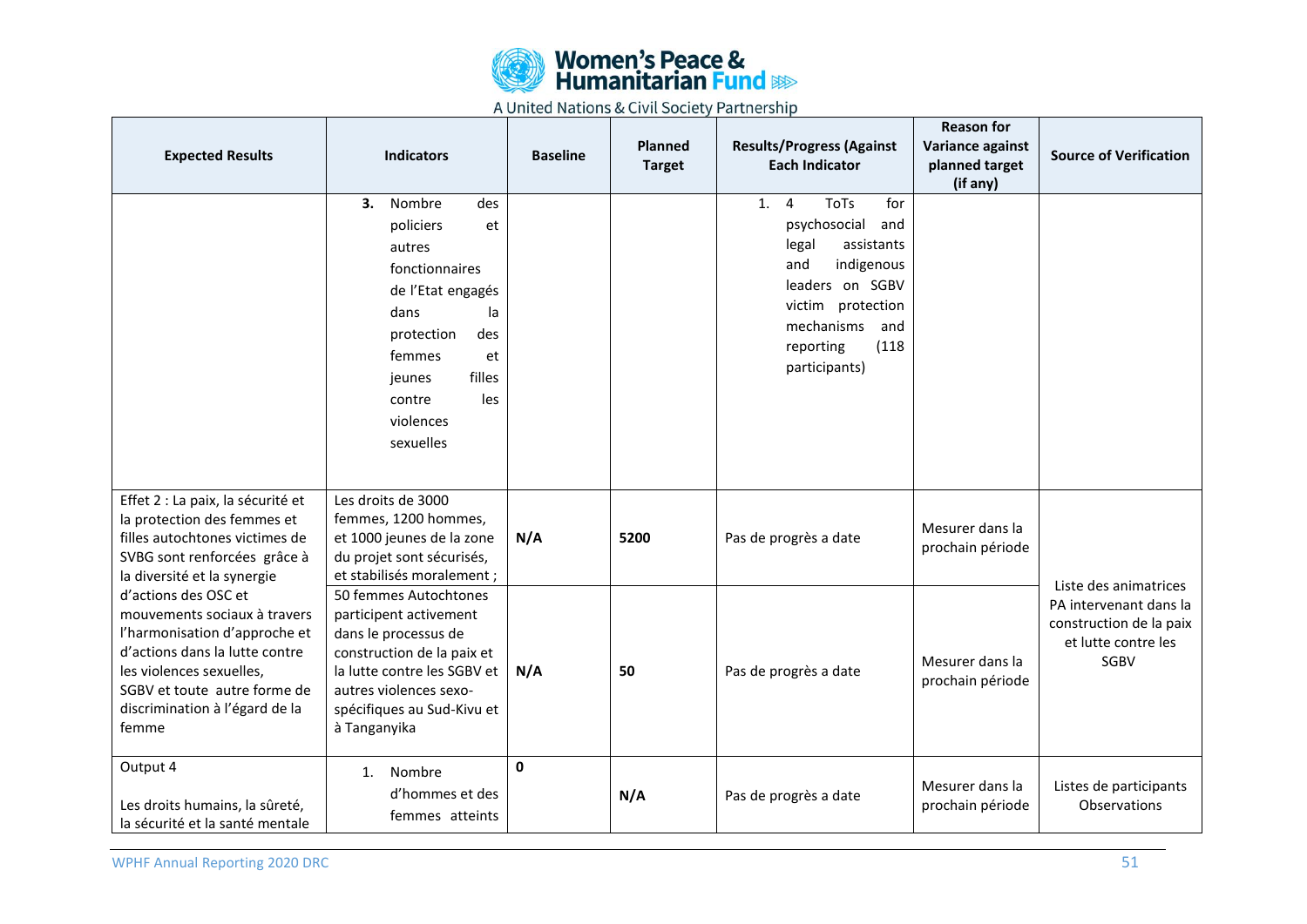![](_page_51_Picture_0.jpeg)

| <b>Expected Results</b>                                                                                                                                                                                                                                                                                                       | <b>Indicators</b>                                                                                                                                                                                                                                                                                           | <b>Baseline</b>        | Planned<br><b>Target</b> | <b>Results/Progress (Against</b><br><b>Each Indicator</b> | <b>Reason for</b><br>Variance against<br>planned target<br>(if any) | <b>Source of Verification</b>          |
|-------------------------------------------------------------------------------------------------------------------------------------------------------------------------------------------------------------------------------------------------------------------------------------------------------------------------------|-------------------------------------------------------------------------------------------------------------------------------------------------------------------------------------------------------------------------------------------------------------------------------------------------------------|------------------------|--------------------------|-----------------------------------------------------------|---------------------------------------------------------------------|----------------------------------------|
| des femmes et des filles sont<br>améliorés                                                                                                                                                                                                                                                                                    | la<br>par<br>sensibilisation<br>Nombre<br>2.<br>d'hommes et des<br>femmes atteints<br>par la formation<br>Nombre<br>3.<br>d'hommes et des<br>femmes atteints<br>la<br>par<br>sensibilisation.<br>Nombre<br>de<br>4.<br>supports<br>produits<br>et<br>distribués, listes<br>des bénéficiaires<br>de supports | 0<br>$\mathbf{0}$<br>0 |                          |                                                           |                                                                     |                                        |
| Output 5<br>Les groupes de défense des<br>droits des femmes<br>autochtones, les mouvements<br>sociaux et les OSC, y compris<br>ceux représentant les jeunes<br>et les groupes confrontés à des<br>formes multiples et croisées de<br>discrimination, ont une<br>influencent plus effective, et<br>contribuent au progrès vers | Nombre<br>1.<br>d'organisations<br>locales<br>de<br>d'OSC<br>femmes,<br>des<br>ou<br>mouvements<br>sociaux<br>coordonnant<br>leurs efforts afin<br>mettre un<br>de<br>terme aux VSBG                                                                                                                        | $\mathbf 0$<br>0       | N/A                      | Pas de progrès a date                                     | Mesurer dans la<br>prochain période                                 | Listes de participants<br>Observations |